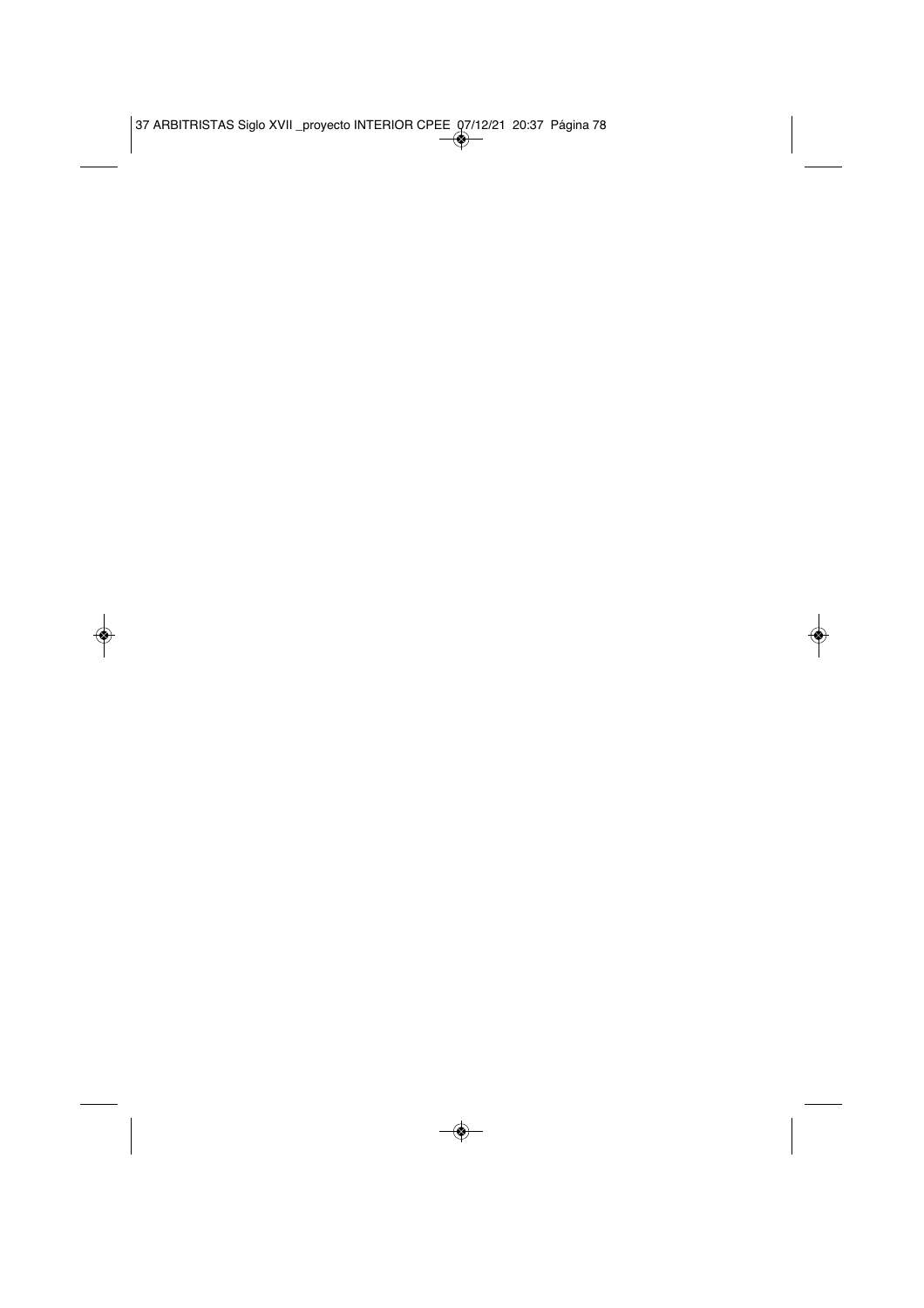### 1. INTRODUCTION

The turbulent economic and financial situation of Castile during the  $17<sup>th</sup>$  century is well known in the field of economic history.<sup>2</sup> The period of prosperity following the discovery of America was short-lived. The inflation —caused, among other factors, by the arrival of metals from Ameri $ca$ — $3$  as well as the hard financial situation faced by the Crown, contributed to deepen the economic depression of Castile during this century. The chronic deficit of the Crown is at the core of the disastrous monetary policy with which they tried to remedy the situation. The subsequent monetary alterations forgot the basic principle that should govern a metallic standard, according to which the extrinsic value of coins has to correspond to their intrinsic value. This infringement caused obvious monetary instability that went on to worsen the inflationary effects of the arrival of metals from America, thereby causing significant problems in the economic activity. The monetary chaos would not come to an end until the late  $17<sup>th</sup>$  century, with the drastic monetary reform of Charles II.<sup>4</sup>

The rich, abundant theoretical development that tried to offer answers to this situation constitutes one of the most interesting chapters of the history of Castilian economic thought. In this context, both the economic conflicts that came from the development of commercial activity<sup>5</sup> and the question of inflation and the effects of the monetary policy—specifically concerning the manipulation of money—were analysed from different perspectives. References to these topics can be found in academic literature stemming from the university (i.e.: scholastic) world around the School of

<sup>2</sup> The historiography of this period is vast; see Hamilton (1934, 1947), Nadal (1959), Munro (2007), Motomura (1994), Font (2005), García de Paso (2000, 2003) and Cendejas and Font (2015), among others.

<sup>3</sup> See Hamilton (1934), Fisher (1989), Ramsey (1971), Flynn (1978), Sargent and Velde (2002) and Munro (2003), among others.

<sup>4</sup> For a detailed analysis of this reform, see Font (2005, 2008).

<sup>&</sup>lt;sup>5</sup> The commercial activity caused conflicts concerning the development of contracts. At that time, the main problem was determining if a contract was legal or not, which prompted the publishing of many works about this issue, such as *Suma de tratos y contratos* by Tomás de Mercado and *La teoría del justo precio* by Luis de Molina.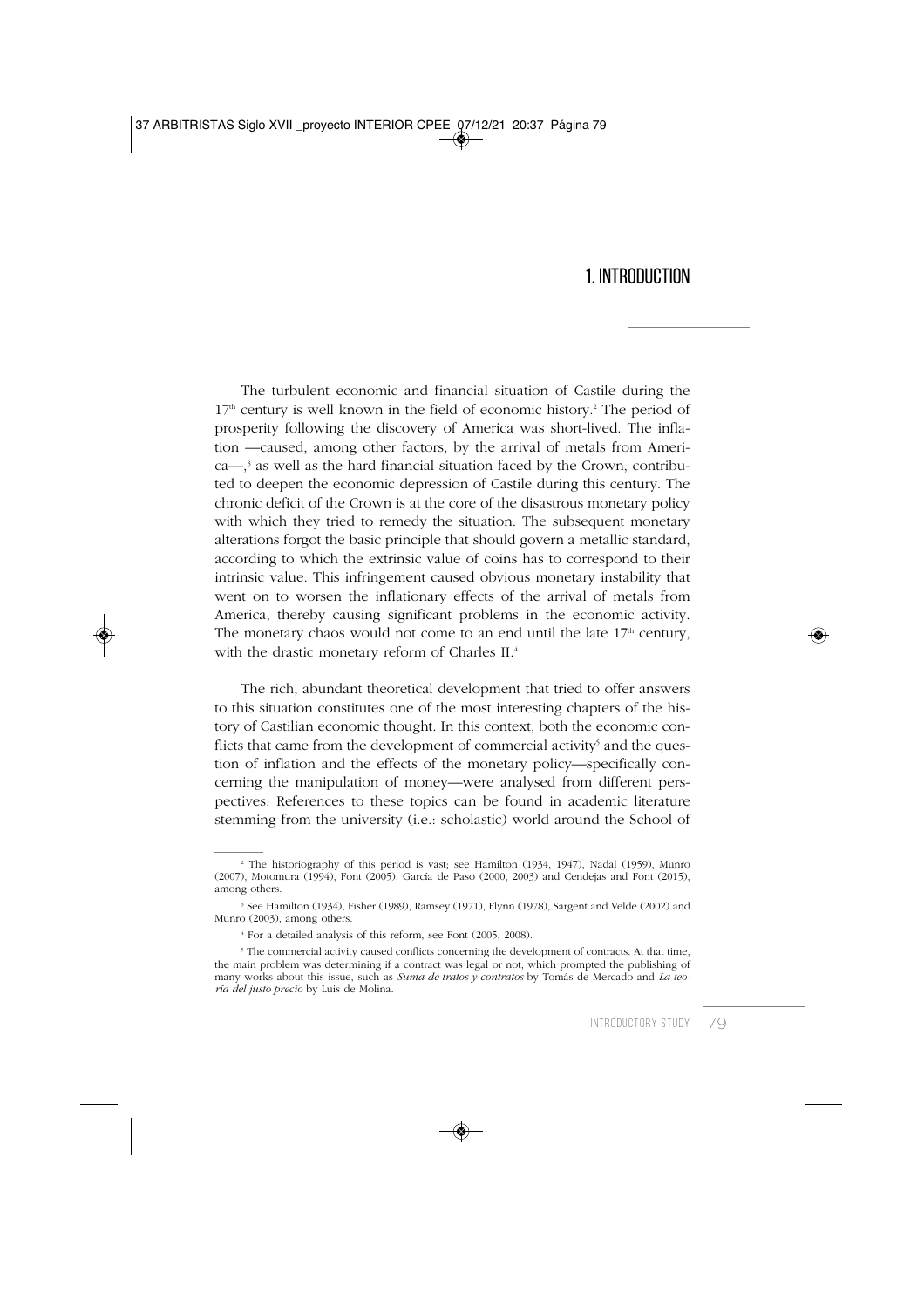Salamanca, as well as in texts of lesser theoretical substance that proliferated at the time.

This introductory study approaches the analysis of some Castilian economic texts within the latter category—those considered to be less rigorous, known as *arbitrios* (Perdices de Blas & Reeder 1998)—that tackled monetary and financial issues centred around the monetary stabilisation, which was carried out under the guidance of the Duke of Medinaceli and the Count of Oropesa during the reign of Charles II (1680-1686) and managed to put an end to the monetary instability suffered by the kingdom until those years.

There are numerous writings within this category. From among them, we have selected five texts that explain the evolution of the reform; these texts stand out because of their accurate, well-founded analyses and the originality of their observations.

A systematic analysis on the selected texts will contribute to expand what we know about the history of economic ideas and facts. In the field of economic doctrines, the main goal is to uncover the influences these texts received and the influence they later had—i.e.: identifying a morethan-likely scholastic influence in their formulations and attempting to elucidate the effect that they may have had on the monetary policy. This analysis will allow for a better appreciation of the technical accuracy of these writings, as well as a better comprehension of the evolution of economic ideas that stemmed from scholastic postulates. The relevance of this study for the history of the facts is rooted in comprehending the reality and the context behind the motives that led to the adoption of such an ultimately disastrous monetary policy. Lastly, this work highlights that both the people and their rulers knew the negative effects of monetary instability, although the circumstances and the need to balance the deficit did not leave any other choice.

Going further, we will proceed as follows: in the first chapter we will analyse the phenomenon of *arbitrismo* in general. Next, in order to situate our specific case, we will describe the historical and political context in which the monetary policy that would influence the texts contained in this book developed. Next, we will closely examine the theoretical and economic foundations that were developed within the framework of the Scho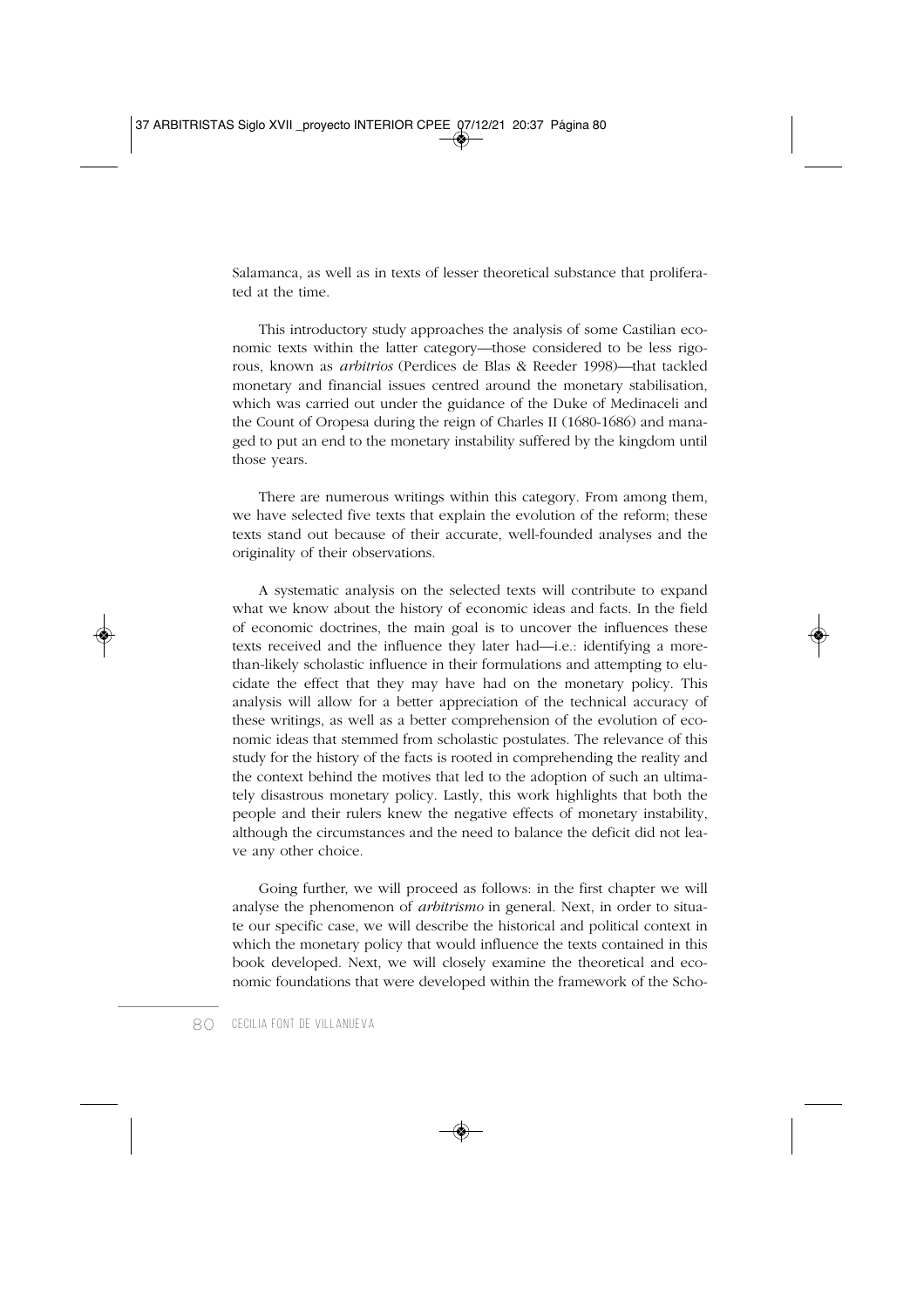ol of Salamanca, in order to later prove—through a detailed analysis of the selected texts—that the arguments upon which the developments of the *arbitristas* are built were themselves based upon scholastic thought. We will conclude this introductory study with some brief considerations about the previously discussed aspects.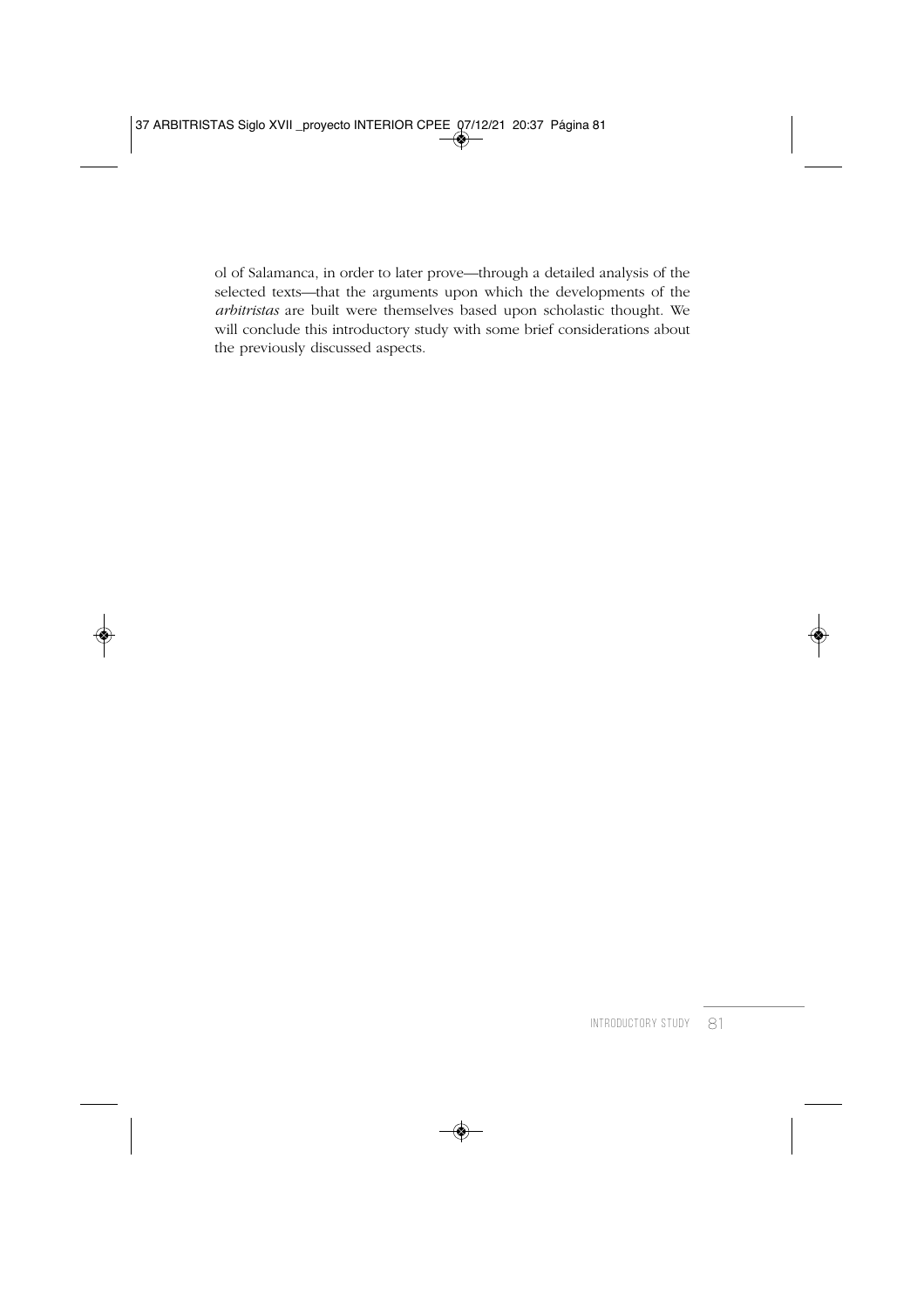# 2. THE PHENOMENON OF ARBITRISMO

As García Guerra (2003) explains, an arbitrio is a tax measure that can be defined as "any proposal with the aim of increasing the income of a kingdom or political entity".<sup>6</sup> Given the vast existing historiography about this issue,7 the fact that the *arbitristas* played a significant role in both Castilian literature and the evolution of economic ideas is undeniable.

According to Schumpeter (1954), within the *arbitristas* there are two very distinct groups: the consultant administrators and the pamphleteers. Both types of authors tackled economic issues, but they did it with clearly different approaches. The majority of the consultant administrators were teachers or public servants, and very knowledgeable in the field. Their works, which mainly had a systematic approach, lack the analysis that permeates the writings of the scholastics, but they reveal that the authors had a thorough knowledge of the facts—mostly stemming from their professional experience—that sometimes takes implicit inspiration from the scholastic theoretical foundations. On the other hand, the works of the pamphleteers lack both the explicit scholastic theoretical base and the systematic approach favoured by the consultant administrators; however, their contributions are still relevant in the study of economic ideas. This relevance is rooted in the fact that the authors bring up interesting points of view, testimonials and first-hand observations that allow us to understand the framework in which the economic problems of the time developed, as well as the dissemination of the theoretical rudiments among the public. Their analyses generally had a more practical orientation and were accompanied by proposals aimed at solving the problems they analysed.

There is no question that arbitrismo is a complex phenomenon in the field of economic thought, and that it exceeds the thematic and temporal

<sup>6</sup> TRANSLATOR'S NOTE: Unless specifically noted otherwise, some quotes featured in this introduction have been translated into English for your convenience by me, the translator of this text, due to the unavailability of any official English translations of the source texts. Some of the quotes remain in Spanish at the request of the publishers.

<sup>7</sup> The phenomenon of *arbitrismo* has been widely covered in historiography. After the pioneering studies of Domínguez Ortiz (1960), Vilar Berrogain (1973) and Vilar (1974), we could mention those by Gutiérrez Nieto (1988), Alvar Ezquerra (1994, 1998), García Guerra (2003), Perdices de Blas (1992) or Sánchez Belén (1992), among others.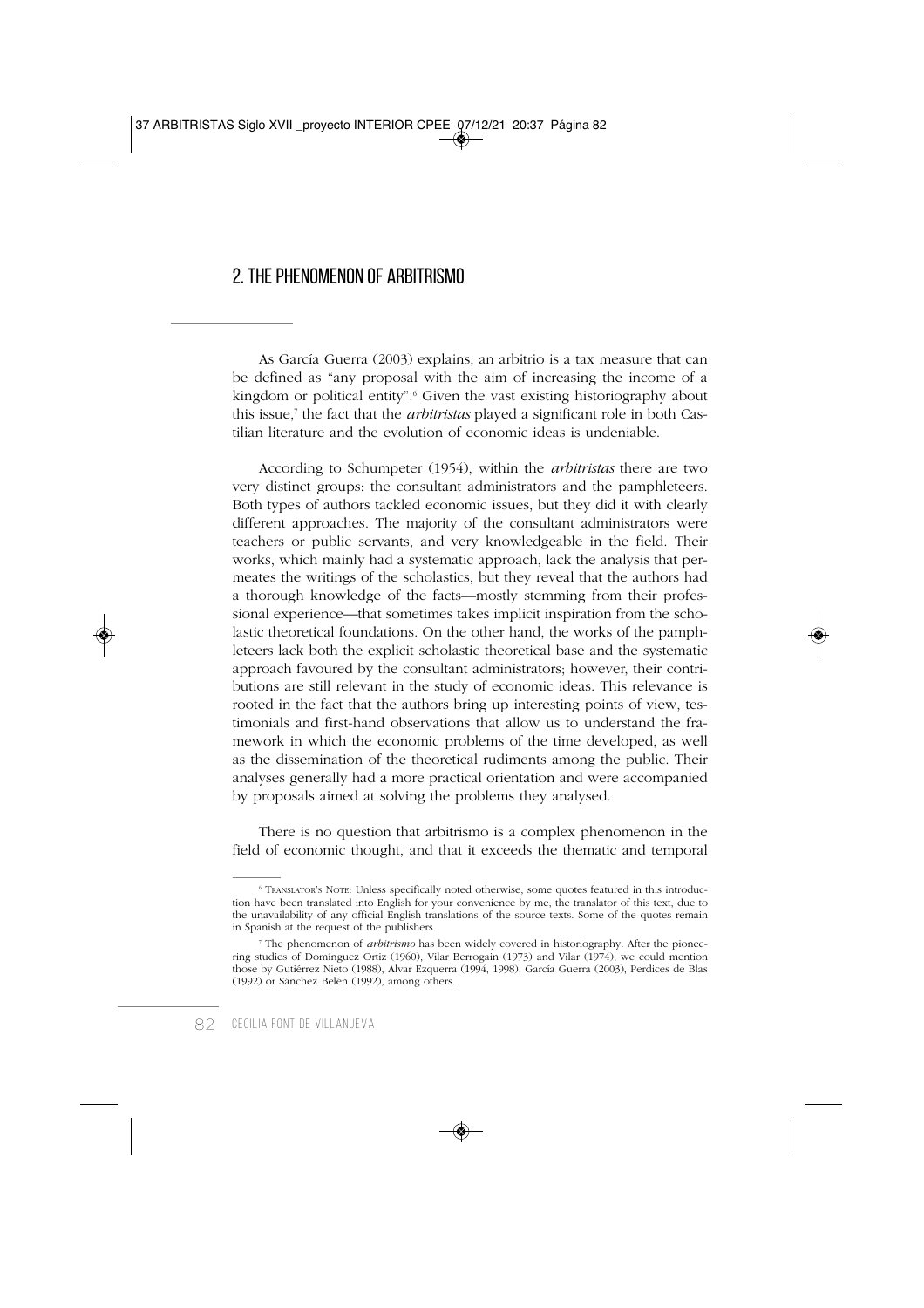scope of this study. There was a storied and extensive tradition of *arbitrismo* in Castile (Fortea 1998; Ujaldón 2008) that started in the 1520s and was consolidated during the  $17<sup>th</sup>$  century; it transcended the area of tax policy and led to an extensive corpus of works that tackled economic, political and social issues, generally with a reformist purpose.<sup>8</sup> Nowadays, this substantial literary production has turned into an endless well of resources that allow for a broader knowledge of the economic facts and the history of Spanish economic thought. Starting with Vilar (1973), many authors have studied this phenomenon, and thanks to that we can come close to comprehending its extent.9 According to Vilar, the concept of *arbitrismo* as it was used in the  $16<sup>th</sup>$  and  $17<sup>th</sup>$  centuries entails a certain pejorative connotation—as can be seen in Colmeiro's catalogue—that was somehow corrected thanks to the work of Campomanes and Sempere y Guarinos, who, in the late 18<sup>th</sup> century and early 19th century respectively, reedited texts written by  $16<sup>th</sup>$  century authors, thereby contributing to the dissemination of their ideas and redeeming some of them in the process. Thus, *arbitrismo* is not so much considered to be a school of thought, but rather a specific kind of analysis as done by a group of Spanish authors who focused on various issues within what we would now call "topics of applied economics". Some of their contributions are not considered to be strictly rigorous; this is not so much because of their flawed judgements and observations, but more so because of the shortcomings of the proposed solutions, which were motivated by what could be considered a broader reformist goal. This has ultimately contributed the word *arbitrio* being widely considered to mean "an irreal or absurd solution" in the world of literature.

Martín (2000) points out that the obvious difference between the contributions of the scholastics and those of the *arbitristas* is the "low analytical value" of the memorials and attempts to explain the (in his opinion) considerable decadence of the economic thought during the  $17<sup>th</sup>$  century.<sup>10</sup>

<sup>8</sup> Gutiérrez Nieto (1988)

<sup>9</sup> Without purporting to make an exhaustive enumeration, it is interesting to mention the writings of Vilar (1973), Alvar Ezquerra (1994 y 1998), Albiñana (1994), Sánchez Belén (1992), Fortea (1998) Dubet (2000), Font (2008), Perdices de Blas (1992), Reeder and Perdices (2004), De Lozanne Jefferies, Blanc and Desmedt (2013) and De Lozanne Jefferies (2013).

 $10$  The scholastic analysis in the realm of economics was a response to the interest in answering the questions generated by the new economic developments in the realm of justice, as we will discuss in detail in the next chapter. During the 17th century the interest in economic theory declined, not because of a decrease in interest in economic activity, but because the moral dilemmas already had satisfactory answers.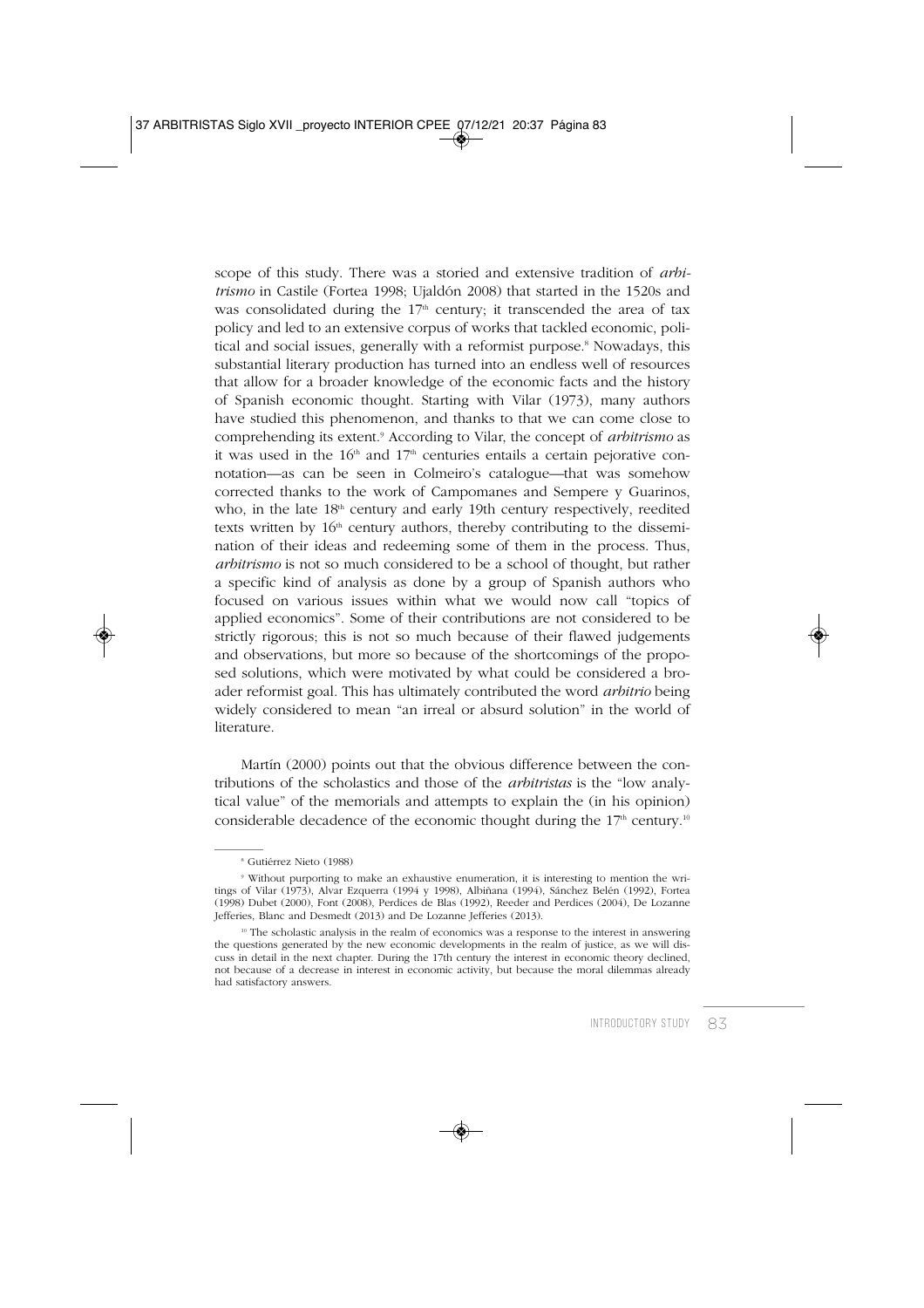Besides those differences,<sup>11</sup> we consider that the aforementioned decadence was not that drastic, which follows from the fact that the memorials draw from scholastic analysis, as will be apparent when we analyse the arguments the *arbitristas* used to analyse and interpret the causes of the decadence—an issue that became the main point of economic analysis at the time.

The *arbitristas* were generally very aware of the crisis they lived through, and they tried to establish the origins of the Spanish decadence in their writings. Their analyses were far from the moral dilemmas that the scholastics were concerned about; instead, they focused on a much more practical approach, and they looked for and proposed solutions to get out of the financial ruin. They focused especially on the role that the discovery of America played in this crisis. They considered the discovery of America to be largely responsible for the Crown's problems, since the arrival of precious metals from America significantly increased the prices in Castile, undermined the competitiveness of Castilian manufacturing and gave rise to the phenomenon of the *saca*. According to the *arbitristas*, the *saca* was to blame for a production structure that favoured the import of manufactured goods from abroad and undermined the domestic production. In some cases, the *arbitristas* defended specific particular interests; such was the case of the "School of Toledo", whose writings advocated for the development of a Castilian industry against the interests of the competing Dutch imports.

The literature of that time period reveals the pejorative connotations that the *arbitrios* had since the very beginning. The satires that Cervantes and Quevedo directed at the *arbitristas* were pointed, and they left no room for doubt: *arbitrios* were considered to be nothing more than ridiculous projects or paradoxical solutions. Likewise, the writings of Diego Laínez and Juan de Mariana indicate that, from the scholastic point of view, this opinion was not much favourable. Both authors stress that many of these writings defended private interests. Laínez's opinion was as such:

<sup>11</sup> One undeniable difference between the scholastics and the *arbitristas* is their methodology. The richness of the scholastic thought is largely derived from their method, which involves studying the issue starting with an analysis of the nature of the phenomenon that is being studied. This leads to an undeniable theoretical richness that ultimately leads to different results.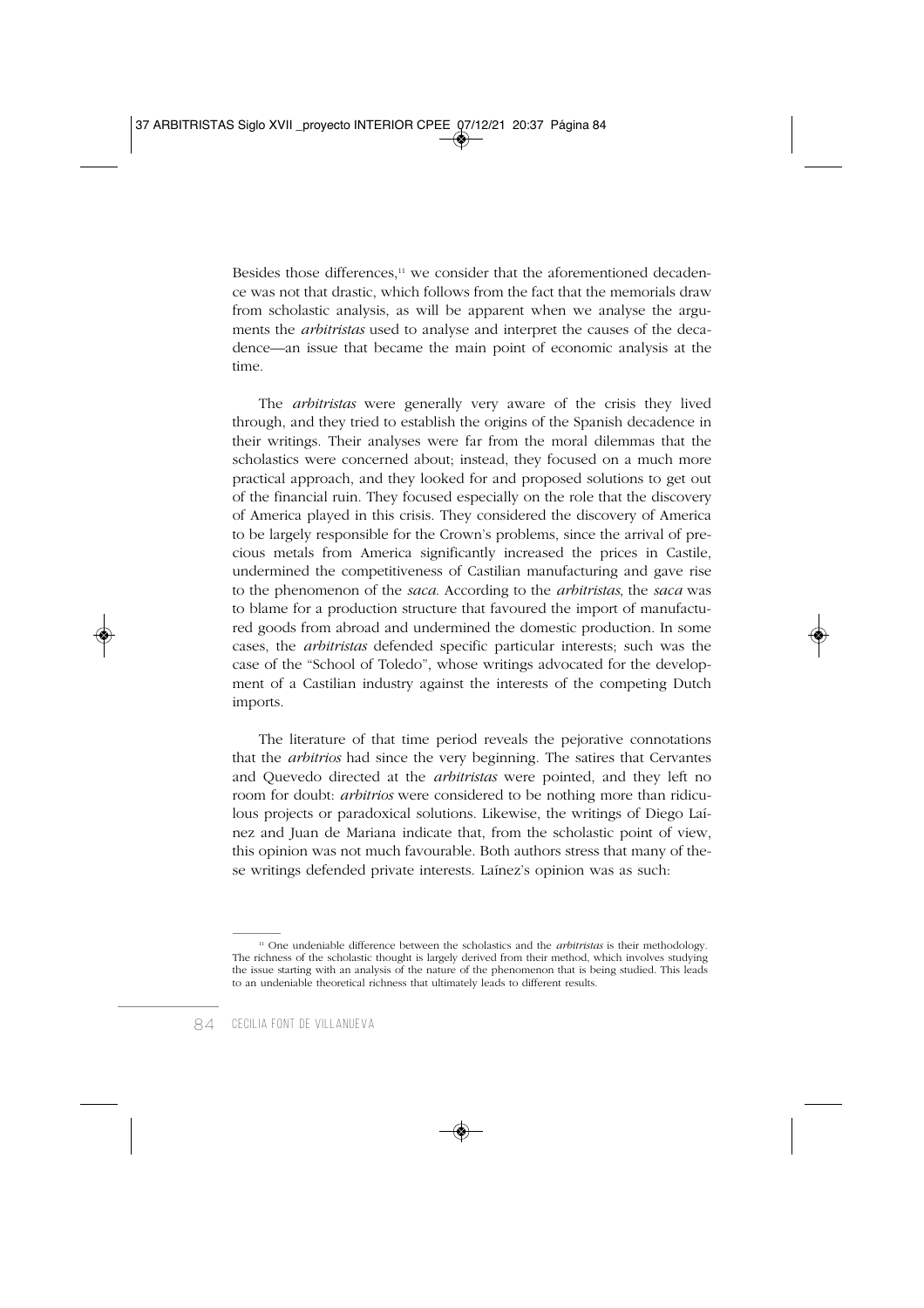*Entiendo también que hay muchos que se buscan la vida por este camino; suelen excogitar diversos géneros de tributos; después se acercan a los príncipes y a otros a quienes toca imponer tributos y dicen que han excogitado una nueva clase de tributo; y piden recompensa por este trabajo; al príncipe le parece bien y así se impone el tributo o la alcabala*. 12

#### Mariana observed that:

*…of course, they are lying flatterers, false men, of whom there is a large number, a sure plague because alluring. For nothing is more welcome to princes handicapped with financial troubles, implicated in wars or great undertakings than to have someone volunteer that he has figured out a new way of getting together funds. Nothing is more oppressive for the province than daily to think up new means of swindling and diminishing the resources of the wretched provincials*. 13

Recently, this satirical viewpoint has been qualified by the studies of Dubet (2000, 2003), who highlighted the political role these authors played rather than focusing on their reputation of inventing extravagant solutions. Be that as it may, these texts actually have great historical value for us—bearing in mind the warning of Anes (1970), who claims that these texts cannot be a main source if one wishes to study the economic history of the early modern era, although they can be an excellent starting point— , as they contain valuable information and rich, varied first-hand accounts of how people at the time perceived the economic crisis that Castile was going through. Ultimately, despite the occasional weaknesses of their arguments and proposals, the *arbitristas* were well-informed people who were close to the government and observed the situation from a privileged position, which also gave them the necessary freedom to openly criticise the inadequacies of the Castilian economic system.

Generally, all of these texts have a similar structure: they start with the assertion of a certain pessimism stemming from the author's awareness of the situation of decadence that the kingdom was going through, followed

<sup>12</sup> Laínez, D. *Disputationes Tridentinae*. Volume II, p. 392.

<sup>13</sup> Mariana (1872): "De la moneda de vellón", in *Biblioteca de Autores Españoles*, Editorial Rivadeneira, Madrid, chapter II, book 31, p. 550. [TN: English version taken from George Albert Moore's 1948 translated edition, *The King and the Education of the King*, Book III, ch. VII. Ed. Country Dollar Press.]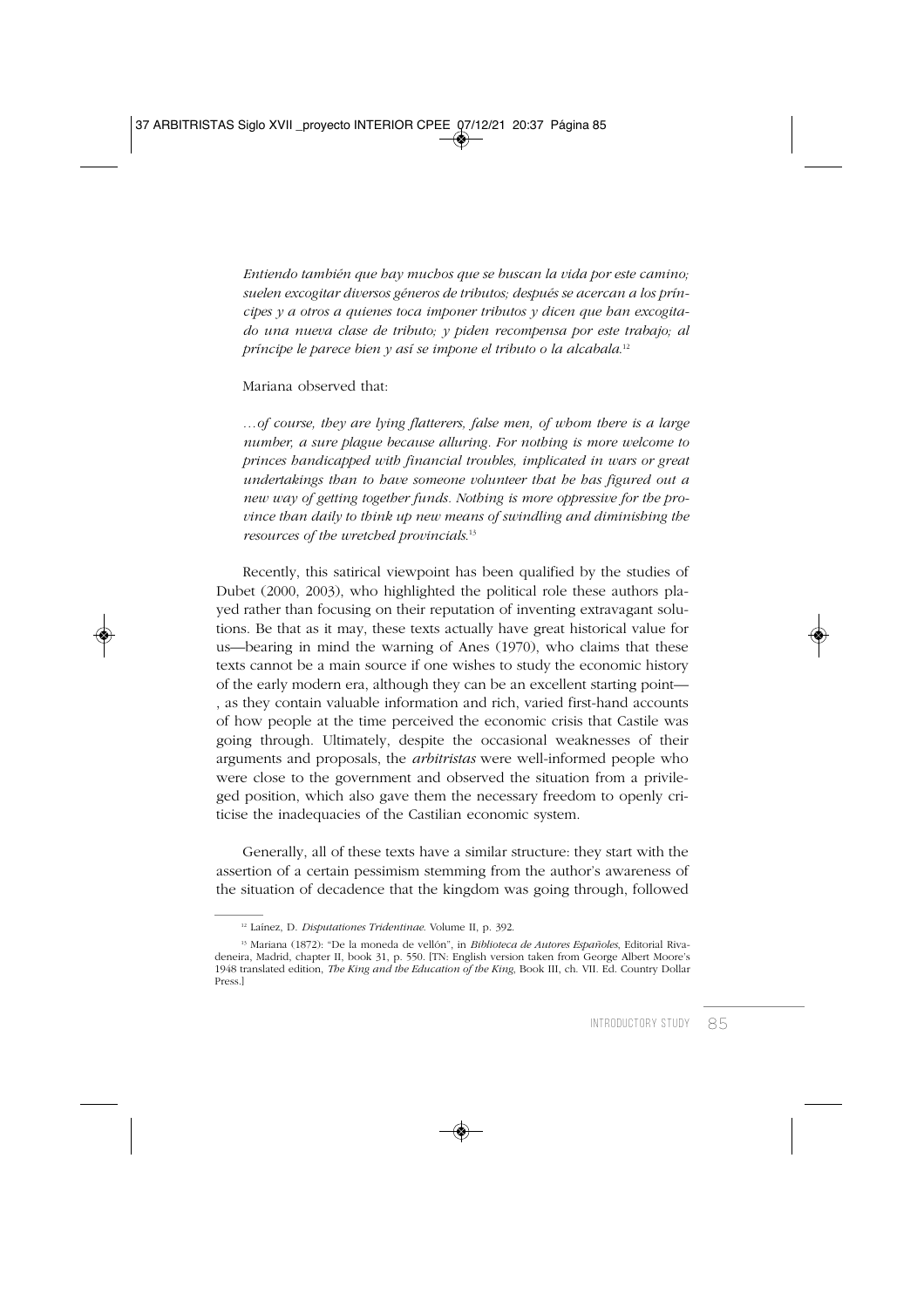by a clear intention of reform, which entails identifying the cause and offering a remedy for that situation. Thus, most of these texts first identified the ills that the authors believed responsible for the decadence of the Crown, and from this assessment they proposed a solution.

Another aspect to highlight is the wide variety of topics they tackled. The monetary issues we have covered in this study are very significant in this type of literature, but they were by no means the only matters discussed; there were no relevant topics these authors did not write about. In this regard, Gutiérrez Nieto (1993) proposed a rich classification of *arbitrios* in five well-differentiated blocks, according to the topics covered: tax and financial *arbitrismo*, economic *arbitrismo*, political *arbitrismo*, social *arbitrismo* and technical *arbitrismo*. Larraz (1943)<sup>14</sup> proposed a different classification; he divided the authors in two categories: those who make a global criticism of the economic situation and relate it to aspects of the economic policy, and those who discuss specific topics related to agriculture, money or finance. Within the former group—those who write generalist texts—, Larraz classifies their opinions according to the direction their arguments take, distinguishing between those for and against the regulation.

We can also propose another classification, sorting the *arbitrios* and the *arbitristas* according to the nature of the reformist theses they propose in order to remedy the main causes of the economic decadence: prohibitionist, populationist,<sup>15</sup> tax and monetary. Ultimately, these four categories would be included within the two most widespread conceptions at the time: mercantilism (which considered that the root of every problem was the exit of precious metals) and agrarianism (according to which the root of every problem was the decadence of agricultural activity).16

In the category of prohibitionist authors—who clearly represent the mercantilist thesis—we group those who claimed that the main solution to the ills that ailed the monarchy was to avoid the exit of precious metals from the country at all costs. However, this problem was difficult to solve

<sup>14</sup> See Larraz (1943: 8).

<sup>&</sup>lt;sup>15</sup> TN: The Oxford and Merriam-Webster dictionaries give contradictory definitions of the word "populationist". The concept used in this text aligns with the Oxford definition: "A person who holds a theory about population, especially one that opposes Malthusianism." [Oxford University Press. (n.d.) "Populationist." In *Oxford English Dictionary*.]

<sup>16</sup> See Vilar (1973: 242)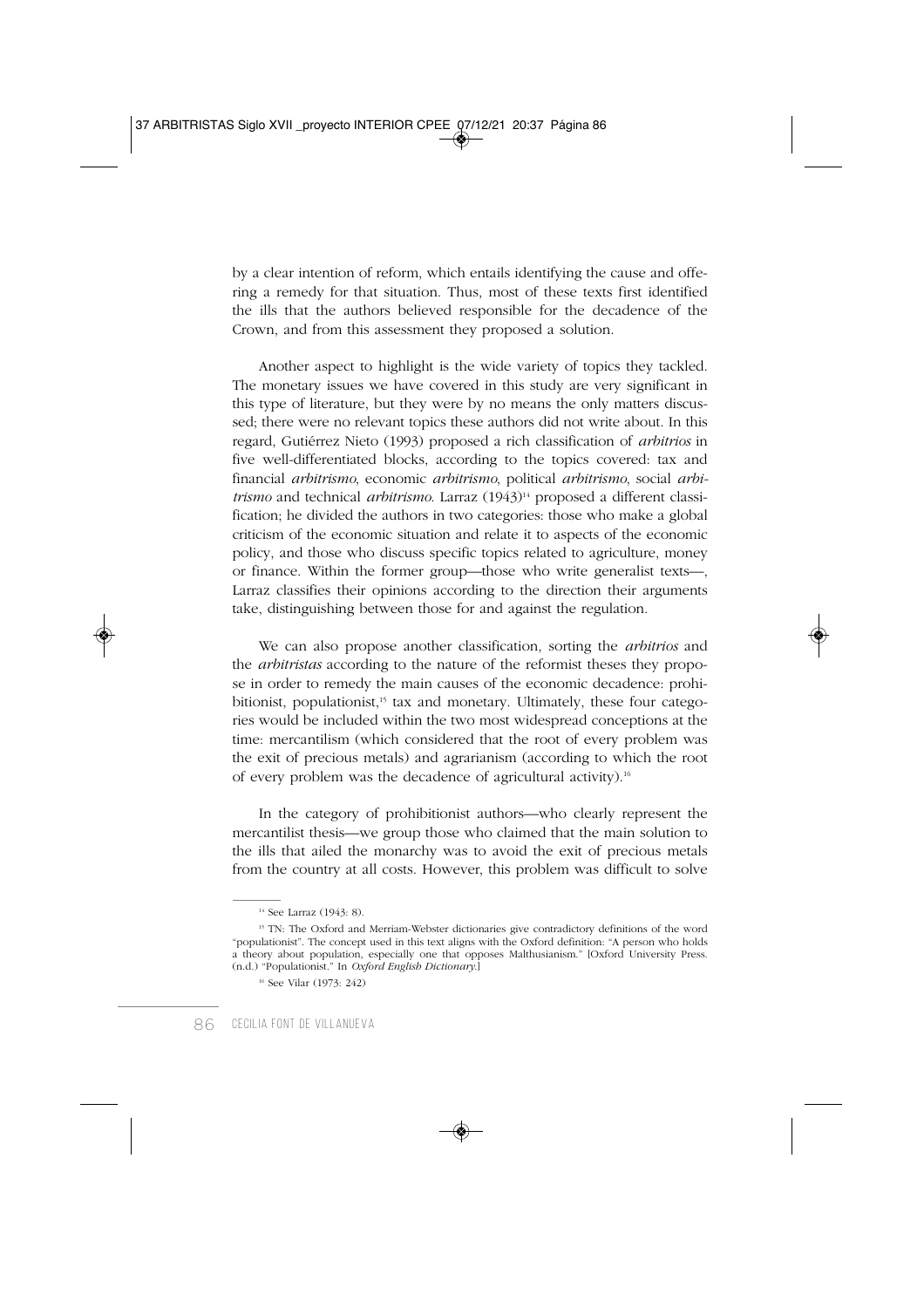if we take into account that this phenomenon, the *saca*, was a direct consequence of the price increase in Castile. The immediate effect of the increase in money supply (as explained by the quantity theory of money) $\frac{17}{17}$  was the rise of the prices in Castile, which resulted in substantial trade opportunities that motivated the export of precious metals in exchange for foreign goods, which were very sought after in our country. The feelings of the Castilian people, however, did not reflect the comprehension of the rudiments of basic monetary theory, but rather the general perception (reflected in the form of constant complaints) that the foreigners were stealing the precious metals that arrived from America, which was to be avoided at all costs.

In order to avoid it, they favoured and defended a prohibitive system (hence the "prohibitionist" designation) that would result in the drafting and enforcement of laws aimed at keeping all the gold and silver that came from America within the kingdom's borders—in other words, the *saca* had to end. One writer worth mentioning in this group is Sancho de Moncada, a clergyman born in Toledo in 1580, considered to be one of the most important writers in this current. Moncada wrote eight discourses (which would be reprinted in 1746), in which he tried to give some advice to the ministers of Philip III on how to govern. The most important among his writings is *Restauración política de España*, written in 1619 as a response to the consultation issued by the Crown to determine the main causes of Spain's ills. His vision was overwhelmingly negative: in his opinion, foreigners were to blame for every national problem, such as the lack of currency, the high foreign debt and the decrease of real income. The solution he proposed was an extremely protectionist mercantilist policy that came with severe penalties for those that dared break the law. The main argument of his discourses was advocating for a prohibitive system focused on the enforcement of laws aimed at keeping all the gold and silver that came from America within the kingdom's borders.

Sometime later, towards the mid-17<sup>th</sup> century, Francisco Martínez de Mata shared Moncada's arguments in this regard. This is another important prohibitionist author: he advocated for restricting the entry of foreign

<sup>&</sup>lt;sup>17</sup> In the next chapter we will refer to the definition of the quantity theory of money, established by Martín de Azpilcueta in 1556 when he observed the effect that the arrival of precious metals from America had on the prices.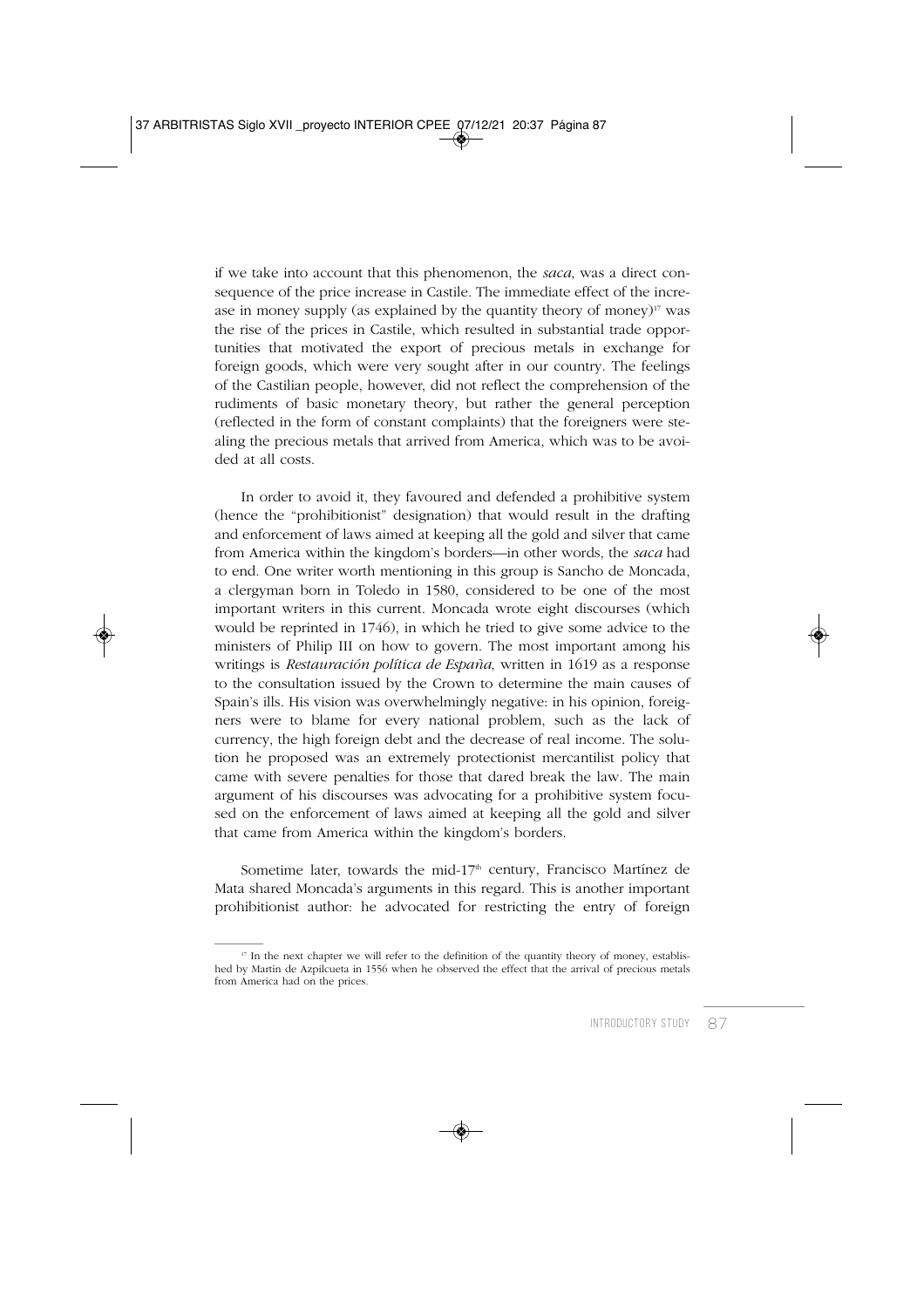goods into the kingdom to prevent the exit of the precious metals that arrived from America. Martínez de Mata maintained—in agreement with the mercantilist arguments—that the wealth of a nation was directly proportional to the abundance of precious metals. Because of this, he was strongly opposed to the presence of foreigners—whom he accused of taking away the gold and silver and thereby causing the national ruin, describing them as shylocks, thieves, hypocrites, scammers and other similar epithets without hesitation—in the country.

In the populationist category, we group those authors who, in order to bring the decadence to an end, proposed solutions related to population growth. We consider that a noteworthy author in this subset was Pedro Fernández Navarrete (1564-1632), a contemporary of Sancho de Moncada who wrote a large series of discourses in which he tried to identify and solve the causes of the Spanish decadence. The most famous of his works, entitled *Conservación de Monarquías y discursos politicos*, was published in 1626. This extensive work is actually an expanded version of a previous document he had written in 1621, entitled *Discursos politicos*. Navarrete considered the depopulation that the kingdom was suffering at the time to be responsible for the problems. According to him, the main causes for this depopulation were the little care displayed towards the agriculture (itself caused by the economic inaction of the nobility) and the high tax burden, as well as other factors more directly related to the population size such as the expulsion of the Moriscos, the emigration to the colonies and the excessive number of clergymen. The solution he proposed to stimulate demographic growth was a more efficient reorganization of agriculture and an active repopulation policy. Navarrete also wrote about other interesting topics that were directly related to institutional issues, such as the education question. At the time, there were many universities and grammar schools in Spain; however, there were not enough schools for industrial and manual trades. Navarrete, who was fully aware of the positive role education can have in increasing the productive activity, considered that it was important to promote this kind of studies, especially to train sailors and pilots, which the Spanish Navy was in dire need of. In this regard, we consider the arguments espoused by Navarrete to be interesting and original, and far from the general obsession there was at the time with avoiding the *saca* and blaming the foreigners for the problems faced by the Crown. His arguments are therefore better founded than those of the prohibitionists.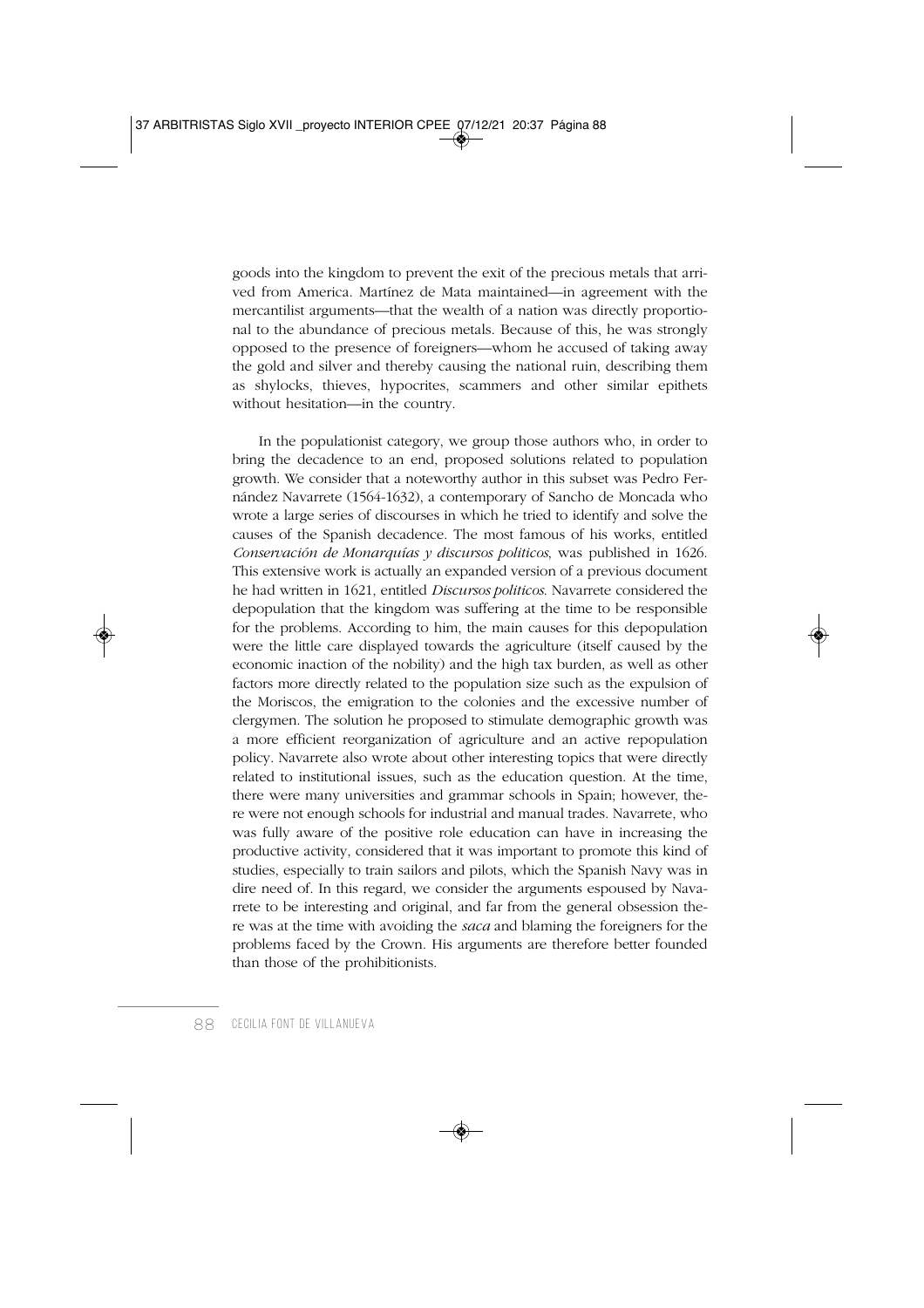One of the largest categories of *arbitrios* is the one that groups texts about tax issues. The high tax pressure that the kingdom was going through at the time was a matter of interest for many authors. As Vilar (1973) stated, nowadays we have a good understanding of the structure of the complex tax system of the time.18 The texts of the arbitristas give us a relevant point of view about this information from a taxpayer's perspective, which sheds some light about the reality of the system from the eyes of those who suffered it. Numerous references to this matter can be found, especially during the last quarter of the 17<sup>th</sup> century. The *arbitristas* did not criticise taxation in and of itself; it can be deduced from their texts that all of them understood and agreed that it was necessary to maintain the Royal Treasury. However, as can be extrapolated from the general tone of their texts, their main complaint was how high the tax burden was, hence their criticisms of the tax burden, which focuses on four very specific aspects: the huge variety of taxes, the high level of taxation, the unequal distribution of the tax charge and the arbitrariness of the tax authority in implementing them.

As Perdices de Blas (1996) points out, the fact that the *arbitristas* were able to accurately establish the relationship between taxes and economic dynamism was remarkable. They considered taxes to be essential for promoting the economic activity of the kingdom. The theses of Martínez de Mata—who maintains that the loss-making situation of the Royal Treasury is not the cause of the decadence of the country, but merely a symptom of it follow along these lines. Among the authors who tackled this issue at that time—as an example of the different arguments presented by Perdices de Blas (1996)—the reform proposals of Manuel Meyers, or that of Francisco Centani, Minister of the Treasury during the reign of Charles II. Centani advocated for simplifying the tax system by replacing every existing consumption tax with a single tax on crop yields that, in his opinion, would be easy to collect—following along the lines of the proposal that Quesany would later develop. In 1671, Gaví y Cataneo advocated for reforming the tax known as *millones*, whereas the Marquis of Varinas considered that, in order to alleviate the excessive tax burden faced by the subjects of the Crown, it would be necessary to encourage the development of economic

<sup>&</sup>lt;sup>18</sup> Although, as Rey Castelao (2004) points out, the aforementioned plethora of studies about taxation during the early modern period may be somewhat exaggerated—which perhaps was motivated by the dryness and complexity of the subject—, we can cite as references the works of Carande (1965-67), Domínguez Ortiz (1960), Ruiz Martín (1968), Ulloa (1986) and Garzón Pareja (1980) for each reign respectively.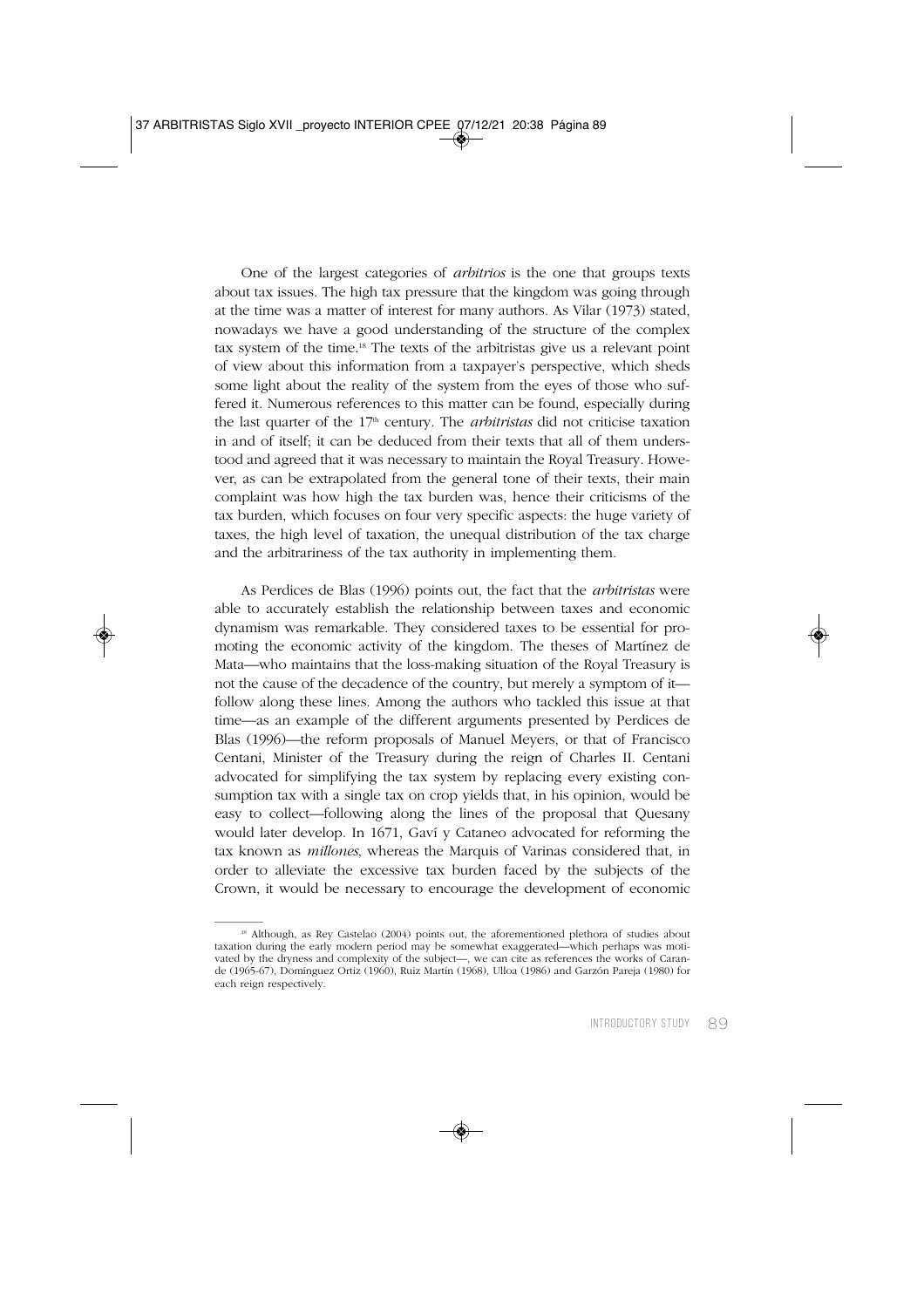activity, both agricultural and manufacturing. There were also some unrealistic proposals, such as that of Antonio Contreras in 1669—who proposed to eliminate some taxes and instead replacing them with a series of voluntary donations that the individuals would give to the Royal Treasury so that the collection of taxes would not suffer. Last but not least in this category, we would like to mention Miguel Álvarez Osorio, a comprehensive author who tackled different topics related to economic policy in six memorials directed at the institutions. Álvarez Osorio thought that the main cause of the kingdom's ills was rooted in several fiscal factors, among which he highlighted the excessive taxes and the existing fraud. His arguments in this regard are more original than the ones we mentioned previously, since they reference the administration explicitly. Aside from criticising the high tax burden, the author points at the administration as the culprit of the tax issue and the imbalance between income and expenditure. He was aware, therefore, that accounts are not balanced only by increasing the income: in order for the administration to be efficient and effective, it is necessary to pay attention to the expenditure as well. In his writings we also find many of the usual topics since the reign of Philip III. In this sense, he also defended prohibitionist arguments against the *saca—as* he considered that it impoverished Spain—and defending domestic production.

Lastly, the collection of texts and writers who took on monetary arguments is also extensive. The monetary issue was directly related to the tax issue, since, as we will see later on, the resort to money manipulation which was commented upon at length in this category of texts—was undertaken as a direct response to the financial problems of the Crown and was ultimately employed as another fiscal resource in service to the royal accounting. Therefore, the monetary policy of the early modern period was designed with clear fiscal goals and looking to increase the Crown's income. Therefore, we can consider the monetary problems (or at least some of them) to be a direct consequence of fiscal hardships. The problem started when the Crown discovered the substantial gains it could get from money manipulation and did not hesitate to use them as a way to obtain income, first by minting massive amount of billon and later by altering the coins. This was a common practice that caused great damage to the economic activity during the  $17<sup>th</sup>$  century.

Many of the authors who witnessed this situation attempted to remedy it and raised their voices by writing many memorials throughout the century.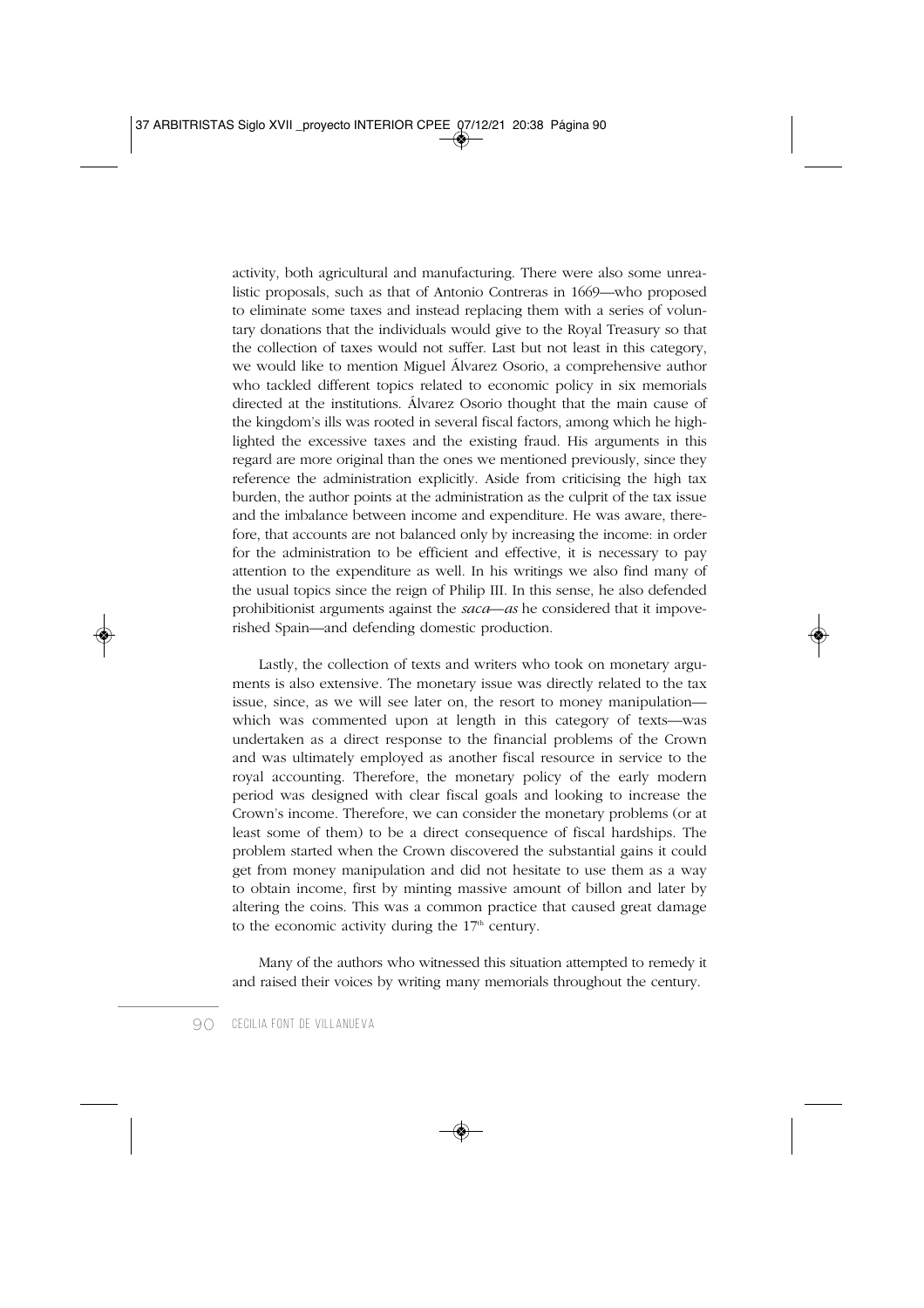According to García Guerra, who has extensively studied this issue,<sup>19</sup> we can divide the most relevant monetary arguments in three groups: proposals in favour of the destruction of pure copper coins and the minting of alloyed coins, proposals in favour of reducing the nominal value of billon and proposals directed to the "accompaniment" of coins.

Among the texts advocating for the destruction of pure copper coins and the minting of alloyed coins, we would like to highlight the contributions by Francisco de Vallejera Mardones, Pedro López del Reino and Juan Fernández, who wrote their *arbitrios* between 1620 and 1629. Aside from his argument in support of the destruction of the billon coin, among Mardones' work we would like to highlight his proposal for the unification of the monetary systems of the Iberian Peninsula.

Among the authors of the second category of writings—those who favoured reducing the nominal value of billon—, Francisco Pérez Manrique, Francisco Pelayo de Larrázpuru and Andrés Spínola are worth mentioning. These writers considered that reducing the nominal value of billon would correct the negative effect that the *premio* ("premium") of silver was having on the purchasing power of billon.

Lastly, in defence of the "accompaniment" of coins, we would like to mention Manuel López Pereira, who in June of 1628 wrote a memorial addressed at the government in which he manifested how beneficial it would be for the economic activity of the kingdom that billon payments were accompanied by a certain amount of silver.

Besides these ideas about billon, the monetary debate at the start of the 17<sup>th</sup> century was intently focused on the possible modification of the values of silver.<sup>20</sup> Tomás de Cardona observed that the Spanish Crown suffered a great ill that derived from the undervaluation of their gold and silver. In his opinion, the treasures coming from America had not received their fair value: the value of a mark of silver straight out of the mine was 65 *reales* but bringing it back to the peninsula cost 19; therefore, Castile

<sup>19</sup> See García Guerra (1998, 2003).

<sup>&</sup>lt;sup>20</sup> As we will discuss later, when we describe the monetary policy of the time, it is necessary to point out that the monetary authorities applied different measures to billon and silver, the latter being left out of any money manipulation.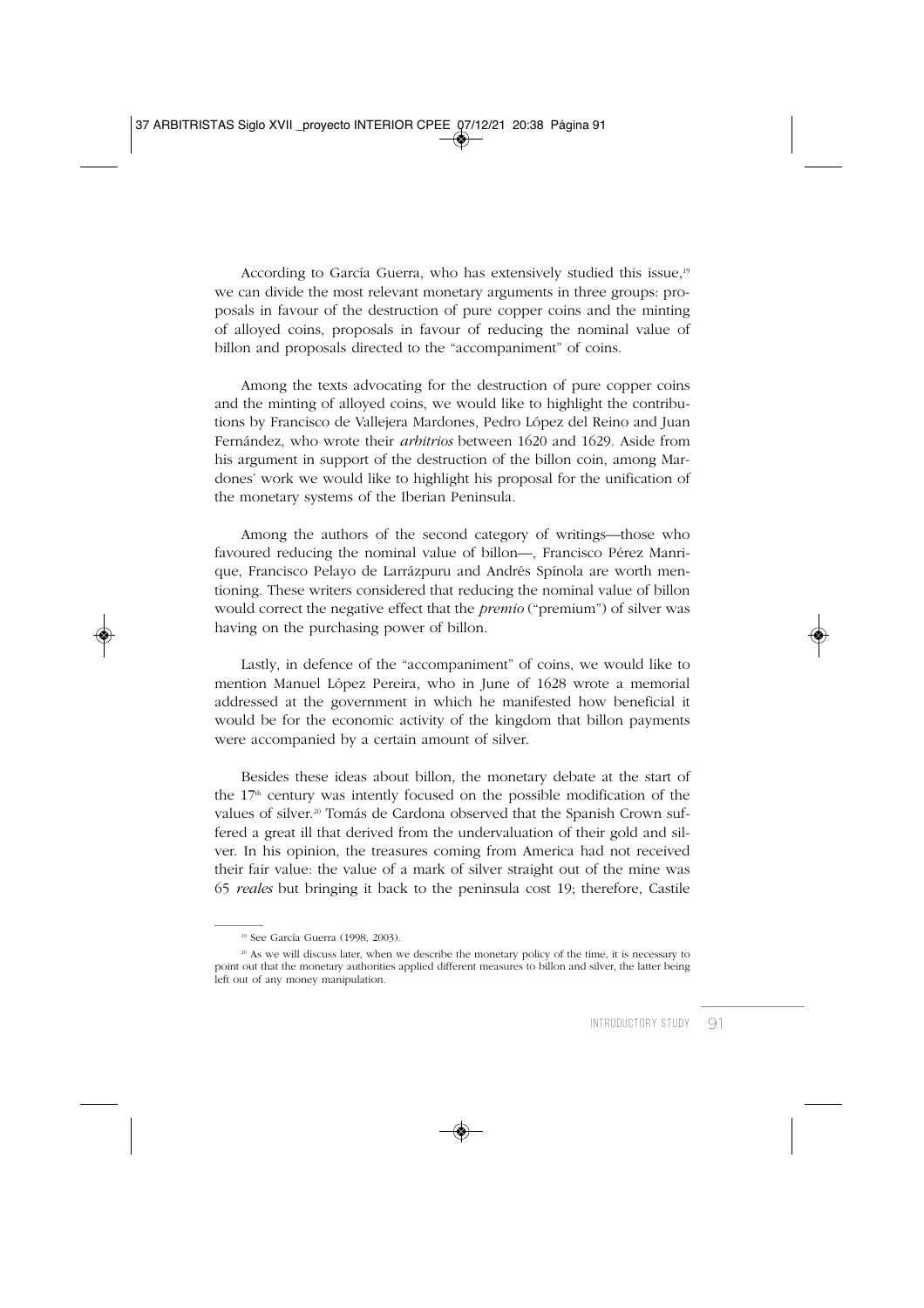lost almost a third of the mark of silver when selling their coins to foreigners at the initial price.<sup>21</sup> He considered that the appropriate thing to do would be minting 84 silver *reales* from each mark of silver, instead of the established 65 coins.<sup>22</sup> This proposal led to an extensive debate during the first half of the  $17<sup>th</sup>$  century, and this debate was rekindled towards the end of the period thanks to the proposals of Somoza y Quiroga—which we will see later. Cardona considered that the monetary problems of Castile were not the product of money alterations, but rather the undervaluation of the value of unwrought silver and gold. In order to correct this imbalance, according to García Guerra (2003), Cardona noticed that it was necessary to adjust the monetary values of the billon pieces to bring order to the monetary system. He wrote down his ideas in seven documents written between the years of 1612 and 1622.<sup>23</sup>

This proposal of increasing the value of silver had a few supporters: Pedro Freire, Manuel Gaytan de Torres, Francisco Vallejera Mardones and, most of all, Alonso de Carranza. The latter edited an extensive commentary in 1629, entitled *El ajustamiento y proporción de las monedas de oro, plata y cobre y la reducción de estos metales a su debida estimación*, in which, in agreement with Cardona's arguments, the devaluation of silver was carried out due to the necessity of adjusting the nominal value of copper coins to their intrinsic value, thereby nullifying any possible profit margin an importer could have thanks to the silver. Carranza observed that, when the billon coins were overvalued, foreigners would come with great amounts of copper that they would later sell in exchange for silver in order to export illegally. Likewise, prohibitionist authors—such as Moncada defended this thesis as a necessary means to avoid the exit of silver from the kingdom; they thought that, if its value increased, it would be worth less abroad, and the principle of the saca would be avoided.

<sup>&</sup>lt;sup>21</sup> According to the established monetary system of the time, 65 coins were minted from each mark of silver of 11 *dineros* and four *granos* of purity (TN: this is roughly equivalent to 93% purity).

<sup>&</sup>lt;sup>22</sup> When we talk about the topic of credit in the next chapter, we will try to shed some light on this apparent dilemma; the Crown's failure to adjust the monetary value of silver does not make sense if the need to have access to foreign credit—which justified the monetary policy implemented throughout the 17th century—is not taken into account.

<sup>&</sup>lt;sup>23</sup> García Guerra (2003) listed the original copies of the memorials written by Cardona that are known to exist (see note 347, p. 148). Some of these are preserved at the Biblioteca Nacional de España, while others are preserved at the British Library.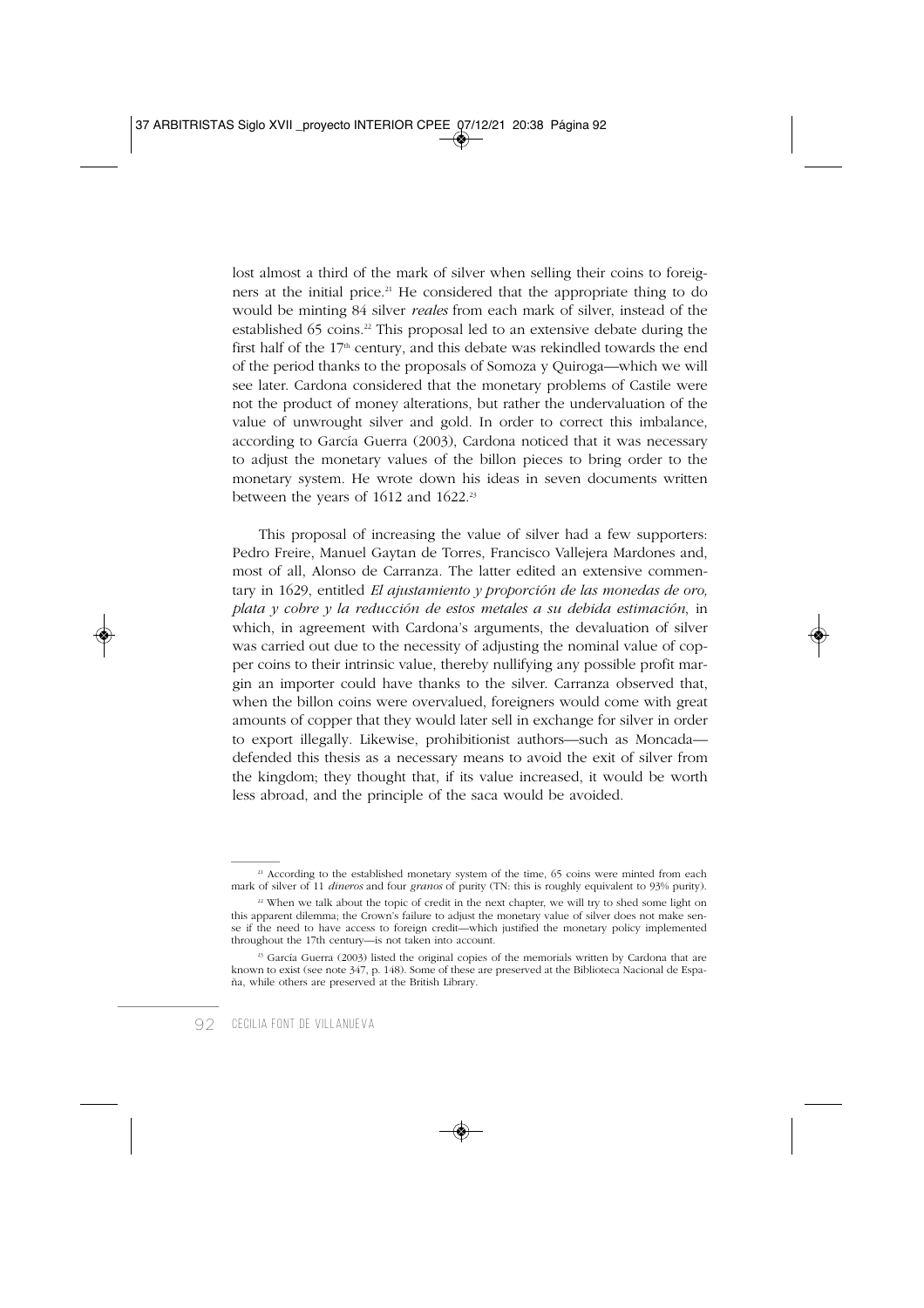

Fig. 1: Castilian Spanish dollar. Philip IV. 1630 Segovia. Ingenio *Source*: Cayón Numismática

The so-called "*Proposición Cardona-Carranza*" also had some detractors: in 1627, Milanese author Gerardo Basso published his *Arbitrios y discursos politicos*, in which he defended a deflationist program opposite to that of Cardona. His solution consisted in gathering the billon coins and counterstamping them, thereby reducing their value by half—which, as we will see in the next chapter, was an inspiration for the reformist program that the Count-Duke of Olivares tried to carry out in 1628. The ideas of Juan de Mariana, which we will elaborate upon in the fourth chapter, also contradict this proposition. In Mariana's opinion, increasing the value of gold and silver would just drive the prices up and would not solve the economic problems of the kingdom.

The monetary *arbitrios* proliferated towards the end of the 17<sup>th</sup> century, when the government of Charles II decided to put an end to the precarious situation that the monetary system was going through. Many authors addressed their memorials to the government between 1669 and 1684, at the time of the reform. Noteworthy among them in our opinion are Sebastián Muñoz Suárez, Antonio Somoza y Quiroga, Fray Tomás Argüello, Domingo Centani and Juan Sánchez de Uribe y Salazar. We will be featuring some of their writings in this book.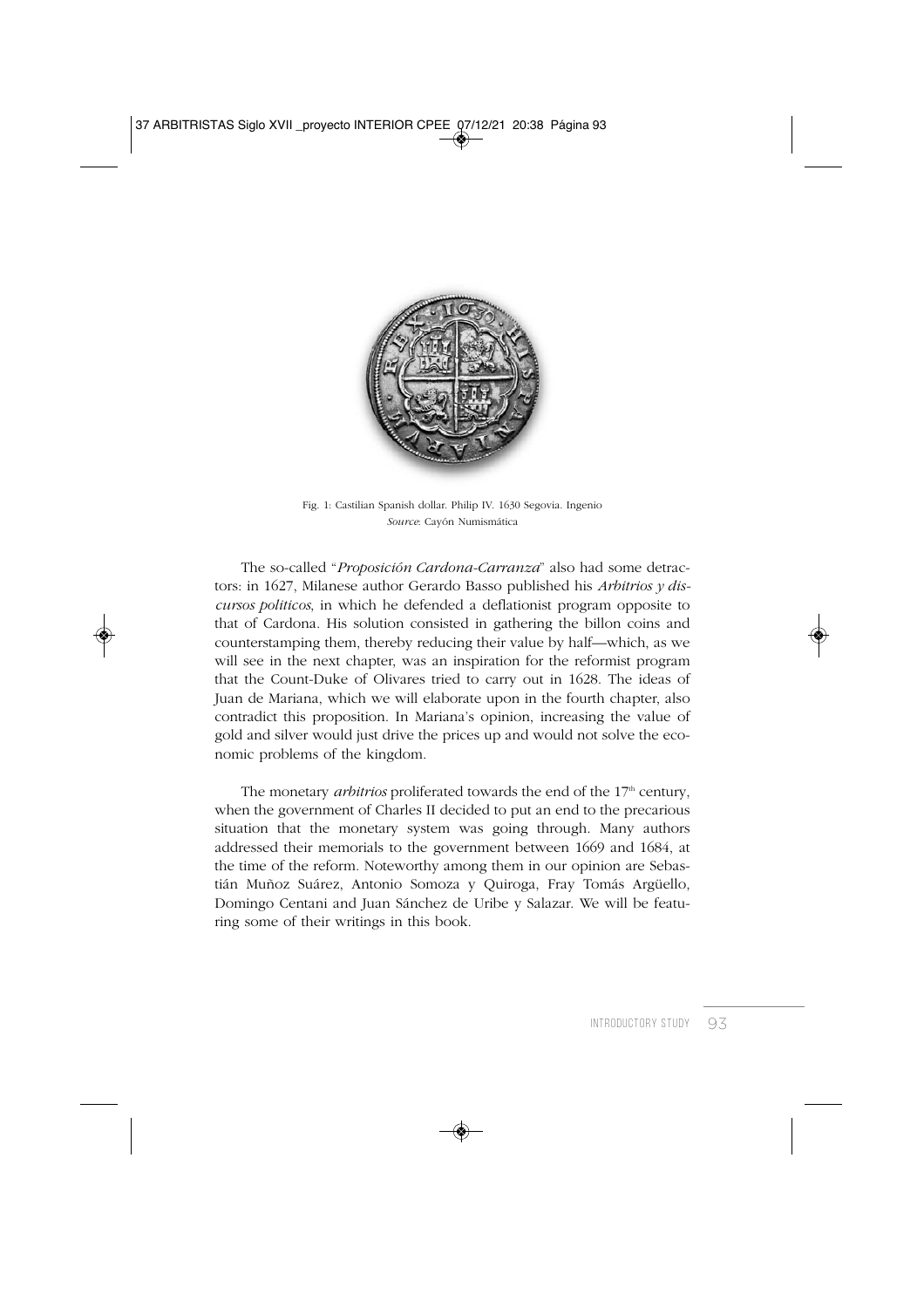### 3. HISTORICAL CONTEXT OF THE PHENOMENON OF MONETARY *ARRITRISMO* IN THE 17TH CENTURY. THE MONETARY REFORM OF CHARLES II

The hardships facing the Crown and the precarious situation the monetary system was going through inspired many authors who, as we have established in the previous chapter, attempted to seek solutions for the kingdom's problems, still following the theoretical foundations established by the scholastics.<sup>24</sup>

The discovery of America brought important economic changes that contributed to the birth of what's known as market capitalism in the early modern period (Munro 2007), largely driven by the substantial increase in trade exchanges. The entry of metals, mostly silver, together with the innovations made by the financial and banking institutions of the time, provided the means of payment needed to accelerate the economic transformation. Not everything was positive, however: the increase in economic activity came with an undeniable increase in prices in Europe, a fact that was widely discussed in historiography (Hamilton 1929, 1934 and 1947, Brenner 1962, Rolnick, Velde & Weber 1996, González & del Hoyo 1983, Martín Aceña 1992, among others). The arrival of precious metals from America caused the price levels to skyrocket, reaching highs that were completely unheard of until then. The harmful effects of the American inflation were also compounded by the fiscal disorders that the European countries went through. The accounting imbalances of the Crowns resulted in an unstable monetary policy that helped create a climate of uncertainty and instability in the economic activity by resorting to altering the values of coins.

At the start of the  $17<sup>th</sup>$  century, the prices in Castile had increased by almost 280% relative to the previous century, going so far as to reach a 320% increase in 1650, as can be seen in Graph 1.

<sup>&</sup>lt;sup>24</sup> As we have mentioned, the phenomenon of *arbitrismo* is vast. For a comprehensive list of the authors, there are valuable resources, such as the catalogues by Colmeiro (1861)—written in the  $19<sup>th</sup>$ century and reedited in 2005 with an introductory study by Perdices de Blas and Reeder—and the most recent one by Correa Calderón (1981).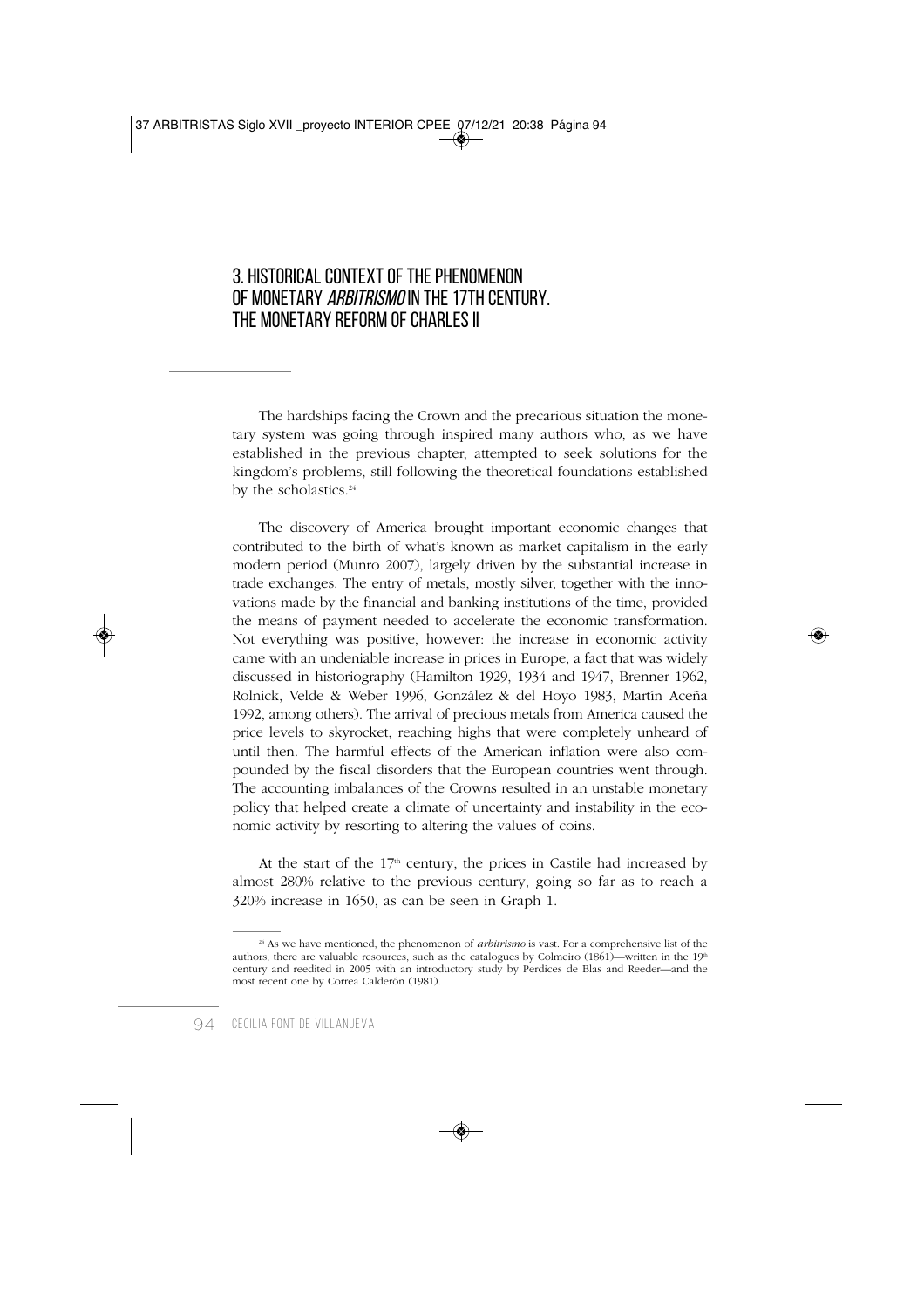#### GRAPH 1: HAMILTON'S GRAPH OF PRICE INDICES TENDENCIES



*Source*, Cendejas & Font (2015). 1501=100

The fiscal burdens made it impossible to properly approach monetary policy, since it gave priority to the obtainment of funding rather than securing its stability, at the same time contributing to make the inflation worse.

In order to fully appreciate the effect that the monetary policy had on prices, it is necessary to understand the complex workings of the monetary systems of the time. The monetary systems in effect in all of Europe were bimetallic monetary systems that were based on gold and silver as a reference, and copper was added to them in order to facilitate exchanges of lesser quantities. In order to guarantee the quality of each coin, the appropriate authority had to legally establish their fineness,<sup>25</sup> weight<sup>26</sup> and value.<sup>27</sup> These systems could not be considered trimetallic in any case, since copper was

<sup>&</sup>lt;sup>25</sup> Fineness refers to the degree of purity of metals. Gold purity was measured in carats, and silver purity was measured in *dineros*. In pieces made of billon (a copper-silver alloy), fineness determines the content of silver they must have.

<sup>&</sup>lt;sup>26</sup> The weight of coins was measured in marks, a measurement unit equivalent to 230 grams. Marks were subdivided in eight ounces, and each ounce itself in 24 *dineros*. As a practical measure, the number of pieces to be minted was established per mark.

<sup>&</sup>lt;sup>27</sup> We distinguish three distinct types of value for coins: face or nominal value (the value printed on the face of the coin, which is determined by the monetary authority), intrinsic value (the market value of the metal the coin contains, plus a small percentage to account for minting expenses and seigniorage) and lastly value equivalent to unit of account (the value of the coin in the official unit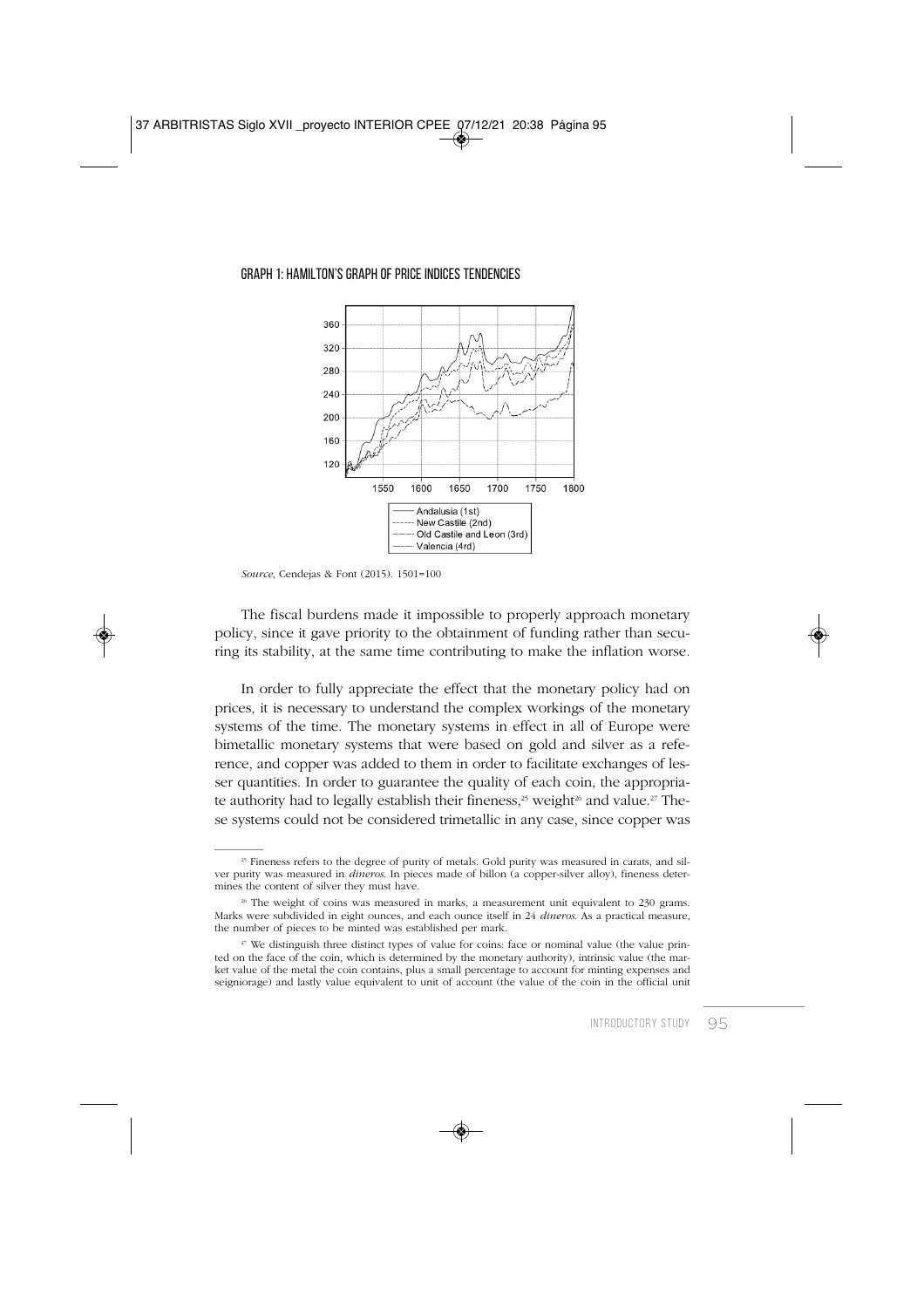not used as a reference metal, as it could not substitute gold or silver in circulation.28 However, despite this secondary role, its purpose as fractional coin was vital, and the stability of the system depended in large part on its good performance. In a metallic monetary system, the keys to guarantee stability were twofold: on the one hand, adjusting the intrinsic and extrinsic values of coins according to the relative values of the metals, and on the other hand, keeping the amount of small coin within the limits of what was strictly necessary to facilitate small transactions—otherwise the values of the other coins may fluctuate. This is why the amount of copper coin that could be minted was limited by law, whereas the amount of gold and silver coin that could be minted was not limited.29

The monetary policy was supposed to be aimed at making the necessary adjustments to guarantee stability in this twofold aspect. Difficulties may emerge when the monetary policy is used for other purposes and people lose sight of the goal of guaranteeing the stability of the system, which can result in imbalances of the intrinsic and extrinsic values or the increase in quantity of fractional coins.<sup>30</sup>

<sup>29</sup> Limiting the amount of fractional coin was not a trivial decision taken on a whim. As was eventually the case, not adhering to this limit could cause instability due to the fluctuation of the values of the precious metals, leading to considerably worse disorders that themselves led to monetary chaos and to the *premio* of silver (a surcharge levied on the transactions made in fractional coin and the ultimate cause of the disappearance of precious metal coins from circulation). According to Hamilton's (1947) estimates, towards 1650 more than 90% of the cash in circulation was made up of small coin, with the consequent damage for the circulation itself. We are looking at a clear example of Gresham's Law, according to which "bad" currency—if it is legal tender—will drive "good" currency out of circulation. At first, the *premio* was not legal, but the enormous damages it was causing to the Royal Treasury motivated the authorities to establish an official value—which would nevertheless be surpassed in standard practice.

<sup>30</sup> To know more about the workings of the monetary policy, see Font (2005).

of account to determine the correlation between the values of coins and the market prices). In Castile, the units of account were the *maravedi* and the silver ducat, the latter being equivalent to 375 *maravedís* and used for large sums.

 $^{28}$  In line with this blueprint, the Castilian monetary system of the  $17<sup>th</sup>$  century was the product of the regulations established in the *Pragmática de Medina del Campo*, an ordinance issued in 1497 by the Catholic Monarchs. This was a bimetallic monetary system based on gold and silver and completed with copper-based billon that contained a very low percentage of silver; this alloy was used for minting fractional coin. The coins that this ordinance established were the golden ducat, the silver *real* and the billon *blanca*, whose nominal values were established as 375, 34 and 0.5 *maravedís*, respectively. Multiples and submultiples of these coins would be minted according to commercial needs. The ordinance established that an unlimited number of gold and silver coins could be minted, whereas, in order to guarantee the stability of the system, fractional coins would have a limit established as 10 million *maravedís*. The system remained that way (with some adjustments, mainly concerning the gold coins) until the  $16<sup>th</sup>$  century, when mass monetary issues ended the minting limitation of fractional coins. For a comprehensive description of the system and how it worked, see chapter 4 of Font (2008).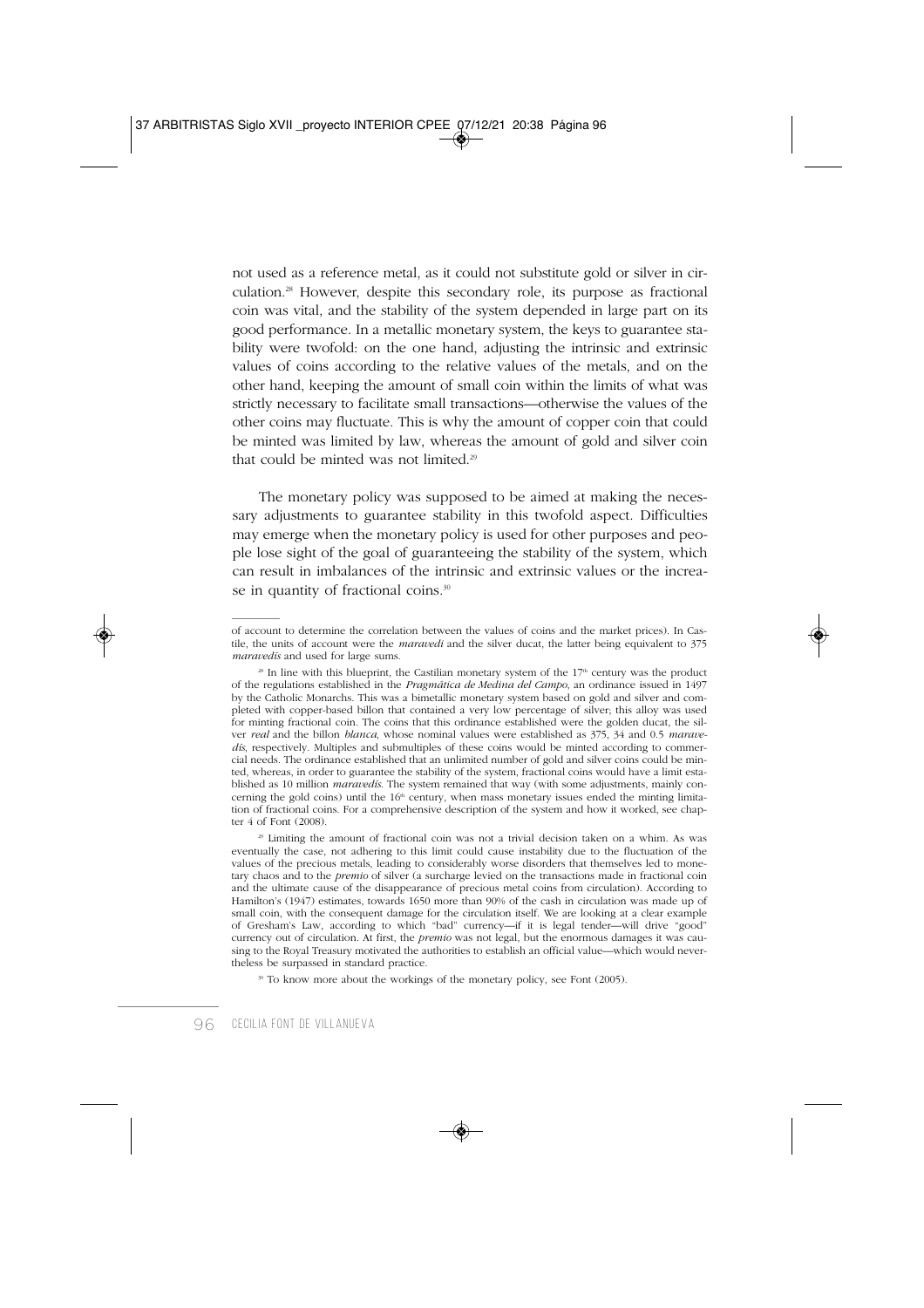That was what happened in Castile, where the financial needs of the Crown triggered both effects. Throughout the entirety of the  $17<sup>th</sup>$  century, the Crown designed and enforced a monetary policy in service of the fiscal policy, and as such, it resorted to both alterations to the silver content of the billon coin<sup>31</sup> (which carried with it the imbalance between the intrinsic and nominal values) and the mass minting of fractional coins that shattered the established limit. Both factors, aside from contributing to the increase in money supply, led to instability and confusion in trade and in the general economic activity. The situation was complex, since changes in monetary value affected all operations, whether they were routine commercial exchanges or credit operations, the latter of which were the most affected operations in practice.<sup>32</sup> Problems arose from both the effects on credit operations and previously contracted debts—both public and private—, and the rise in cost of transaction due to the general loss of trust in the circulating coins. After each monetary disposition, it was necessary for both parties to readjust the value of all credits in an attempt to alleviate the losses incurred as much as possible. Because of this, the conflicts that arose in the *Cortes* for this issue were very frequent. Besides, each measure also had negative effects on commercial activity; each disposition produced an immediate interruption of commercial operations, which would not resume until the individuals knew the extent of the disposition extensively and could act according to the new conditions. There is no question that the Castilians ended up being true experts in monetary theory. In economy, it is well known that uncertainty is never good, and at a time in which information arrived at a slower pace—therefore notably increasing the response time—, it is no surprise that it was a lot worse.

The loss of confidence in the system led to the appearance of the *premio* of silver, which was a surcharge levied on every transaction done with fractional coins. This surcharge—which was illegal at first—was a visible manifestation of the lack of trust placed upon fractional coin: throughout the 17<sup>th</sup> century, this *premio* skyrocketed, reaching incredibly high levels. The Crown, also affected by the ills of billon, ended up establishing an official value for the *premio*, which was nevertheless far greater than that in

<sup>&</sup>lt;sup>31</sup> This procedure is known as debasement, and it led to the disappearance of the silver content of the alloy.

<sup>&</sup>lt;sup>32</sup> To know more about the effects on credit operations in the short term, see Font (2008), section 4.6.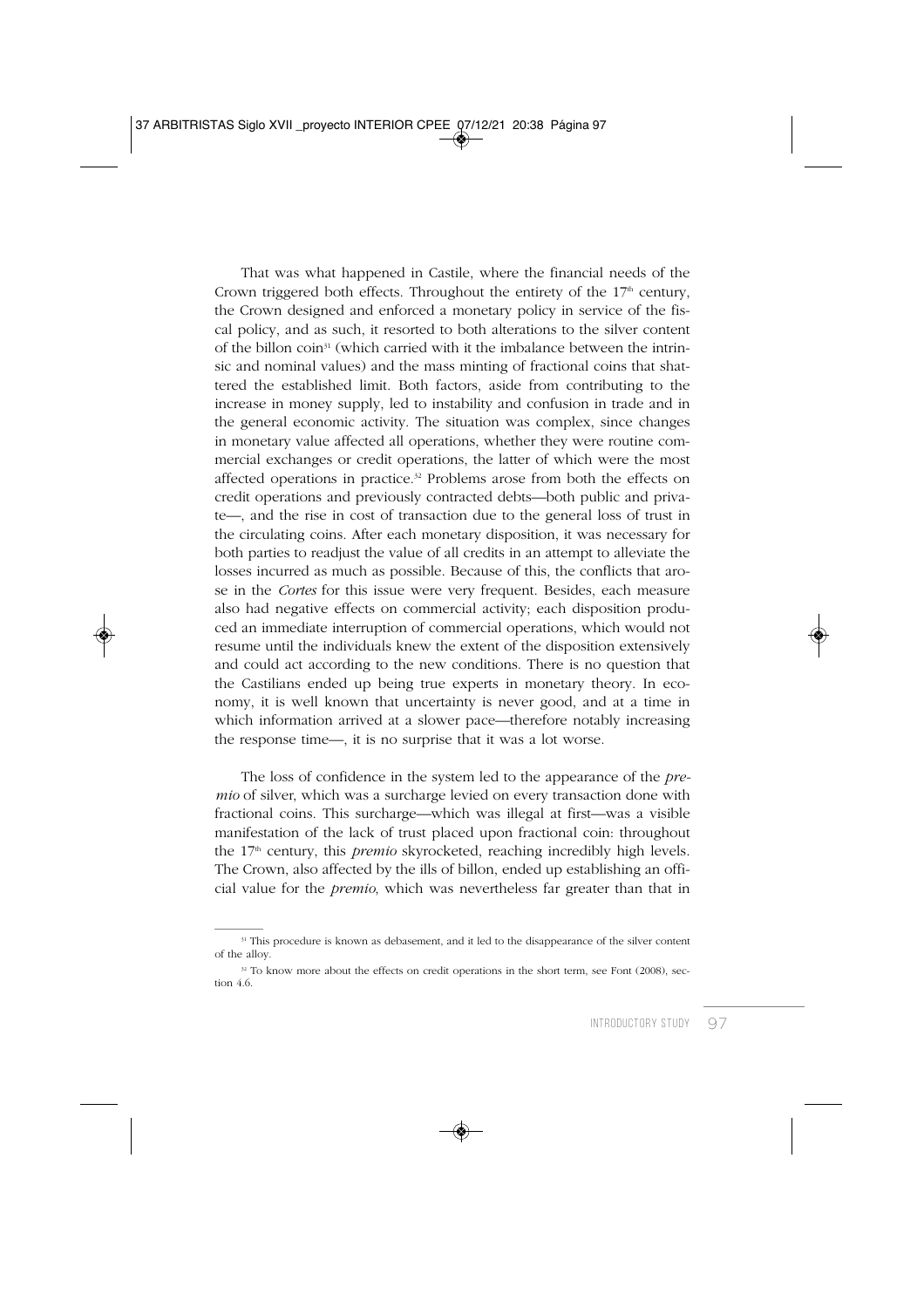actual practice. All the problems the monetary policy caused are well known thanks to the writings of the *arbitristas* and other witness accounts of the time (see Colmeiro 1861, García Guerra 2003, Grice-Hutchinson 1978 and Font 2008, among others), which turned into a privileged source of information, as was made apparent in the previous chapter.

The monetary disorders that led to mass minting of billon without silver started in Castile in 1602, after a brief unsuccessful attempt in 1596. The disastrous effects they had on monetary stability and economic activity motivated the adoption of the measures, one way or the other, throughout much of the  $17<sup>th</sup>$  century, according to the financial situation of the moment. Between 1602 and 1680, the face value, the weight or the fineness of the fractional coins were altered in over 15 instances.<sup>33</sup> Since it was obviously impossible to retire and remint all the money in circulation according to the new measures, each new regulation made it mandatory to take the coins to the corresponding mint and have them notched with different dents that indicated their new value. In practice, this led to much confusion, because numerous different coins with different face values and counterstamp marks were in circulation at the same time. Aside from the corresponding trouble, this situation encouraged the possibility of counterfeit coin proliferating, which led to the appearance of many counterfeit coins in circulation. As the monetary legislation text says, in practice there were counterfeit coins, as evidenced by both their weight and the quality of the metal. The circulation of coins that were counterstamped more than once was not infrequent either. Truth was that the continuous alterations that the coins had suffered made it impossible to distinguish counterfeit from real coins, which led to huge conflicts in daily economic activity.

The negative effects of these policies were widely known in the theoretical sphere thanks to the monetary theory studies developed by the scholastic doctors belonging to the School of Salamanca,<sup>34</sup> but they were also common knowledge, and both the Crown and its ministers knew as well, as

<sup>&</sup>lt;sup>33</sup> For a detailed description of the effects of these policies on the value of coins, see Font (2008) and Santiago Fernández (2000).

<sup>&</sup>lt;sup>34</sup> Monetary alterations were nothing new, in fact they had been a recurring practice for a long time. Francisco de Vitoria and Domingo de Soto tackled theoretical questions related to the bases of this practice, but the issue was not discussed in depth until the start of the  $17<sup>th</sup>$  century, when Juan de Mariana studied the issue, continuing with the arguments developed in this sense by Aristotle and Nicolás de Oresme, which were based on the nature of money.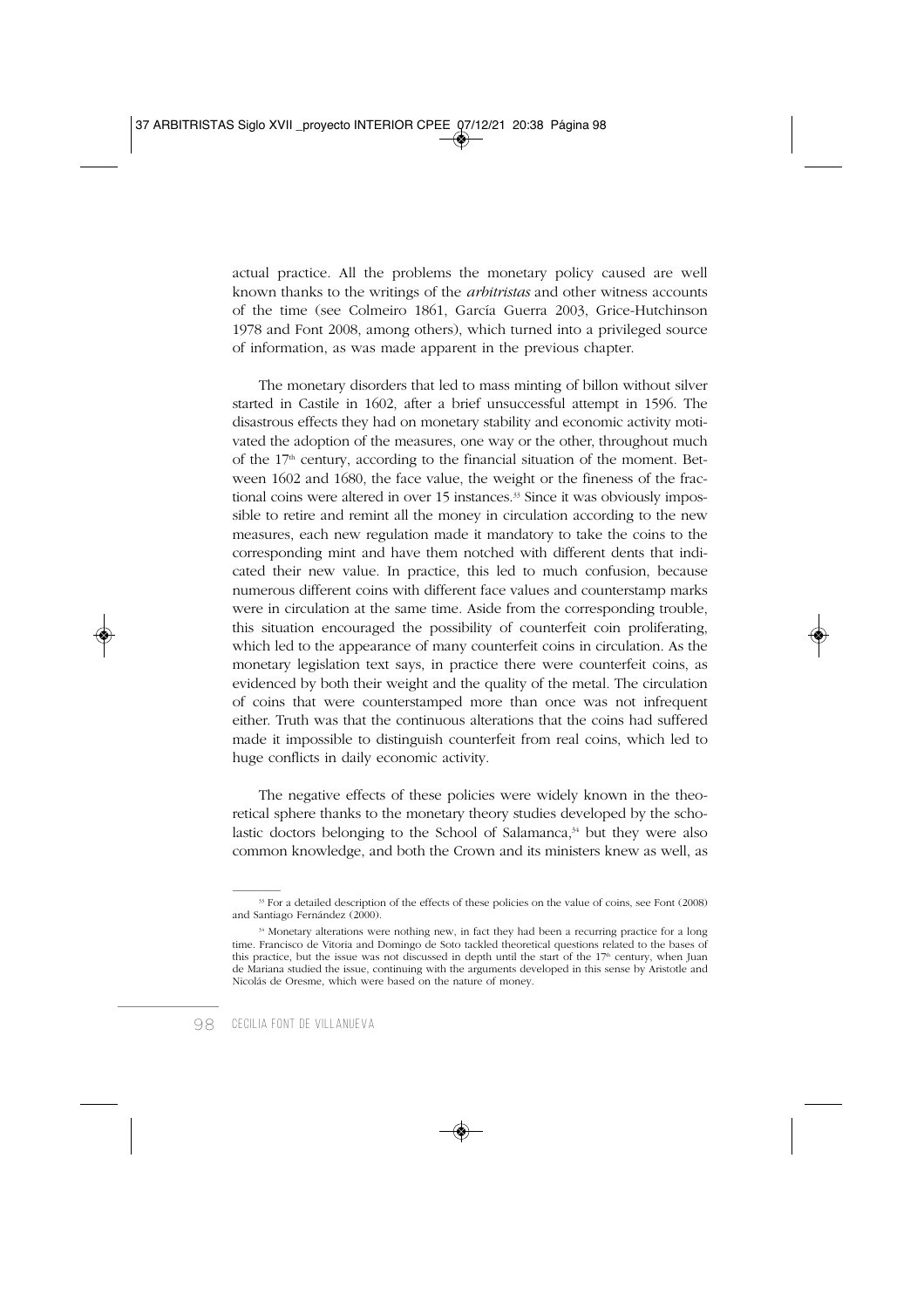

Fig. 2: 12 and 8 *maravedís* counterstamp marks on an 8 *maravedí* coin. Philip IV. Segovia Ingenio. *Source*: Cayón Numismática

it transpires from the writings of the *arbitristas*, official documents and issued ordinances. Despite this, the authorities did not hesitate in resorting to these measures whenever the financial situation forced them to do so.

Faced with this evidence, historians had two questions that may seem difficult to comprehend: why the Crown insisted on enforcing this monetary policy throughout the  $17<sup>th</sup>$  century if they knew the negative impact it would have, and why were gold and silver kept out of the monetary policy throughout the century when the benefits from the manipulation of these metals would have made the income go up by a large margin. To comprehend these aspects, we have to take into account the whole macroeconomic picture. The monetary policy that applied to billon pieces, which left out the silver coins, was paramount for maintaining confidence in the Crown and its access to credit, which in turn were necessary to finance Castilian foreign affairs. As Andrés Ucendo (2006) explains, the monetary policy did not overlook this objective, and there was a double purpose to the rules that applied to silver being different from the rules for billon. Small coins were used as an instrument at the service of fiscal policy, whereas the stability of silver played an indispensable role in the framework of the economic policy, as it functioned as a guarantee of not just foreign policy, but access to credit. In this sense, Álvarez Nogal (2020) explains, in accordance with the model by Sargent and Velde  $(2002)$ ,<sup>35</sup> how the deci-

<sup>&</sup>lt;sup>35</sup> The model by Sargent and Velde (2002) is a valuable tool that helps comprehend the difficulties that a metallic monetary system with unlimited minting faces when trying to effectively main-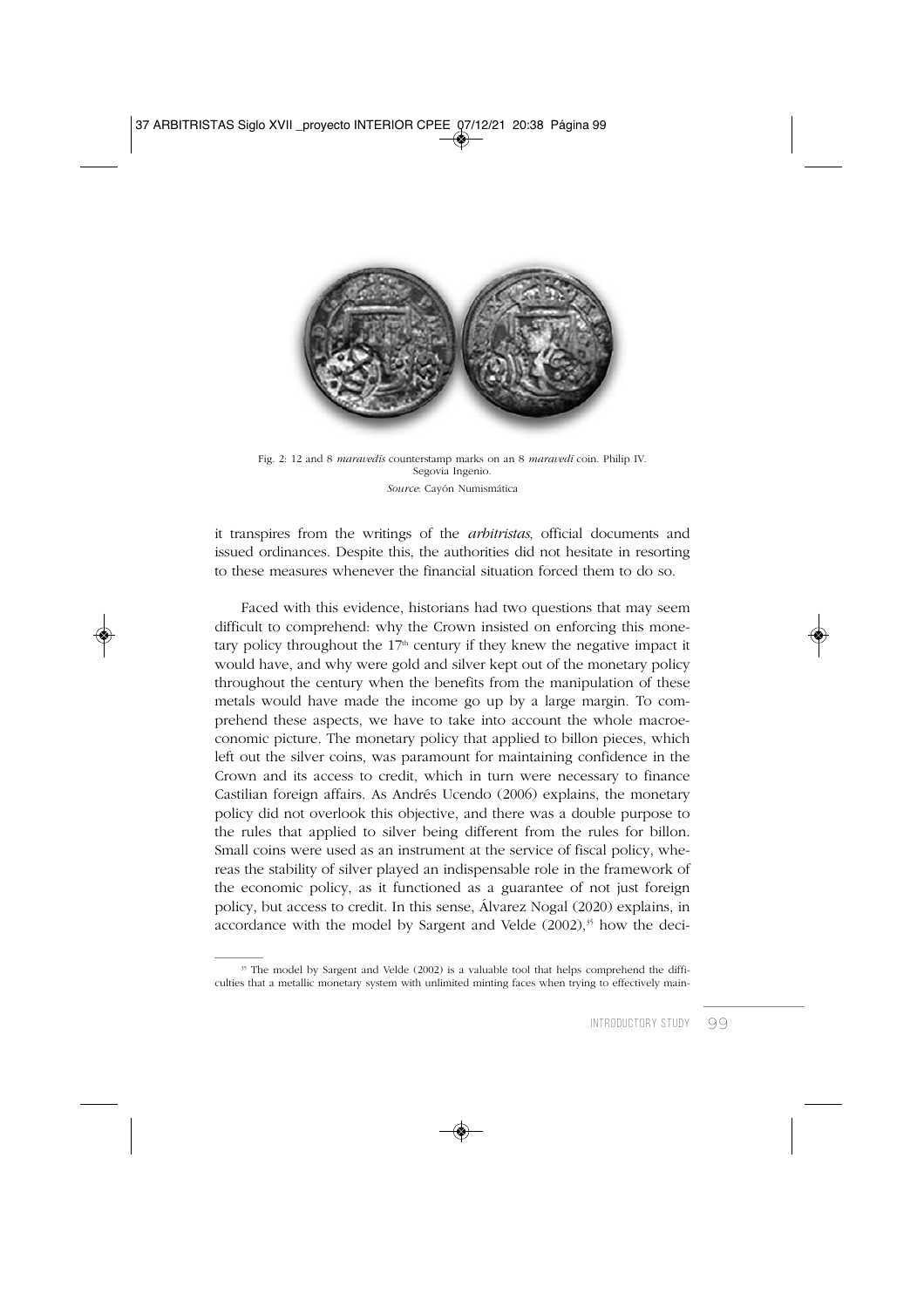sion of not devaluing silver responded to the demand of foreign bankers that demanded payment in high-value coins. Faced with that choice, the Crown opted to sacrifice the stability of domestic circulation in favour of guaranteeing the monarchy's access to credit.36

The monetary chaos ended thanks to a monetary reform carried out during the reign of Charles II. This reform managed to achieve the desired monetary stability and put an end to a century's worth of monetary instabilities. This reform was carried out between 1680 and 1686, it started under the guidance of the Duke of Medinaceli<sup>37</sup> and was carried to completion by the Count of Oropesa,38 both of them *validos* (favourites) of the last king from the House of Austria. The reform affected the gold and metal coins as well as the billon fractional coins, and it managed to put an end to the existing imbalance between the intrinsic and extrinsic value of billon pieces and set the value of precious metals in accordance with the foreign situation; this gave the system the stability it needed. This reform continued along the same line as other attempts made throughout the  $17<sup>th</sup>$  century that had also tried to adjust to the well-known basic principles that govern the stability of the metallic monetary systems—though these attempts had been unsuccessful due to the financing needs.

As reflected by the plethora of *arbitrios*, there were numerous complaints arising from the situation. The government, fully aware that the issues of prices and coins were related, had no choice but to address the situation. In March 1679, John Joseph of Austria organised a special coun-

tain the complicated balance of fractional currency (necessary for guaranteeing the stability), due to how difficult it is to maintain the balance between the values of the different coins—even if minting costs, which vary according to the size of the coin, were reduced down to zero. Álvarez Nogal (2000, 2020) used this model to explain the difficulties of the monetary policy as it applied to silver coins during the  $16<sup>th</sup>$  century.

<sup>36</sup> Ruiz Martín (1990) observes how the instability of the monetary policy as it applied to billon responded to specific situations that stemmed from the need of financing. Therefore, once this need was covered, it was possible to return to the previous situation, which was accomplished through subsequent "coin devaluations" mandated throughout the 17th century. Font (2008) thoroughly explains the evolution of the monetary policy as it was enforced throughout the century and highlights how the significance of these measures changed rhythmically.

<sup>&</sup>lt;sup>37</sup> Juan Francisco de la Cerda Enríquez de Rivera (Medinaceli, 4<sup>th</sup> of November 1634 - Madrid, 20th of February 1691), 8th Duke of Medinaceli, was the *valido* of the king between the years of 1679 (following the death of John Joseph of Austria) and 1685 (when he resigned, giving way to the Count of Oropesa).

<sup>&</sup>lt;sup>38</sup> Manuel Joaquín Álvarez de Toledo (Pamplona, 6<sup>th</sup> of January 1641 - Barcelona, 23<sup>rd</sup> of December 1707), 8th Count of Oropesa, was *valido* for two periods of time during the reign of Charles II: 1685-1689 and 1698-1699.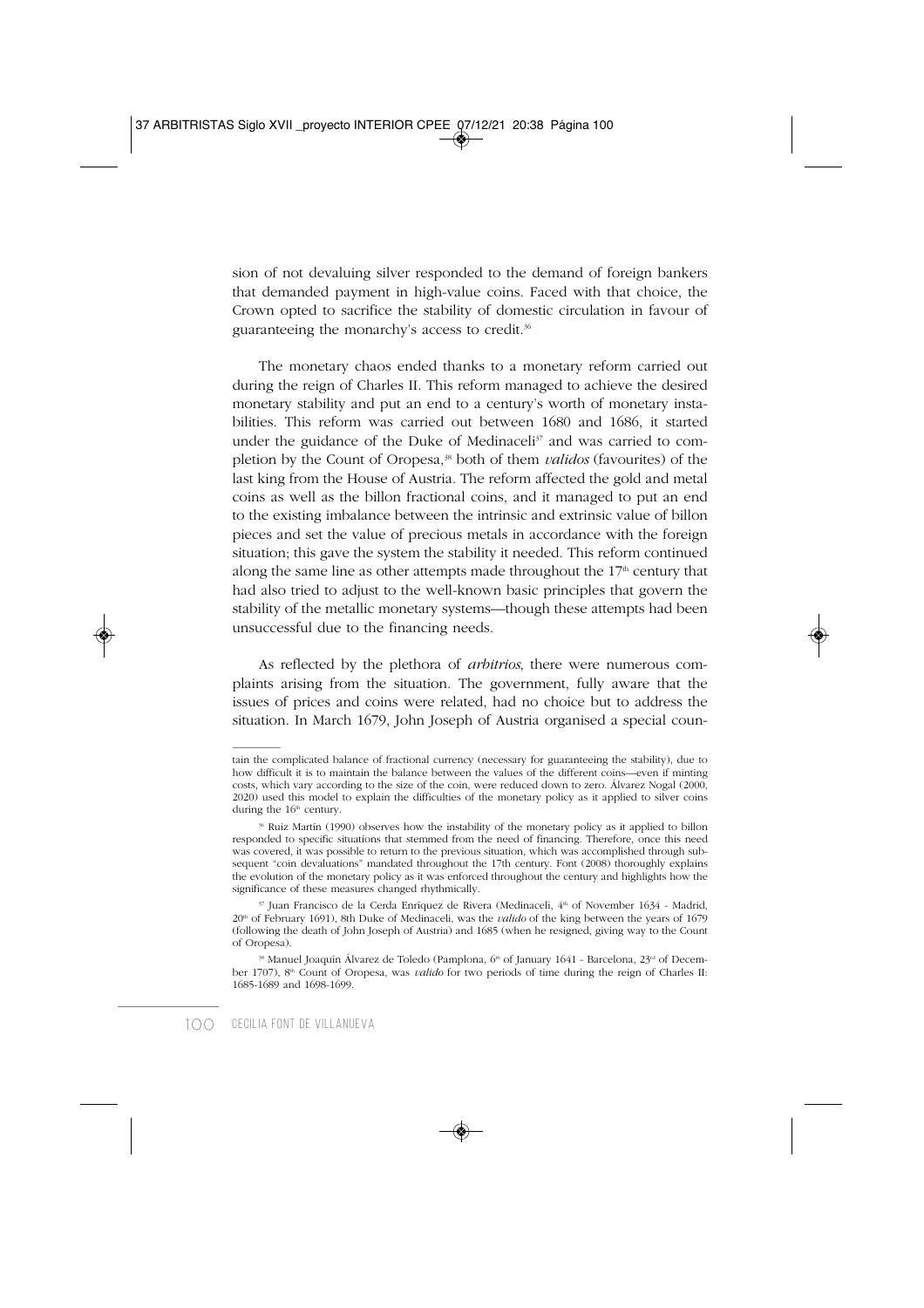cil on coin. After requesting and analysing different opinions and advice from experts, the council issued a definitive collection of the received suggestions on the  $13<sup>th</sup>$  of August 1679. The council identified four different billon currencies in circulation: legitimate billon coins that contained silver, domestically produced counterfeit coins that did not contain silver, foreignproduced counterfeit coins that did not contain silver either and weighed less, and lastly, counterfeit coins of inferior quality and almost negligible weight. In practice, it was extremely hard—if not impossible—to distinguish counterfeit from real coins, since assessing the weight and fineness of these coins at a glance was obviously difficult. In order to solve these complications and guaranteeing the stability of the system, the reform had the main goal of regulating the circulation of billon coins. In order to achieve this, it was deemed necessary to eliminate all counterfeit currency from circulation and substitute it for new coins that had the correct value and weight according to the legislation in force. However, the idea that it would be impossible to carry out this measure—since the kingdom would remain without fractional currency temporarily—and the considerable difficulty of telling counterfeit and real coins apart from each other made it virtually impossible to carry out the reform in these terms. This is why, after having analysed different alternatives, the members of the council—with the exception of the Duke of Medinaceli, who presented a dissenting opinion—considered that the most viable solution would be to mandate a temporary reduction of the value of every billon coin in circulation, keeping the possibility open to mandate their complete replacement when the situation was most conductive to it. Therefore, as it transpires from the text of the document, the solution adopted was conceived as a temporary solution:

El ejecutarse desde luego la extinción y consumo de la moneda hará lo mejor y no es menester fundarle, pues nadie duda que si al cuerpo humano que padece una enfermedad mortal se le puede curar de una vez, no ha de contentarse el médico con mejorarle, pero cuando para sacar de este cuerpo la raíz de la dolencia es preciso extinguir toda la sangre, consiguientemente le precisa a perder la vida y en este caso obliga la prudencia a que se contente con apartarle del sumo peligro aplicando remedios proporcionados al estado y disposición del sujeto y tomar tiempo para la perfecta curación.39

<sup>39</sup> BNM, mss. 18720.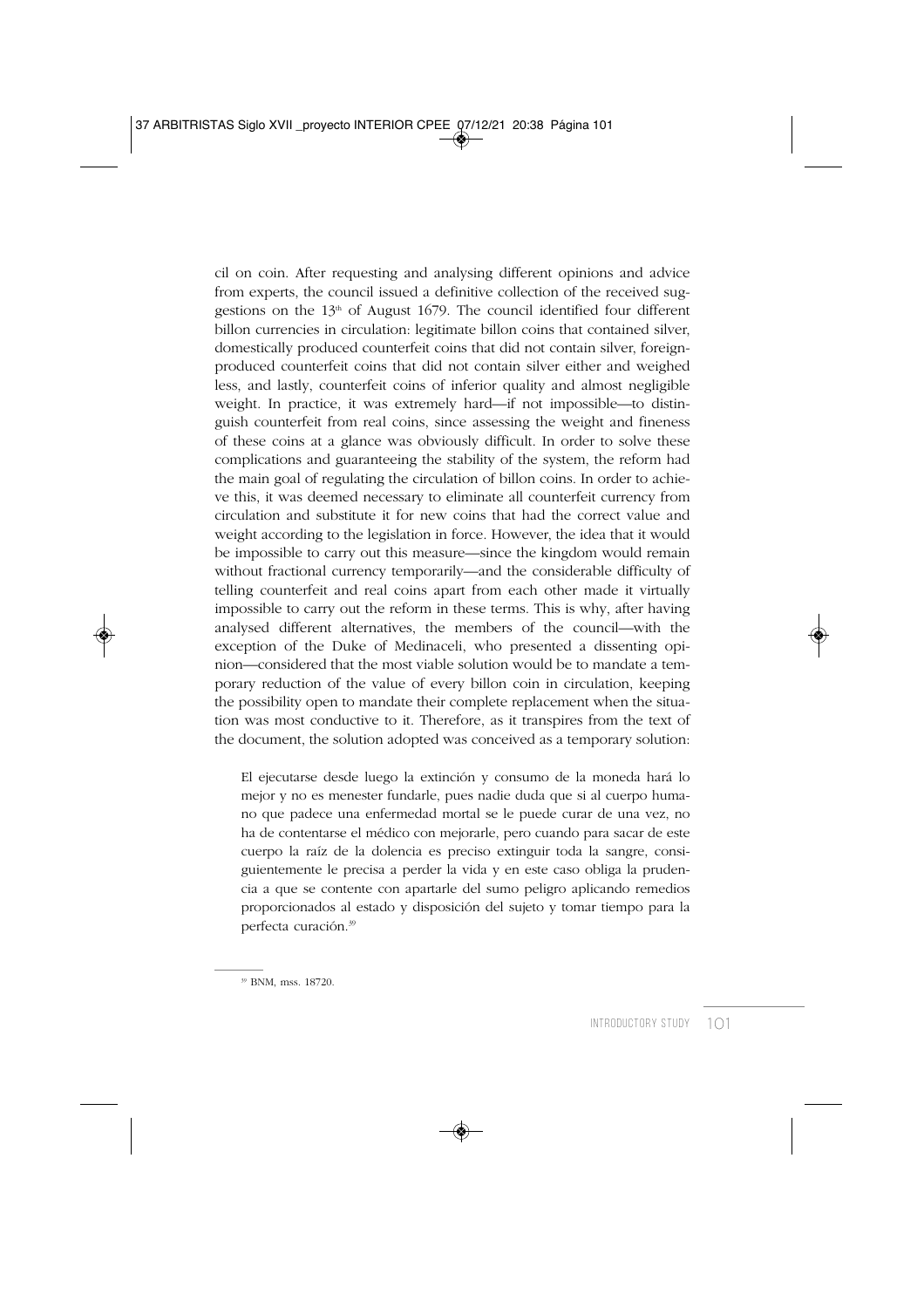The sudden death of John Joseph of Austria left a power vacuum that delayed the implementation of the measures. It would not be until February 1680 that the reform started, articulated around the issuing of four ordinances (February 1680, May 1680, October 1684 and October 1686) which were complimented by a Royal Decree in March 1680.<sup>40</sup>

The first ordinance, issued on the  $10<sup>th</sup>$  of February  $1680<sup>41</sup>$  was the cornerstone of the reform. This law mandated a devaluation of the billon coin, as the council had agreed upon the previous year, which entailed reducing the nominal value of billon coins to 25%. This measure had an ambitious double purpose: the goal of this devaluation, besides taking steps towards adjusting the monetary values of coins, was to limit the rise of the *premio* of silver and to make silver coins re-enter circulation. This ordinance was accompanied by an instruction for its correct application, which detailed how the various practical aspects that its enforcement implied—especially those related to debts owed to the Royal Treasury—should be implemented. The instruction established the cancellation of payments and debts owed until the end of 1673.42

In order to compensate the lack of coins caused by the measure, the Royal Decree<sup>43</sup> issued on the  $14<sup>th</sup>$  of March of that same year—which complemented the ordinance of February—ordered that all the metal from the collected coins (except for the real coins) be used to mint thick billon coins, which were assigned a face value of two *maravedís*.

However, it was soon apparent that the effect of both measures would not be as expected. The citizens, at this point veritable experts in monetary affairs after almost a century of changes, noticed that legitimate coins actually had a higher intrinsic value than that the February measure had claimed, and so the circulation of billon for consumption use did not happen at the desired pace. Given this situation, and in order to guarantee the

<sup>40</sup> The terms and specifics of each of these measures have been thoroughly analysed in Santiago Fernández (2000) and Font (2008).

<sup>41</sup>*Nueva recopilación*, Book V, title XXI, order XXIX.

 $42$  Since 1652, it was common for norms dictating the devaluing of coins to include this kind of dispositions.

<sup>43</sup> This Royal Decree was not included in the *Nueva Recopilación*, and we were not able to find it. We know of its existence and contents thanks to references in other documents. We have used a document from the 9<sup>th</sup> of April 1680 as a reference. AGS, Dirección general del Tesoro, inventory 14, leg. 1.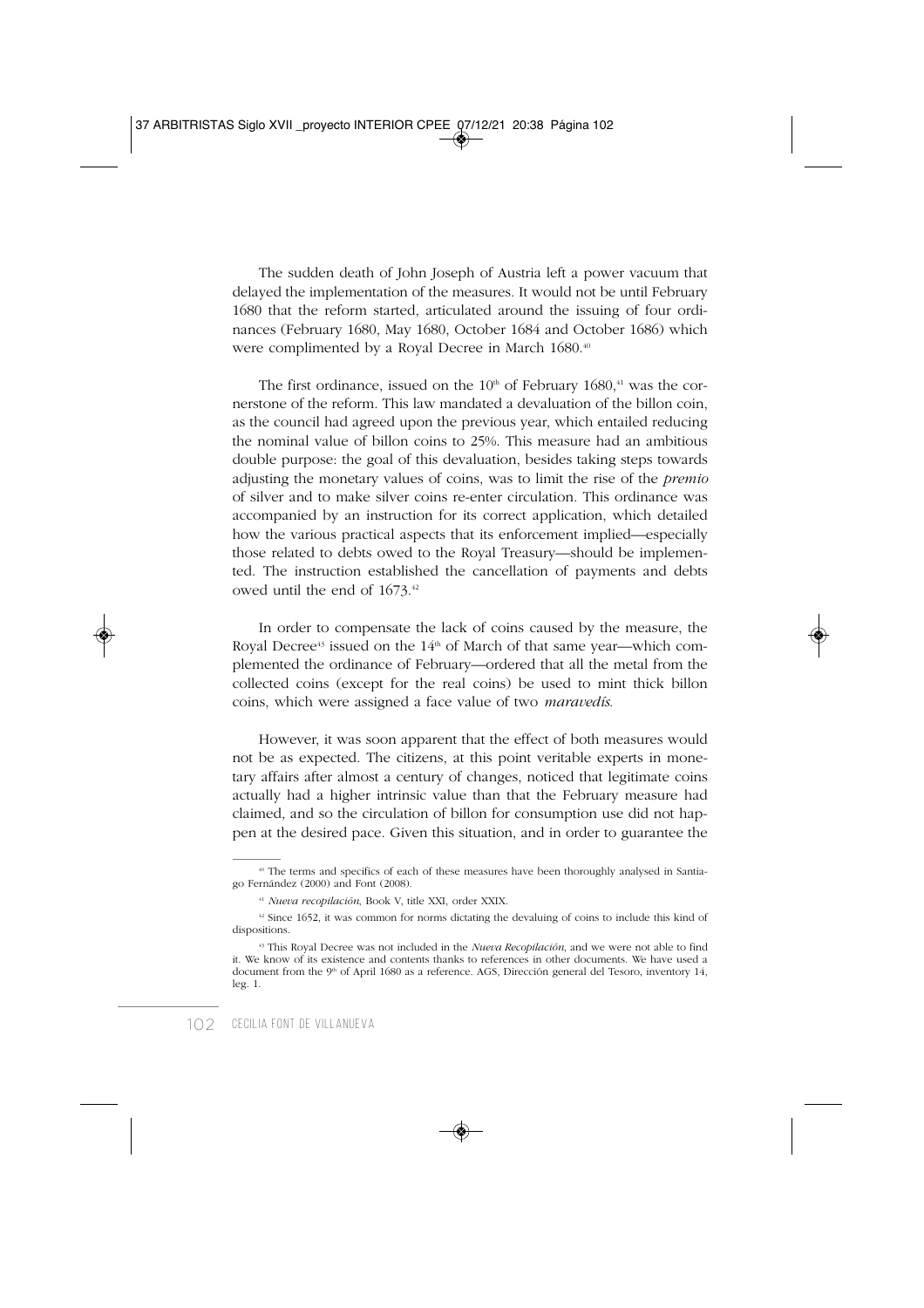success of the reform, there was no other choice than to issue an emergency measure, which took the form of a second ordinance<sup>44</sup> on the  $22<sup>nd</sup>$ of May of that year. This ordinance forbade the circulation of all coins in their current state. This measure, which carried with it a great risk of economic collapse due to the potential lack of coins in circulation, showed the strong determination of the Crown to end the instabilities and assume the costs that the withdrawal of coins from circulation could entail.

Despite this strong determination, the truth was that the measure was not permanent, and new legislation had to be implemented. This way was not easy, and the lack of currency the kingdom suffered did not disappear quickly.45 Four years later, the situation was still critical, so the Crown, without leaving the path it had taken, decided to try a new approach. The failure of the new minting had revealed the error in trying to equate the value of counterfeit to that of real coins, which had also entailed leaving the kingdom without any small coin. The new provision, which took the form of the ordinance issued the  $14<sup>th</sup>$  of October 1684,<sup>46</sup> took a chance on a new adjustment, this time based on a correct estimation of the intrinsic value of the real coins, which were once again put in circulation. The effects expected from this measure were threefold: guaranteeing the supply of fractional coin, ending the hoarding of real coins and lastly correctly adjusting the monetary values of billon coins once and for all. The prohibition of the circulation of counterfeit was upheld in order to avoid the hoarding of real coins again.

Lastly, the reform was completed with the ordinance issued on the  $14<sup>th</sup>$ of October 1686,47 which extended the adjustments made to billon coins to gold and silver coins (something that was very frequently demanded in the memorials),<sup>48</sup> and increased their values by a fourth. Traditionally, the Crown had avoided at all costs altering the value of precious metals (especially silver), aware of its vital role as a guarantee of access to credit and foreign policy. However, European countries had carried out frequent devaluations

<sup>47</sup>*Nueva Recopilación*, book V, title XXI, order XXXIV.

<sup>44</sup>*Nueva Recopilación*, book V, title XXI, order XXX.

<sup>45</sup> To see the short-term effects of these measures, see Font (2008), chapter 4.

<sup>46</sup>*Nueva Recopilación*, book V, title XXI, order XXXII.

<sup>48</sup> Both the writings of Somoza and an anonymous memorial published in 1680 demand this issue, in agreement with the arguments of the famous Proposición Cardona-Carranza, which was influential in the slight devaluation carried out in 1642.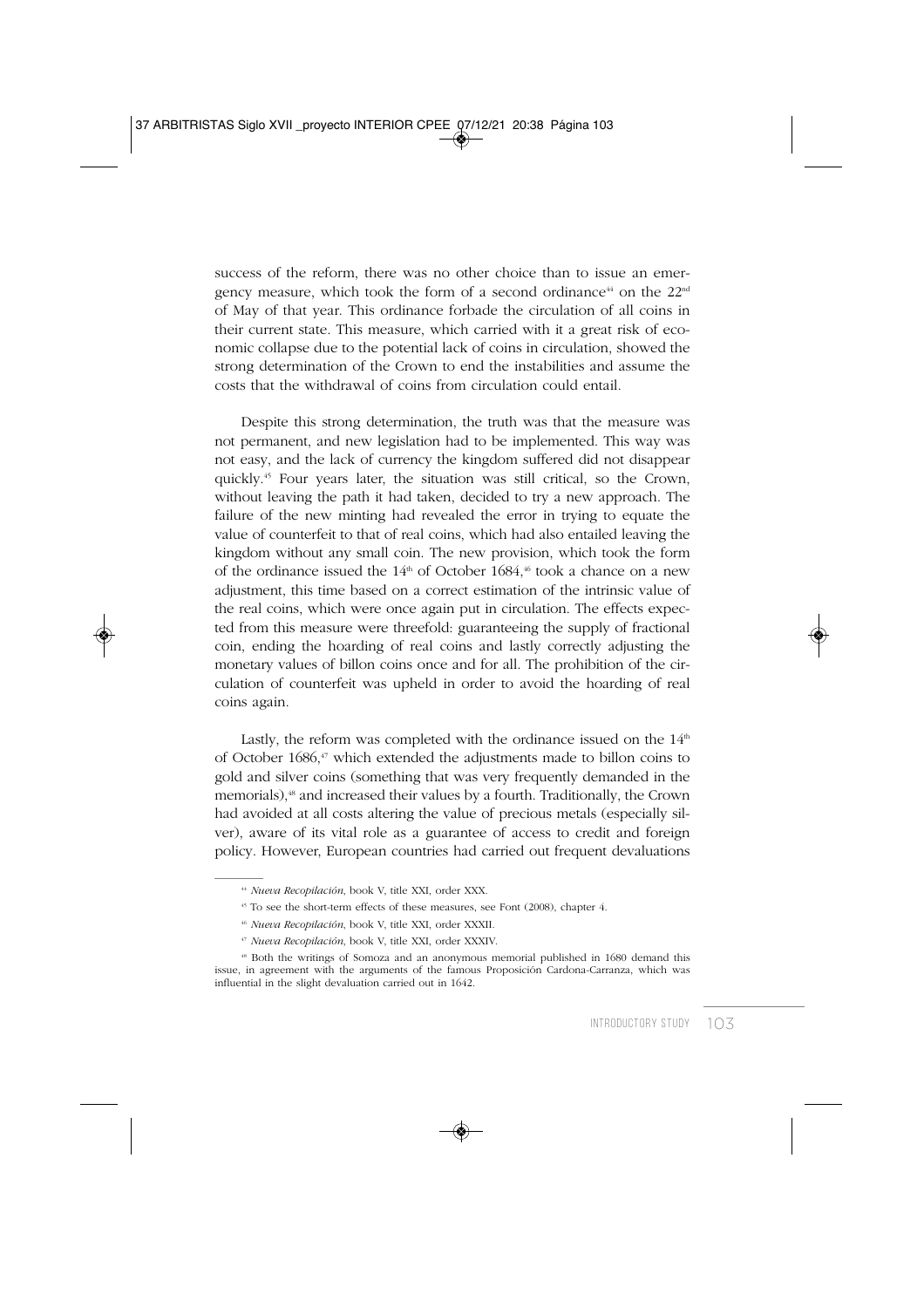of silver during the  $16<sup>th</sup>$  and  $17<sup>th</sup>$  centuries, which favoured the appreciation for the Castilian *real*. The devaluation of the *real* had been very demanded throughout the  $17<sup>th</sup>$  century as a possible way to prevent silver from exiting the kingdom's borders<sup>49</sup>—the dreaded *saca*—, but ever since the reign of Philip II, the potential damage it could do to the economic activity was used as an argument to reject these proposals. By 1686, there was no other choice but to devalue gold and silver coins in order to guarantee the stability of the system and adjust it to the values of foreign coins.

The results of the reform were positive, as evidenced by subsequent events. As much as we would have loved to, we could not find any written accounts to attest for the success of these measures: as we have shown, the *arbitrista* tradition wrote about their complaints, but merits are hardly ever enshrined or acknowledged in literature. We have to settle for the lack of new legislative amendments and the disappearance of monetary criticism from literature to verify the success of the measures implemented.50

Ultimately, as we have mentioned previously, the road to monetary stabilisation was not unknown. The previous reform attempts had always tried to follow the same steps in search of stability and monetary value adjustments. What made this reform different from the previous ones was not the core of the measures, but the possibility of maintaining them in the future and the sheer determination to not back down because of new financial needs, despite the negative short-term effects of the regulations.<sup>51</sup> The advantage was that, at that moment, the lack of financial necessities of the Crown prevented the government from having to enforce these measures again, and it was possible to finally maintain monetary stability.

Before we finish this chapter, we need to clarify something. The situation we described is paramount to comprehending the economic picture of Castile during the  $17<sup>th</sup>$  century, a time in which monetary alterations play

<sup>49</sup> See Andrés Ucendo (1999) and García Guerra (2003).

<sup>50</sup> In this regard, the writings of Miguel Álvarez Osorio y Redín are noteworthy. In his 1686 text *Discurso universal de las causas que ofenden a esta Monarquía* (BNM Mss. 6659), when referring to the monetary situation, he does not mention the imbalance of the values of coins, nor does he make any reference whatsoever to the need of raising the value of silver, which may be a confirmation that the complaints about the monetary situation had come to an end.

<sup>51</sup> In this regard, the reign of Charles II was in a favourable position insofar as the financial pressure had diminished due to foreign stability.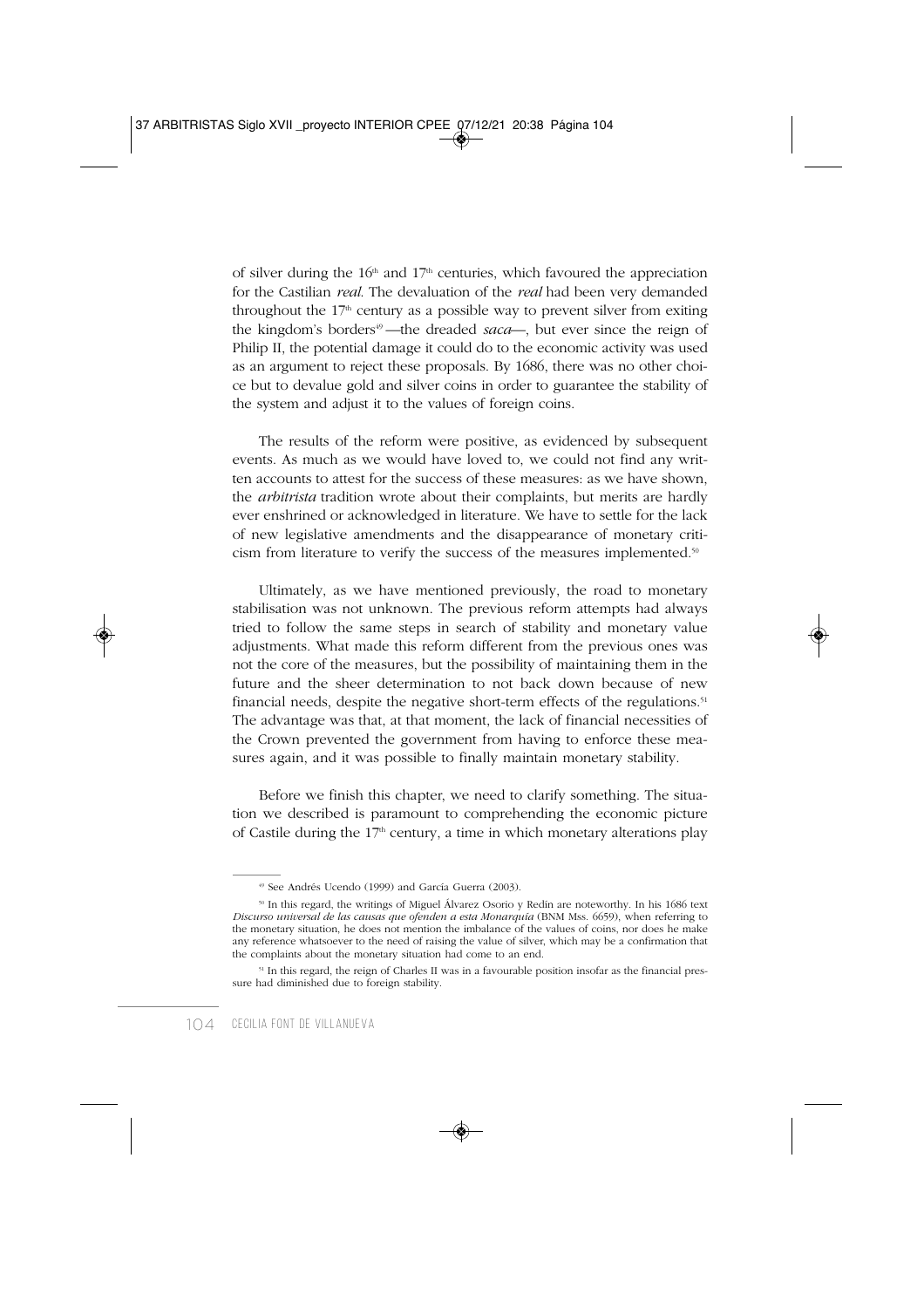a key role (as has been made perfectly clear). However, in order to paint a more complete picture, we also need to mention the process of institutional transformation that the European countries suffered during the early modern period, which was necessary to lay the foundations that would drive an economic activity capable of generating sustained economic growth. According to Acemoglu and Robinson (2012), the discovery of America provided Castile with substantial income that allowed for a limitation of the power of the *Cortes Castellanas*, which in the medium-term facilitated the establishment of an institutional structure that benefited the ability of the monarchy to alter monetary values during the  $17<sup>th</sup>$  century—as has been made clear in the previous paragraphs. Towards the end of the century, maintaining the stability of the monetary system was paramount to successfully tackle the renewal of the institutions in the same fashion as the Glorious Revolution had done in England. The success of the monetary reform was, therefore, also necessary in the political aspect. Literature also shows some interesting references in this regard.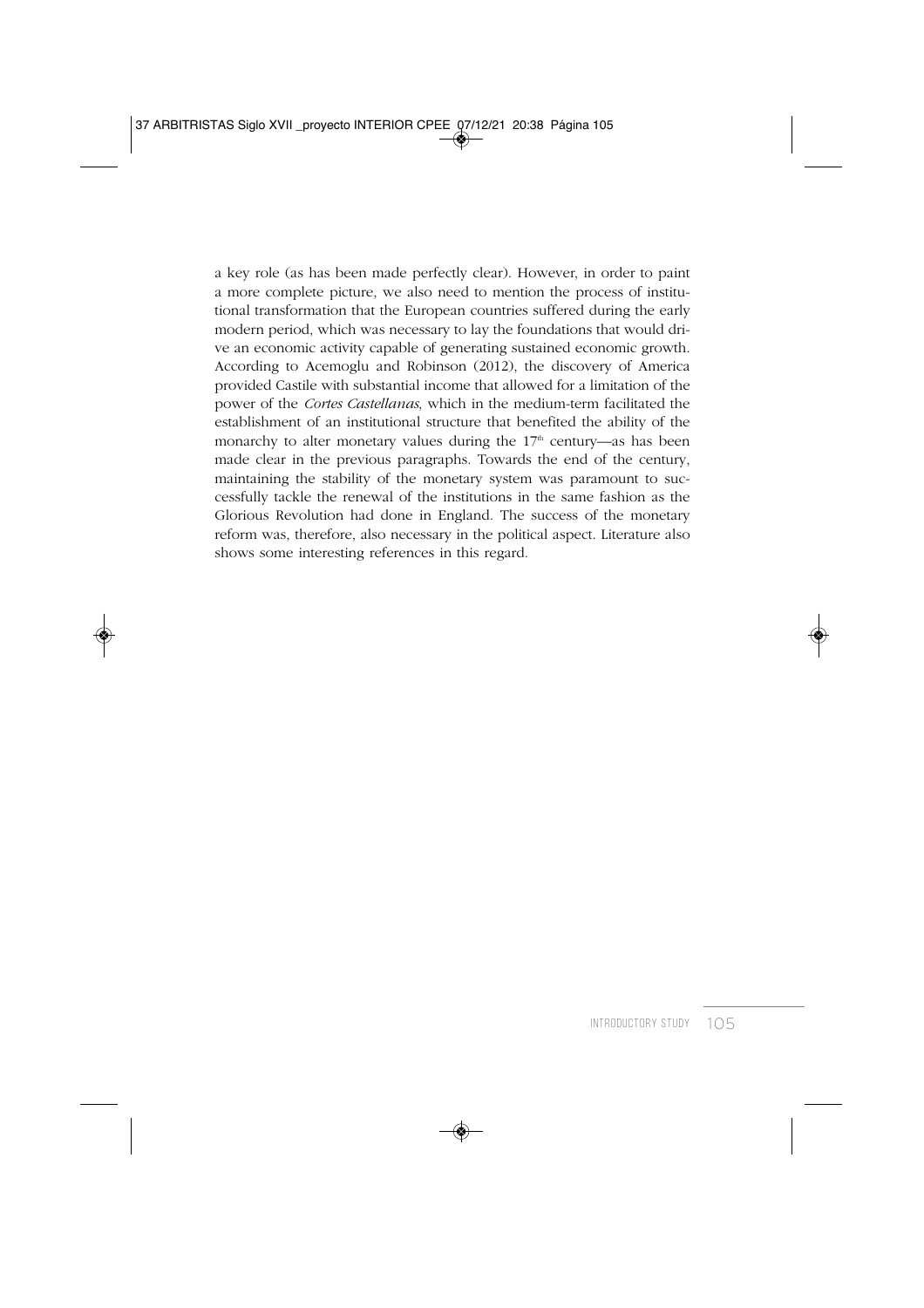### 4. THEORETICAL FOUNDATIONS OF THE ECONOMIC IDEAS PRESENT IN THE MEMORIALS

Now that we have described the context in which the memorials were written, we are going to analyse the foundations of their contributions. Something to bear in mind is that the majority of their theoretical arguments were not original or ground-breaking developments at all, despite how undeniably interesting these texts are. They generally contain developments on economic ideas with foundations that had been already discussed, both in the writings of scholastic doctors from the School of Salamanca who had encountered these questions before, and in the writings of other authors who had tackled economic issues from other perspectives. We will now talk about these foundations.

#### THE SCHOOL OF SALAMANCA

Firstly, we have to reference the economic contributions from the School of Salamanca, whose developments are, one way or another, always implicitly at the core of all the economic writings of the period. It is a well-known fact that, in the scholastic revival, Francisco de Vitoria would be considered the founder of the School of Salamanca and the main reference for the authors who were part of it.<sup>52</sup> Although the economic issues were not the core of his teachings for these authors, they are a basic reference for the history of economic doctrines. After all, the spread and outreach of these developments—among other influences—is responsible for the bases of some of Adam Smith's ideas.<sup>53</sup>

The School of Salamanca is comprised of a group of Spanish authors who developed a solid core of teachings based on natural law and law of

<sup>52</sup> See Barrientos (2005, 2011), Belda Plans (2000) and Zorroza (2013), among others.

<sup>53</sup> Schumpeter (1954) establishes how the economic ideas of scholastics were transmitted to the protestant iusnaturalists, and through Grotius, Locke and Pufendorf they reach Smith, thanks to his master, Hutcheson. Gómez Rivas (2005a, 2005b) has analysed this journey at length.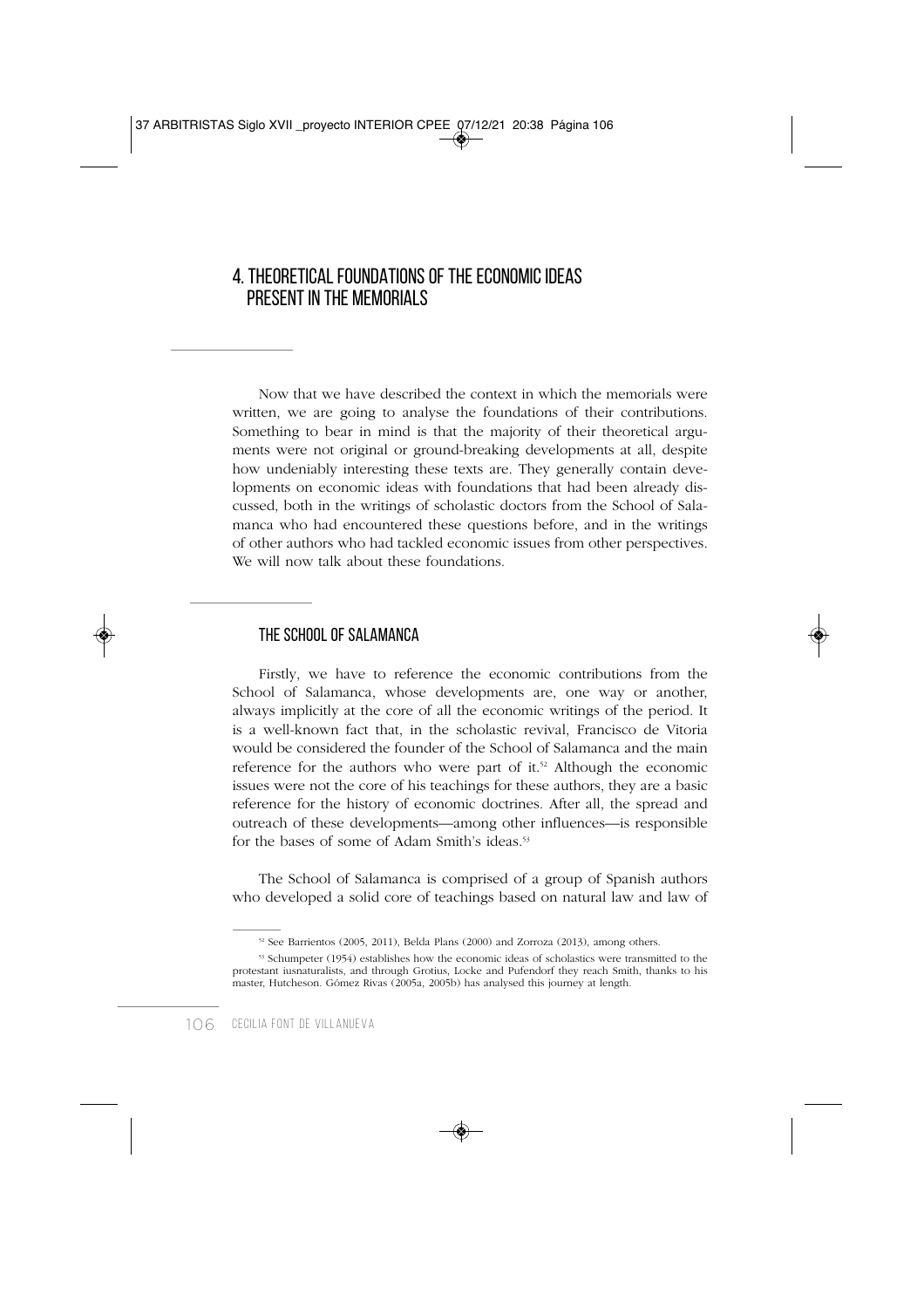nations. Various economic questions related to the field of justice stem from this legal-based theoretical core. It is a well-known fact that the name of this school in the field of economic thought—in the field of theology it predates it—was given to it by José Larraz (1943). Larraz used this name in his welcoming speech at the Royal Academy of Moral and Political Sciences of Spain, which he gave on the 5<sup>th</sup> of April 1943, entitled *El cuantitativismo monetario de Salamanca*. Ever since then—and despite the reserves expressed by Schumpeter (1954), who doubted there were a proper Spanish imprint that justified the name "School of Salamanca"—the expression stuck, and it was later further used by the writings of Grice-Hutchinson (1978), who also clarified the defining aspect of the writers from this school: "These writers were, in the main, theologians and jurists in whose thought the social and economic order played an important though secondary part."54

Despite these relevant contributions, nowadays there is still not one single stance in historiography regarding the School of Salamanca. The writers who have tackled this issue differ in points related to both the members of the School of Salamanca and the timeframes in which it was active. The wide spectrum of opinions ranges from the most limited one from Barrientos (who considers that the only authors who can be considered part of the School are the ones who had a direct link to the Convent of San Esteban and taught at the University of Salamanca between 1526<sup>55</sup> and 162956)57 to the least restrictive one espoused by Manuel Jesús Gonzalez (2004) (who considers that, beyond explicit links with the University of Salamanca, the existence of the School of Salamanca can be verified by observing that the writers from Salamanca used the same methods when tackling similar problems from the same theoretical viewpoints). Midway between these positions Marjorie Grice-Hutchinson—who, as we have

<sup>&</sup>lt;sup>54</sup> Grice-Hutchinson (1978). [TN: Quote transcribed directly from the referenced text, originally in English (in Spanish in the original).]

<sup>55 1526</sup> was the year in which Francisco de Vitoria obtained the professorship in Theology at the University of Salamanca after his stay in Paris and Valladolid.

<sup>56</sup> In 1629, both the Royal Council of Castile and Rome rejected to approve the Statute and Oath of the University, as they considered that the Faculty of Theology should not exclusively focus on teaching the doctrines of St. Augustine and Thomas Aquinas. Barrientos (1985) and Cendejas (2018).

<sup>57</sup> According to these criteria, Barrientos (2005, 2011) only counts ten members of the School: Francisco de Vitoria, Domingo de Soto, Melchor Cano, Mancio del Corpus Christi, Bartolomé de Medina, Pedro de Aragón, Domingo Báñez, Pedro de Ledesma, Basilio Ponce de León and Francisco de Araujo, considering the existence of other 86 members within its projection.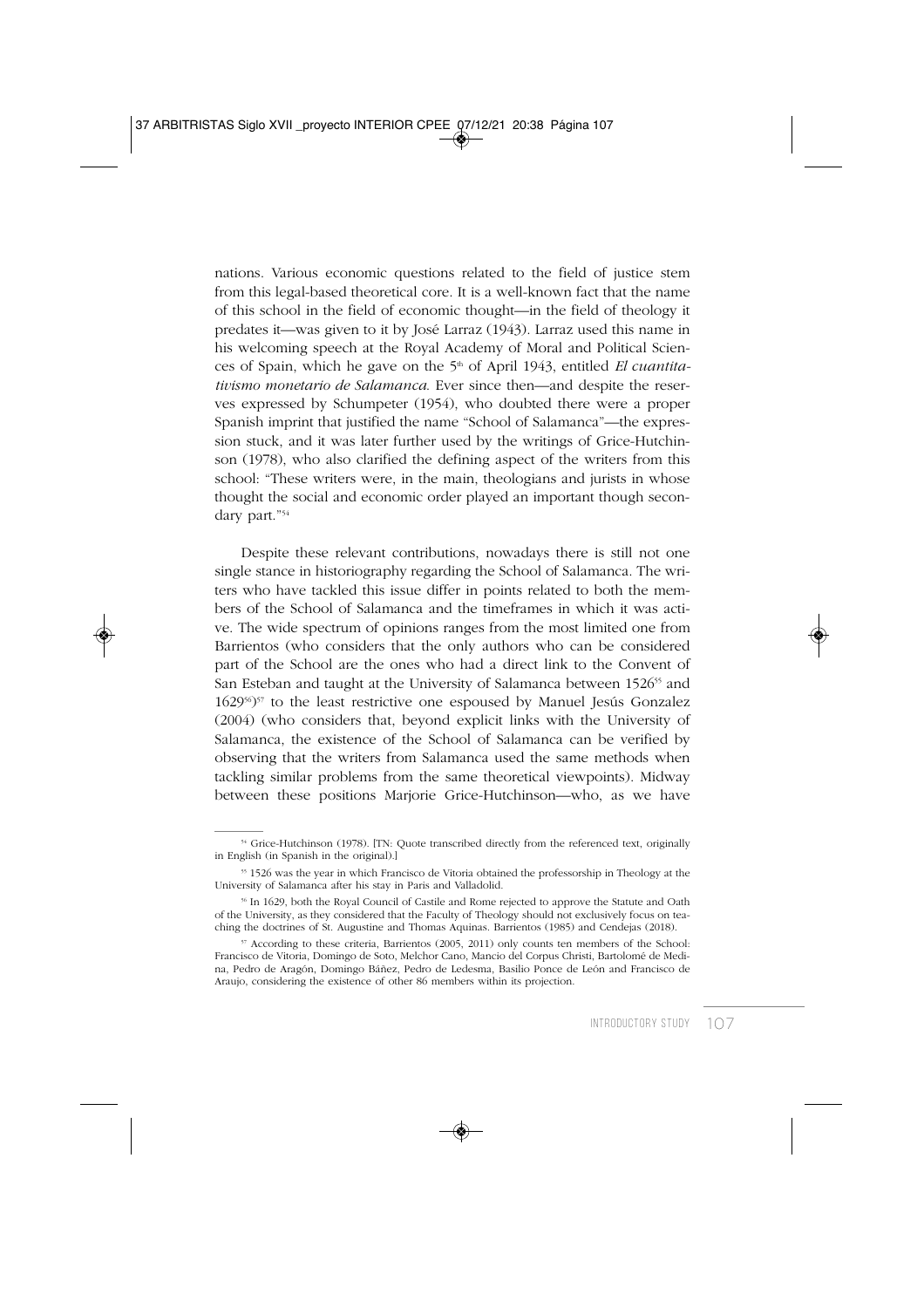seen, is well known for her studies on economic thought in Salamanca defends a somewhat broader viewpoint than that of Barrientos, according to which she suggests "that we continue to use the name 'School of Salamanca', consecrated now by several generations of historians, to refer especially to Francisco de Vitoria, his colleagues, his disciples and his principal continuators, as much in the field of economics as in those other disciplines to which they largely dedicated their efforts".58 In accordance with Grice-Hutchinson, Perdices de Blas and Revuelta (2011) do not consider a direct link to Vitoria a *sine qua non* for being part of the School; they consider the authors whose writings show a clear influence of the professor to be members too. Following this premise, and in accordance with the arguments espoused by Barrientos as well, they group the members of the School in three groups, according to the degree of linkage to Vitoria. The first group is comprised of authors who had direct contact with him in the classrooms. The second group is comprised of authors who, despite not having received explicit teachings from Vitoria or his direct disciples, were linked to him because they taught or learned at the University of Salamanca. The last group is comprised of doctors who show a clear theorical and methodological influence of the teachings of the professor, despite not having had any contact whatsoever with Vitoria himself or the University of Salamanca.

In any case, and beside these discussions about the members and the timeframes of the School, and undisputable fact is that, for the authors of the School of Salamanca, justice is at the very core of their economic analysis. Ultimately, the main objective of the scholastics when they tackle economic questions is just to determine the fair way to act. This approach was not unheard of, since Roman law had already tackled this issue, since it considers that talking about Law was the same thing as talking about Justice. For the Romans, according to Ulpian's definition of justice ("the habit whereby a man renders to each person his due with constant and perpetual will")<sup>59</sup>, the goal of Law was the realisation of what is good and fair. In this line, Vitoria, echoing this definition, considered that justice was the necessary cornerstone to build the common good. Starting with Aristotle's

<sup>58</sup> Grice-Hutchinson (1989). [TN: Quote transcribed directly from the referenced text, originally in English (in Spanish in the original). See footnote in the bibliography section about this reference.]

<sup>59</sup> Digest 1.1.10.1. [TN: English version taken from: Kennedy, R.G. (2019). "Social Justice and Competing Visions of the Common Good". Logos: A Journal of Catholic Thought and Culture, nº 22(2), p. 106-115. University of St. Thomas (Minnesota).]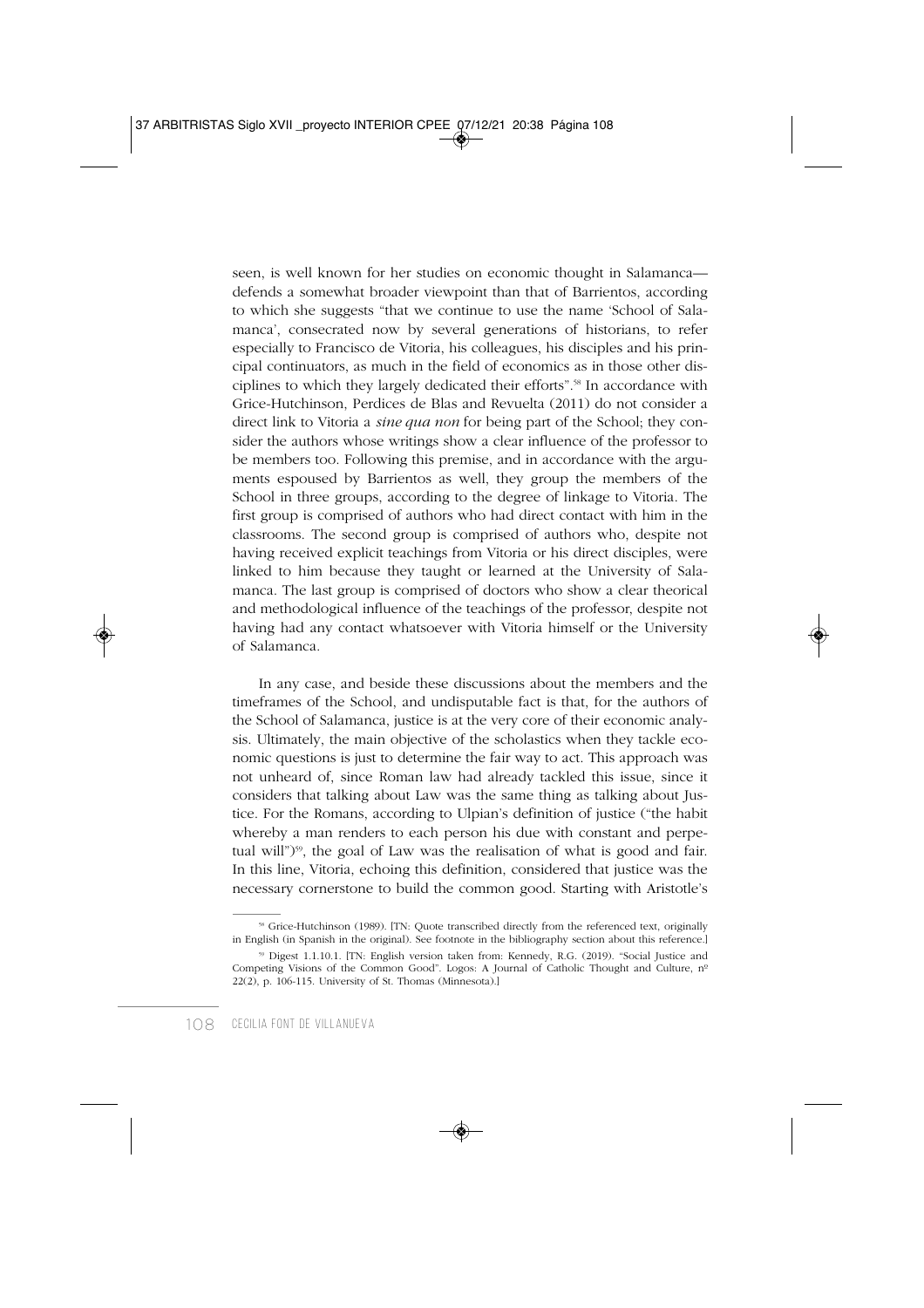classification of justice, Vitoria and the rest of the authors belonging to the School of Salamanca distinguished between general or legal justice and particular justice—and within the latter, they distinguished between distributive and commutative justice.

In agreement with the teachings of Thomas Aquinas—who in turn follows those of the Greek philosopher—, Francisco de Vitoria considers that legal or general justice is that which "directs man immediately to the common good".<sup>60</sup> General justice derives directly from the social aspect of man, according to which man is not an individual, independent being, but a social being by nature, and therefore it should be concerned with its relationship with society. From this relationship with the society in which it lives and develops, a natural concern with the common good appears, which is precisely the goal that justice pursues, and so all the members of the community are bound by it—the government members first and foremost since they are directly responsible of leading the way in the community, and secondly the rest of the members of the community, without exception, for they must orient their behaviour towards the attainment of the greater good. This general justice is also called legal justice, for the common good must be known and imposed by law. In this sense, we have to remark the scholastic idea that laws are binding and authentic if they are in accordance with natural law—otherwise they would not be considered fair laws and therefore the citizens would be exempt from complying with them.

Complementing general justice, particular justice is the one that directs the activity of man. It is comprised of two dimensions: on the one hand, the relationships that happen between man and the community, and on the other, the relationships happening between two private individuals. These two forms of particular justice are called, respectively, distributive and commutative (or corrective) justice. Distributive justice is concerned with the distribution of the goods of the community, which must be carried out according to the merits and the needs of the individuals and be proportional according to the contributions of each member to the community. Commutative justice, however, refers to relationships between individuals. Whether they be voluntary or involuntary, justice in these relationships must always mean equality among the citizens.

<sup>60</sup> TN: English version taken from: Aquinas, T. (2017). *The Summa Theologiæ of St. Thomas Aquinas*, 2.2, q. 58, a. 7. Online edition, https://www.newadvent.org/summa/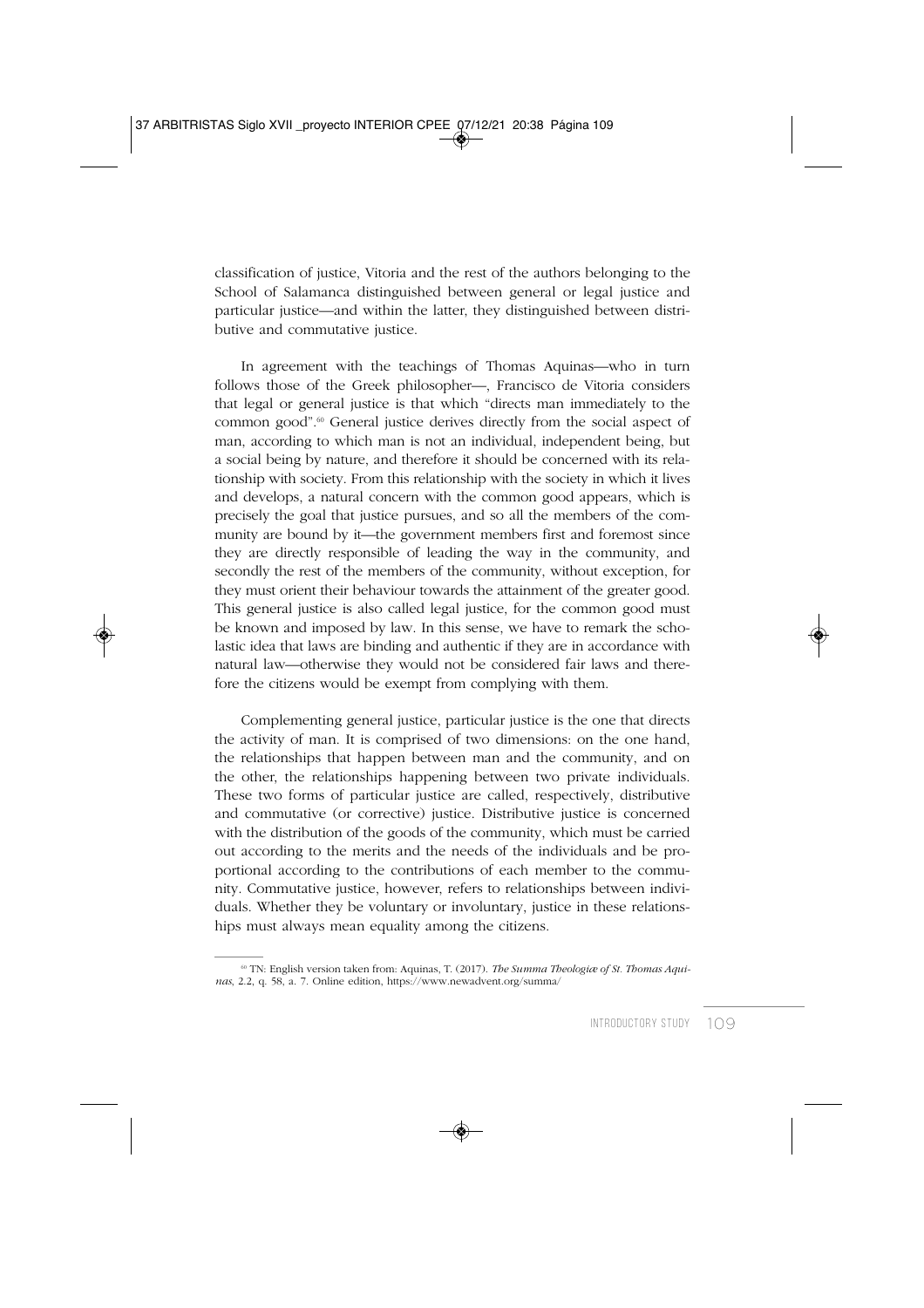In this context we can frame the economic ideas that stem from the scholastic developments that emerged and developed as new economic and trade practices posed moral dilemmas related to justice—and ultimately the salvation of souls—that had to be solved by the competent authorities in that matter. The doctors from Salamanca offered moral solutions based on the teachings that Thomas Aquinas had developed three centuries prior about the matter. As Cendejas (2020) writes, the economic contents that the scholastic doctors wrote about were mostly extracted from three sources: firstly, from the treatises *De iustitia et iure*, <sup>61</sup> which followed the same line as Thomas Aquinas' *Summa Theologica*; secondly, from the texts known as confession manuals, which had a less academic approach and were aimed at guiding the way public officials, merchants and even clerics should act in regard to the new economic realities; $62$  and lastly, from the treatises about exchanges, deals and contracts, which also deal with various questions related to the trade activity from a mostly moral standpoint.<sup>63</sup>

The foundations of the economic questions tackled in the memorials fall within the purview of justice, and the authors of the School of Salamanca had considered the same thing. As such, these foundations became the reference framework for the *arbitristas*, who replicate their arguments in their texts, albeit without mentioning them explicitly. Specifically, monetary alterations and the fiscal issues are a matter for distributive justice, whereas the price question falls within the commutative justice purview, since it refers to the relationship between value and price in the realm of the just price theory—within which framework Martín de Azpilcueta established the quantity theory of money, which, as we will see afterwards, explains the rise in prices caused by the increase in quantity of money in circulation.

The analysis of the foundations and origins of the ideas expressed in the *arbitrios* is a necessary and important exercise in order to determine how economic ideas are produced, evolve and are transmitted over time.

<sup>61</sup> Within these works, the writings of Francisco de Vitoria, Domingo de Soto, Mancio de Corpus Christi, Bartolomé de Medina and Domingo Báñez are worth mentioning. For a more comprehensive list, see Langella (2011), Folgado (1959) and Barrientos (2011).

 $62$  The most famous work within this group is the *Manual de confesores y penitentes* written by Martín de Azpilcueta and published in Coimbra in 1552. The third edition of this text, published in 1556, includes the first explanation of the quantity theory of money.

<sup>&</sup>lt;sup>63</sup> From this group, the *Suma de tratos y contratos* by Tomás de Mercado, published in Seville in 1571, is worth mentioning.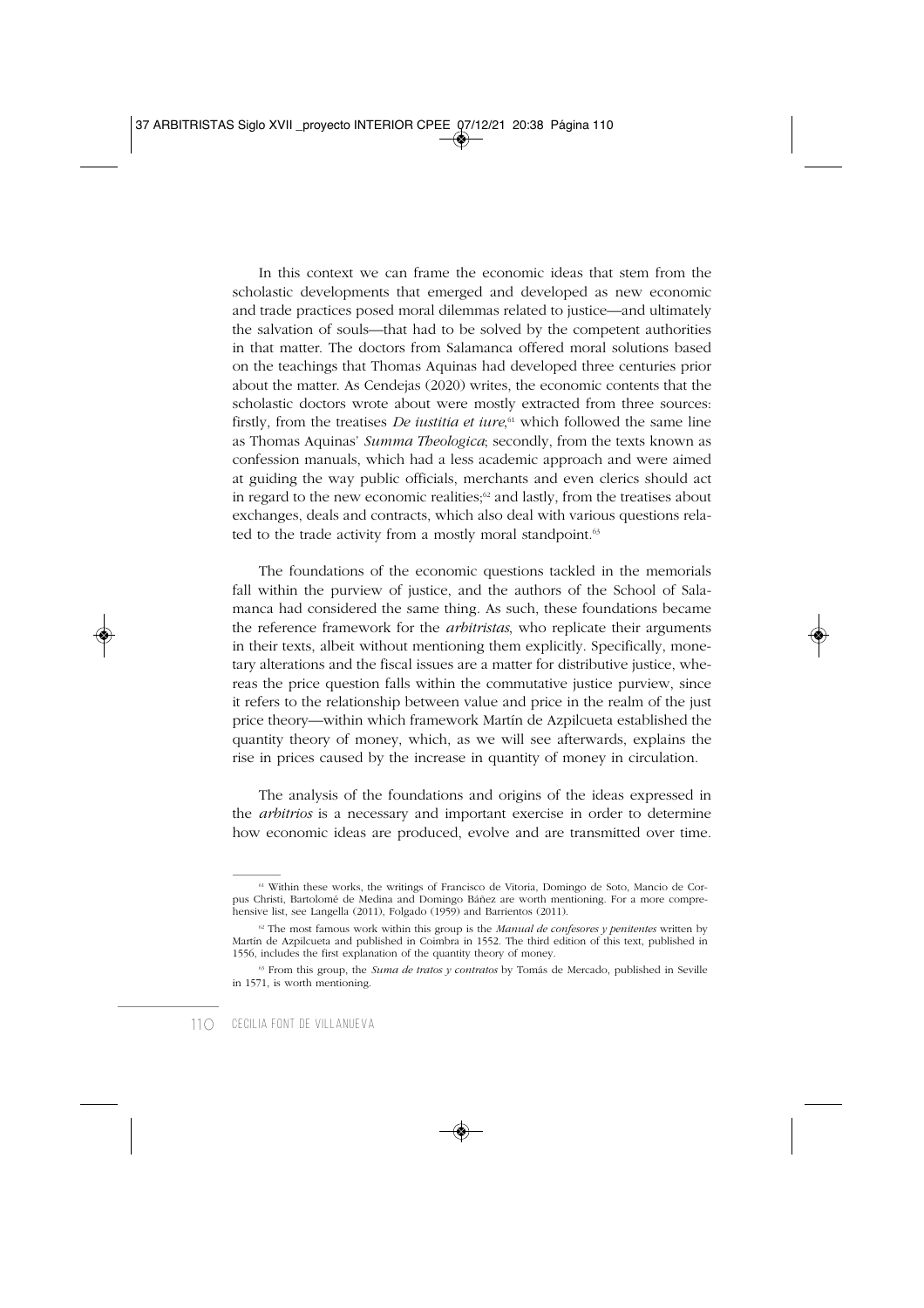Without attempting to make a comprehensive description of scholastic economic thought, we will now summarise its main core with the aim of establishing and facilitating the comprehension of the theoretical framework of the memorials. We will start with the monetary alterations.

Juan de Mariana is, without a doubt, the main author who tackled this question.<sup>64</sup> At the beginning of the  $17<sup>th</sup>$  century, when the Crown fully resorted to these industries, Mariana wrote at length about the subject.<sup>65</sup> The Jesuit—whose writings reveal he was a great monetary economist—, in the same line as the arguments by Aristotle, $\frac{6}{3}$  pointed out the paramount role that currency plays as the basis of commerce, and so he defended the necessity of a healthy currency, which necessarily involves the adjustment of intrinsic and extrinsic values. The manipulation of monetary values was nothing new; it had been a commonly used resource for a long time, and it had been tackled from a theoretical point of view.<sup>67</sup> Just like Aristotle had done before him, Mariana distinguished the alterations mandated based on monetary stability criteria from those designed with merely fiscal purposes, also questioning the ability of the King to carry out the latter kind. But the legitimacy of the monetary alterations was not only a problem of royal authority, but it also affected the properties of the citizens. Therefore, in line with the reasoning of Francisco de Vitoria and Domingo de Soto, Mariana conceived the issue within the realm of property, and so he solved the question of monetary manipulations using principles of justice rooted in the concept of ownership.<sup>68</sup> For Vitoria, ownership of things justifies property right, because—as Cruz (2017) explains—"if one owns nothing,

<sup>64</sup> The two main works with economic content written by Juan de Mariana are: *Sobre la dignidad real y la educación del Rey*, published in 1599, and the famous *De monetae mutatione*, published in Cologne in 1609. [TN: Both of these works have been translated into English as *The King and the Education of the King* by George Albert Moore in 1948, and as "A Treatise on the Alteration of Money" by Patrick T. Brannan in 2002, respectively.]

<sup>65</sup> For a more detailed description of Mariana's thought, see Fernández Delgado (2004) and Font (2018).

<sup>66</sup> Coin manipulation was already common practice in ancient Greece. Unlike the scholastic authors, who considered it a moral problem, Aristotle tackled this issue from the framework of politics, insofar as it gave rise to problems in establishing the ideal *polis*. In his *Politics*, Aristotle considered that money was born from the necessities of exchange and differentiated its functions as a medium of exchange, unit of account and store of value. About the altering of monetary values, he criticised the Prince modifying them as he saw fit, without taking their intrinsic value into account.

 $67$  The closest precedent to Mariana, as Martín (2000) considers, can be found in the writings by Luis de León, who openly criticised the use of monetary manipulations by members of the government and considered that the Prince could not infringe upon the legitimate interests of the citizens.

<sup>68</sup> Cendejas (2018).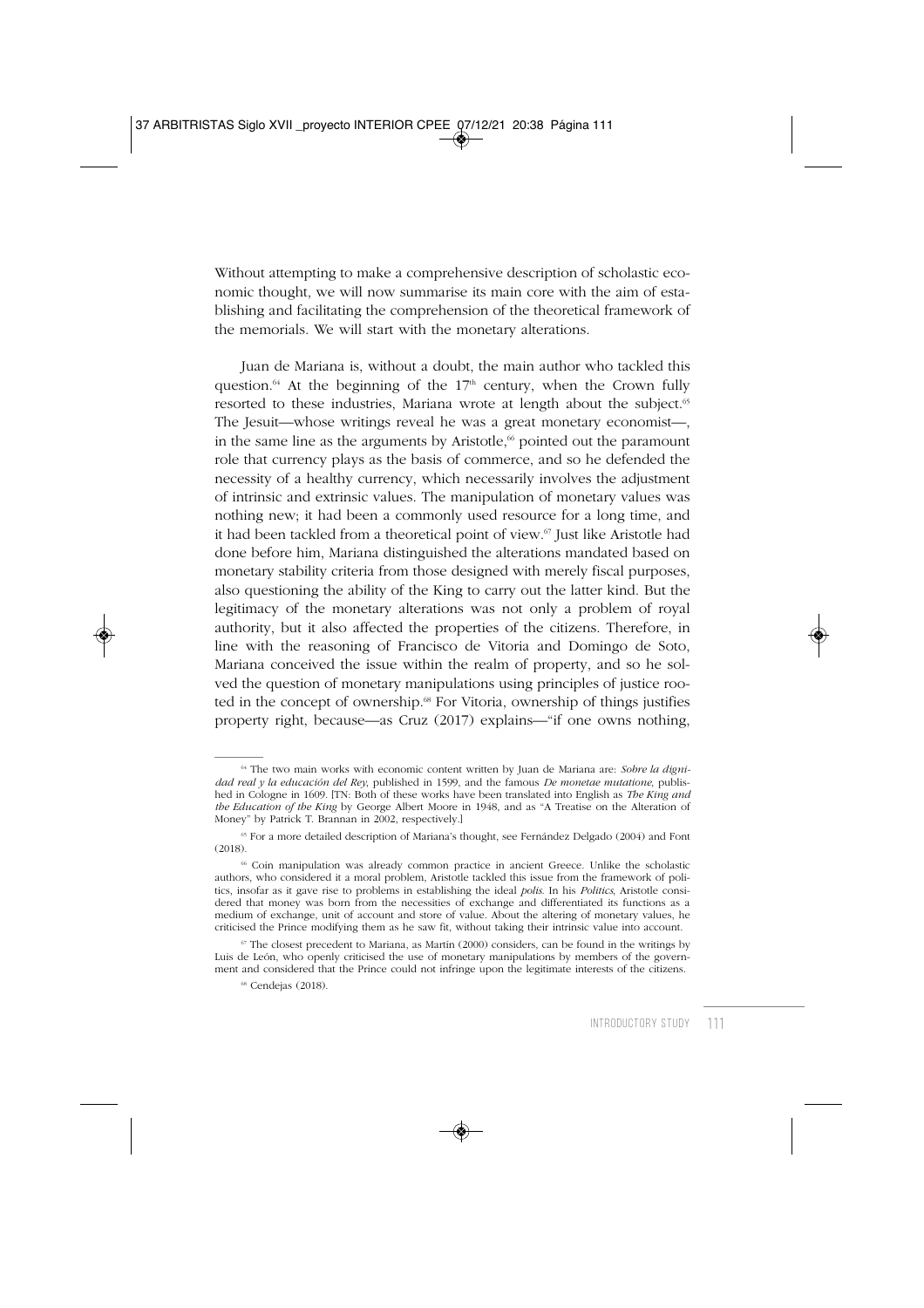nothing can be given".<sup>69</sup> Domingo de Soto questioned the authority of rulers over the private properties of citizens by strongly expressing that "he who appropriated them for his own benefit would be a tyrant".70

As such, Mariana considered that the concept of ownership as it applied to coins protected the wrights of the individuals who legitimately acquired ownership of the money. Therefore, if the King used monetary alterations with collecting purposes, it would be contrary to justice, since he appropriates something that is not his by right:

Surely, the very nature of royal power —if it is legitimate and just, it arises from the State— makes clear that the king is not the owner of his subjects' private possessions. He has not been given the power to fall upon their houses and lands, and to seize and set aside what he will.<sup>71</sup>

As the following paragraph reveals, the opinion of the Jesuit is conclusive, and it leaves no room for doubt when establishing that the King has no authority to alter the monetary values for his own benefit:

May a prince break into granaries and take half of the grain stored there, and then compensate for the damage by authorizing the owners to sell the remainder at the same price as the original whole? […] Such was the case with the old copper coin. The king unjustly appropriated one-half of all the money, merely by doubling the value of each coin, so that what was worth two *maravedís* was thereafter worth four<sup>72</sup>

Some monetary memorials adopted these theses and reproduced the arguments of the Jesuit, albeit without mentioning them explicitly (such is the case of Muñoz Suárez or Sánchez de Uribe y Salazar, for instance), criticising the policy adopted in this issue and advocating for the adjustment of monetary values. In the same line as Mariana, all the *arbitristas* that we are going to study in this work complained about the imbalance of monetary values and were aware of the problems that this imbalance was cau-

<sup>69</sup> Cruz (2019), p. 21. As shown by Vitoria in *De iustitia*, q. 66, a. 2.

<sup>70</sup> Domingo de Soto, *De iustitia et iure*, book IV, q. 4, a. 1. Cruz, p. 29.

<sup>71</sup> Mariana, ch. 1. [TN: English version taken from Patrick T. Brannan's 2002 translation, "A Treatise on the Alteration of Money", in *Journal of Markets & Morality*, 5(2), p. 529-593.]

<sup>72</sup> Mariana, ch. 10, p. 68. [TN: English version taken from Patrick T. Brannan's 2002 translation, "A Treatise on the Alteration of Money", in *Journal of Markets & Morality*, 5(2), p. 529-593.]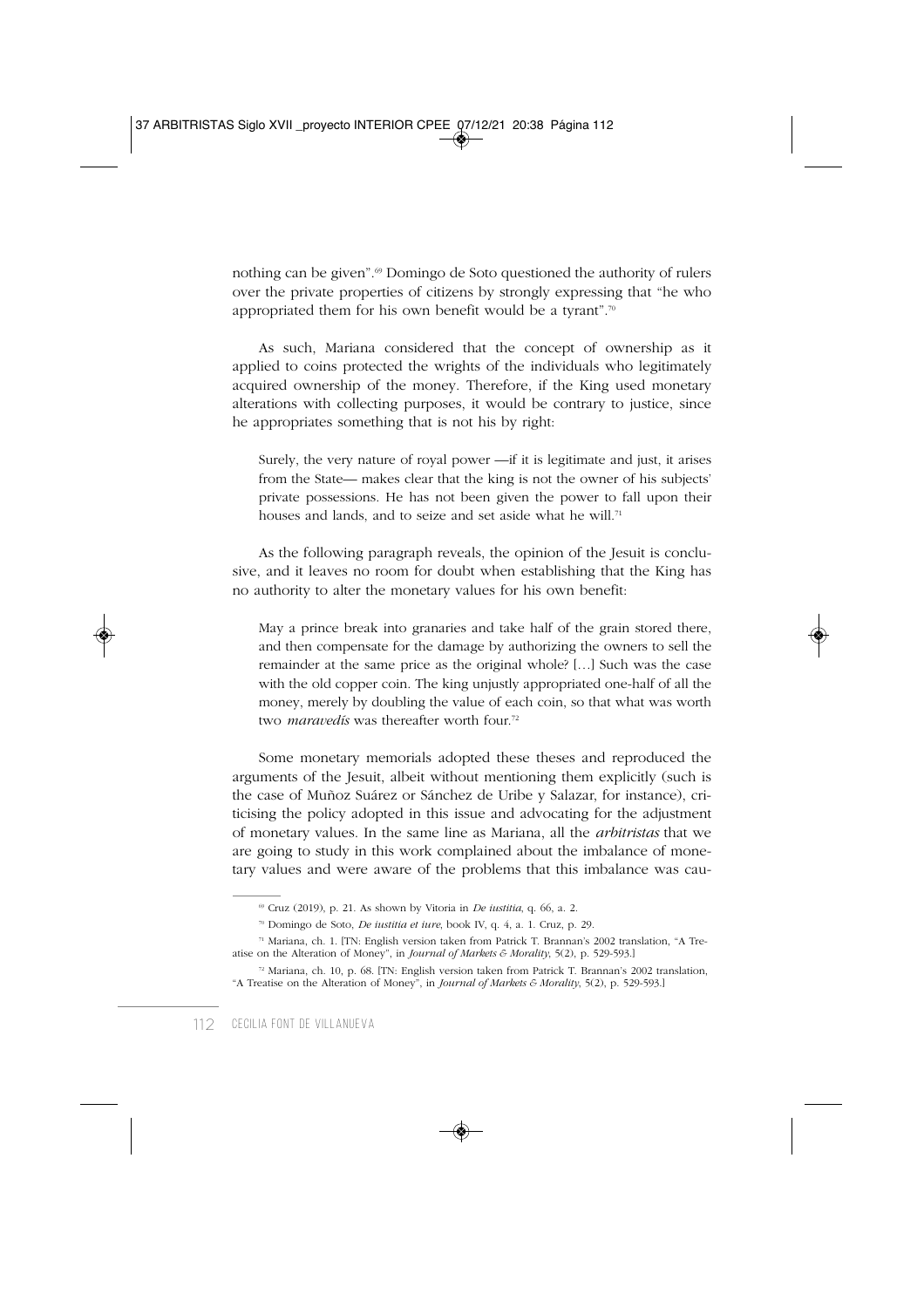sing for trade. As we will see shortly, Muñoz Suárez and Sánchez de Uribe y Salazar were the most categorical in this regard; not all the *arbitristas* dared question the responsibility of the monarchy explicitly.

The tax question, which was also a topic that the monetary *arbitrios* touched upon, was also addressed from a theoretical standpoint by the scholastic authors of the School of Salamanca.<sup>73</sup> For them, the tax question is a matter that falls within the purview of distributive justice, since it is related to the equity between relationships, and as such it has to govern the distribution of the common property. Carrying out this distribution fairly entails many difficulties and not every way of doing it is equally good; it is necessary to find the right criterion to make a fair and correct distribution of the common goods. The first obligation of distributive justice relates to the basic needs of man, necessary for its survival: every person has a right to these basic goods.

The scholastic tradition, in accordance with Thomas Aquinas, judged that the criterion to carry out the distribution was that of proportion, as De Roover (1958) observed: the person had to receive a part of what belongs to the community taking the rest of people into account, therefore an even distribution was not suitable. Distributive justice proposed a proportional distribution of the existing goods according to the needs of each person. As Thomas Aquinas estimated, "according to proportion between things and persons".74

Within this area, one of the most important aspects concerning the tributes is the way in which both the collection criteria and the criteria of distribution among the citizens are established. In this regard, the masters of Salamanca developed—according to Gorosquieta (1972)—a coherent doctrine in which they included the general principles that a tax must follow to be considered equitable. Chafuen (1984) enumerated the five criteria that Pedro de Ledesma established in his 1598 text *Suma de moral*—in agreement with Francisco de Vitoria—for taxes to be considered fair according to distributive justice:

<sup>73</sup> For a more detailed description of the tax question, see Higuera (1963), Gorosquieta (1972) and Perdices de Blas and Revuelta (2011).

<sup>74</sup> TN: English version taken from: Aquinas, T. (2017). *The Summa Theologiæ of St. Thomas Aquinas*, 2.2, q. 61, a. 2. Online edition, https://www.newadvent.org/summa/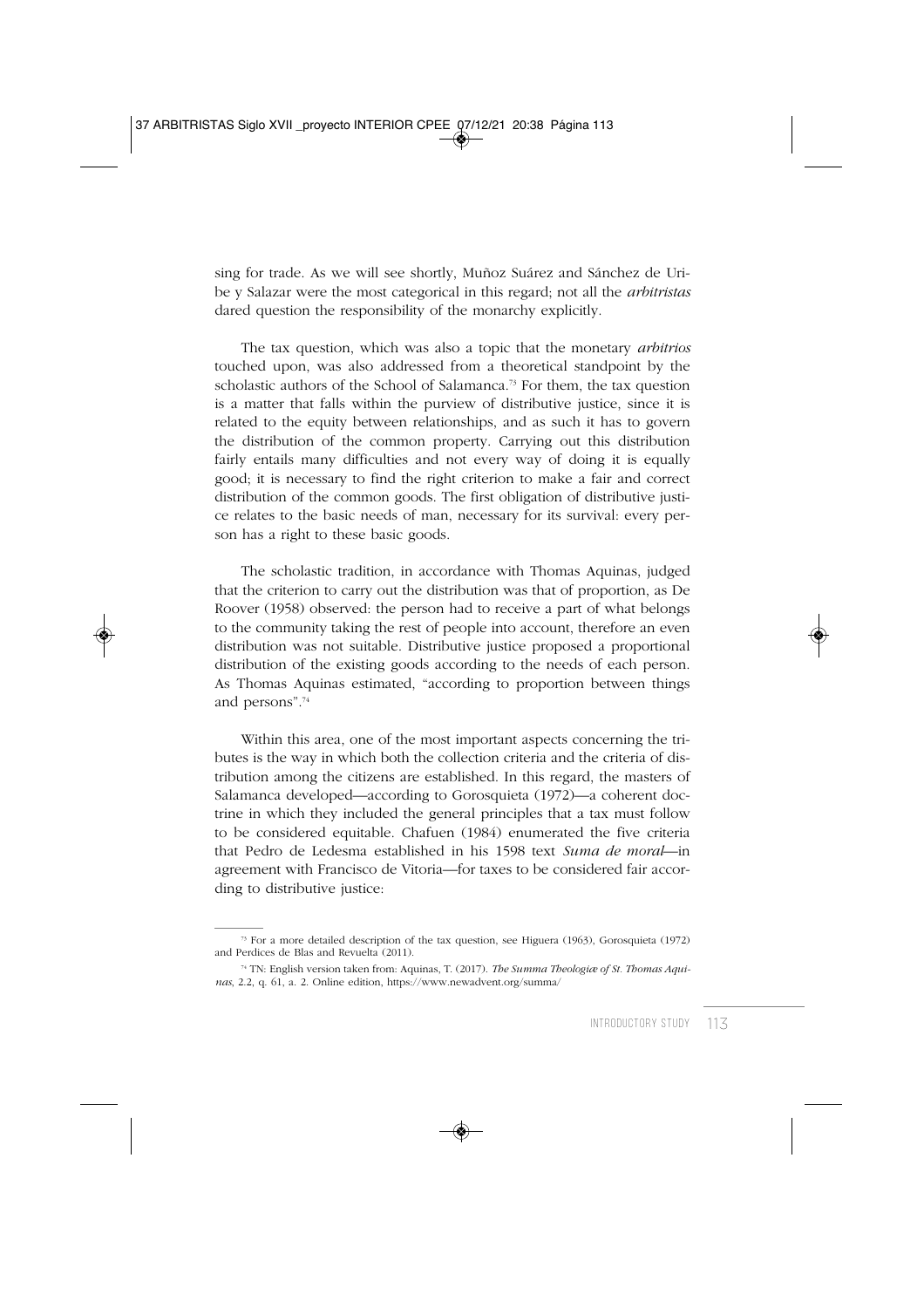- 1. The tax had to be imposed by a legitimate authority. Among the legitimate authorities, Ledesma recognises the Pope, the Council, the emperor, the King and the nobles who had no other ruler but God.
- 2. The ultimate cause of the imposition of the tax had to be fair and guided towards the good and benefit of the people.
- 3. The tax amount had to be adequately proportional to its ultimate cause, and the funds collected had to be correctly allocated. The taxes collected had to be spent for the purposes it was imposed for.
- 4. The tax had to be imposed on things that were fair and decent.
- 5. Lastly, adequate proportion had to be maintained in the tax according to the specific circumstances of the subjects at the moment.

According to this classification, if we consider monetary manipulations to be a kind of tax, these cannot be considered to be legitimate in any way, because the thing it was imposed on was not fair, according to the principle of ownership.

Ledesma himself distinguished the three types of taxes that were paid at the time: *censos, pechos* and *portazgos*. The *censos* were paid in acknowledgement of subjection to the prince; the *pechos* had the goal of contributing to the subsistence of the monarch and the *portazgos* were a tax on commerce. The latter included the *alcabalas* and the customs duties.

In essence, scholastic doctrine considered that distributive justice mandates that the appropriate authorities carry out the distribution. In this regard, Martín de Azpilcueta claimed in his 1554 text *Comentario resolutorio de cambios* that the rulers violated the distributive justice when they levied unfair taxes. If this situation occurred, the ruler had the duty to give what was unfairly collected back to the aggrieved. The fifth point, which references the proportion of the tax, is especially relevant as well. As we have mentioned earlier, throughout the 17<sup>th</sup> century there was a large quantity of works written by *arbitristas* concerning the topic of taxes, which revealed a clear perception that the tax burden was too high, which blatantly violated this rule of proportion. Besides the works about taxes, the vast majority of the documents that tackle monetary issues also include references to this question.<sup>75</sup> This perception is amply justified if we consi-

<sup>75</sup> As we will see later in the selected monetary documents.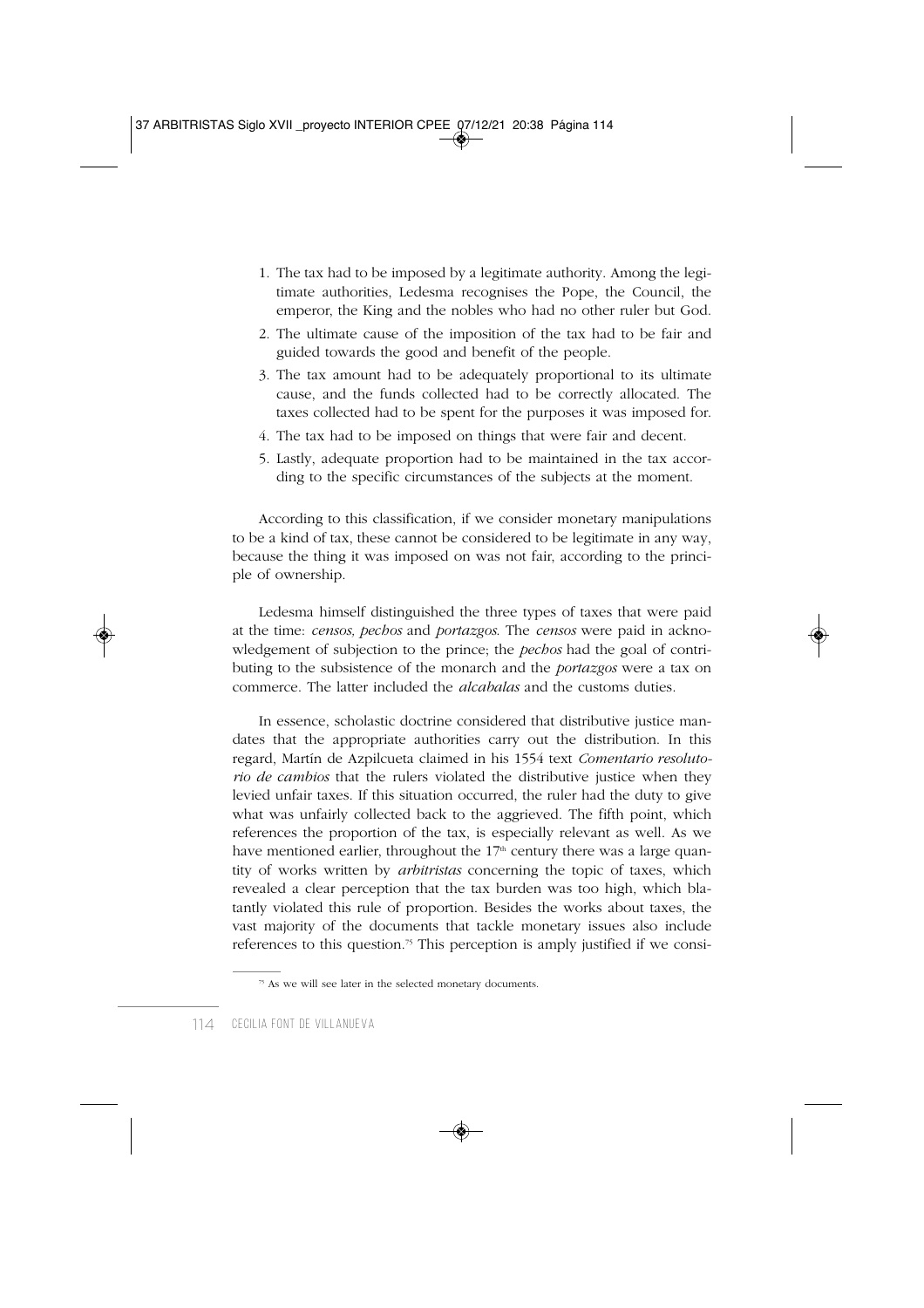der the increase in tax burden that occurred during the  $16<sup>th</sup>$  and  $17<sup>th</sup>$  centuries, according to García Sanz (1999).<sup>76</sup>

In the tax sphere, the following idea by Domingo de Soto is also relevant.<sup> $7$ </sup> He argued that it is not legitimate to discriminate in taxation according to the properties or the situation of the individuals, since this would result in an unequal distribution of the burden.78 Soto considered that there must always be a fair reason to exempt a person from taxation.

We also refer to the just price theory,<sup>79</sup> which responds to the uncertainties that stem from attempting to establish the relationship between value and price.<sup>80</sup> Determining the just price is especially important, since it was an essential question for commerce to run smoothly. Scholastic doctors, again in agreement with Vitoria's arguments,<sup>81</sup> paid great attention to this point, which is also paramount to determine fairness in contracts. In every exchange there must be equity, which is the foundation of commutative justice. Commutative justice determines the conditions that must govern exchanges on the basis of the principles of natural law that the exchange of equal values entails. This is no easy question, Vitoria already remarked that "trade is a dangerous profession". As Cendejas (2018) shows, a natural fair exchange requires the exchange of equivalent things, and the profit from that exchange must be the result of buying and selling at just prices. Besides, it must be remarked that for a purchase-sale transaction to be legitimate, it is necessary that this transaction be carried out freely. The difficulty lies on establishing a just price, considering that the value comes from common estimation. The just price will be, to quote the scholastic expression, "*a como vale en la plaza del mercado*" (lit.: "how much is it at the square market", roughly "the going price"), also taking the different circumstances surrounding the transaction into account (such as the sales volume or the market size), as these also play a role in the common estimation.

 $\frac{1}{6}$  In this regard, García Sanz (1999) considers that the tax burden went up by approximately 10% in the  $17<sup>th</sup>$  century; it went from a 5% to a 15%.

<sup>77</sup> Soto, *De iustitia et iure*, Question VI of Book III.

<sup>78</sup> See Digón and Leonetti (2006).

<sup>79</sup> To read further on this question, see De Roover (1958), Cendejas (2018), Gómez Camacho (1981), Barrientos (2001), Baeck (1994), Font (2010) and Zorroza (2006), among others.

<sup>80</sup> Vitoria also tackled this issue in his comments about justice.

<sup>81</sup> In this regard, *La teoría del justo precio* by Luis de Molina, published in Cuenca in 1597, is also relevant.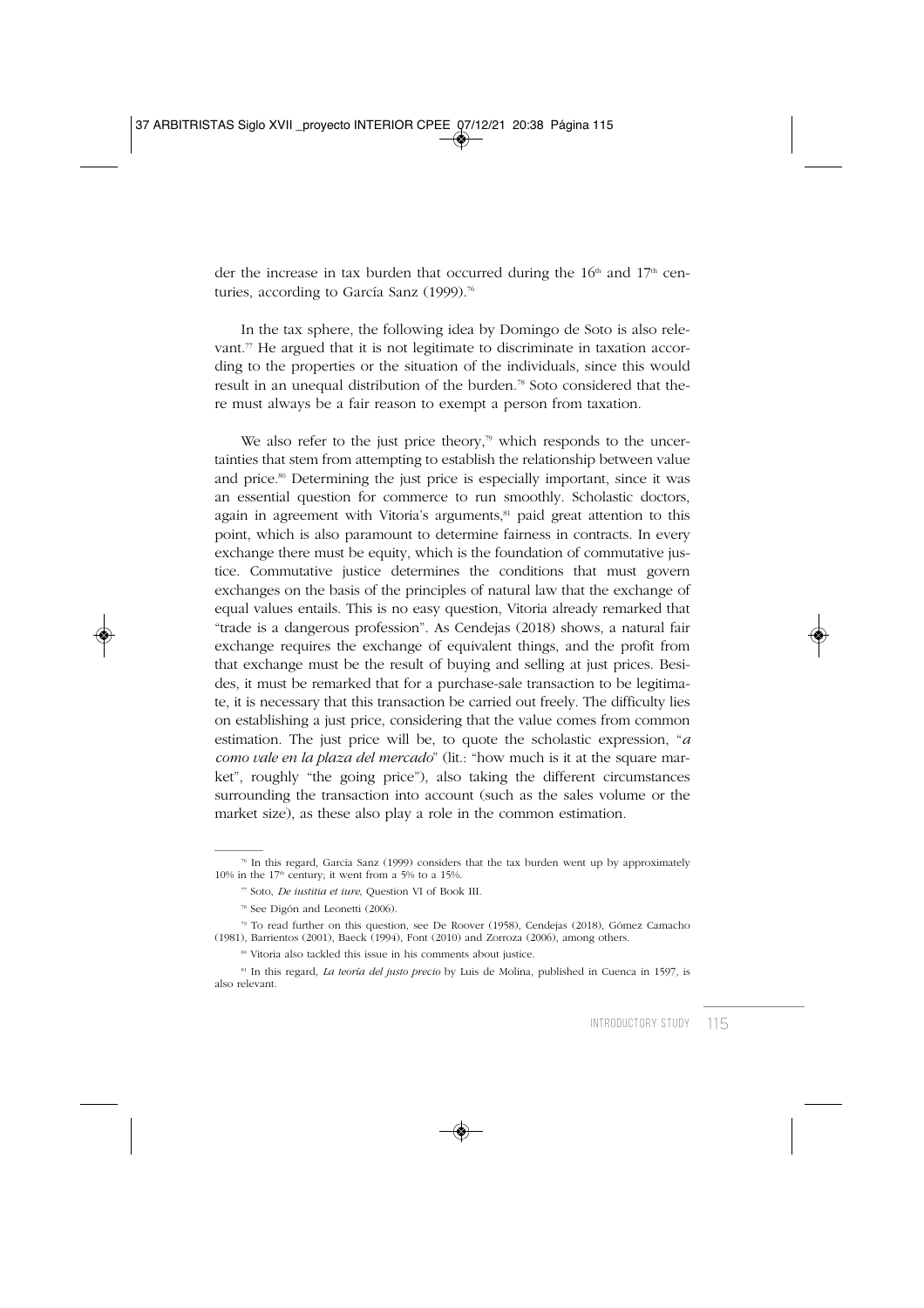From the just price theory comes the question of profit which would be solved by the theory of profit. This theory establishes the conditions for profit to be legitimate, which are basically related to the use and end of said profit and with the idea of moderation. Both theories fall under the common umbrella of the principles of commutative justice.

Special mention should be made of the quantity theory of money, which as we know explains the relationship between prices and the amount of money in circulation. The arrival of precious metals from America caused an unexplained rise in prices in Castile, which affected exchanges. In an attempt to understand the reason behind the rise in prices, Martín de Azpilcueta established in 1556 the direct relationship that exists between the increase of the amount of money in circulation and the price inflation, $82$  thanks to which the substantial rise of the prices in Castile during the  $16<sup>th</sup>$  and  $17<sup>th</sup>$  centuries could now be understood, as illustrated by the following famous excerpt:

*Siéndolo al igual en las tierras donde hay gran falta de dinero, todas las otras cosas vendibles, y aún las manos y trabajos de los hombres se dan por menos dinero que donde hay abundancia de él, como por la experiencia se ve que en Francia, donde hay menos dinero que en España, valen mucho menos el pan, vino, paños, manos y trabajos; y aún en España, el tiempo que había menos dinero, por mucho menos se daban las cosas vendibles, las manos y trabajos de los hombres, que después que las Indias descubiertas la cubrieron de oro y plata. La causa de lo cual es, que el dinero vale más donde y cuando hay falta de él, que donde y cuando hay abundancia*. 83

This theory also appears implicitly in the work of Tomás de Mercado, when the author tackles the topic of the value of currency and the international exchanges from the framework the theory of purchasing power parity, and explicitly in the sixth chapter of his *Suma de tratos y contratos*, when Mercado explains how the diverse estimations of the value of money justifies the variation in the exchanges:

*Lo que hace subir o bajar la plaza es la abundancia o penuria de la plata, si hay mucha andan bajos los cambios, si poca crecen, y está claro,*

<sup>82</sup> See Muñoz de Juana (2018).

<sup>83</sup> Azpilcueta (1556).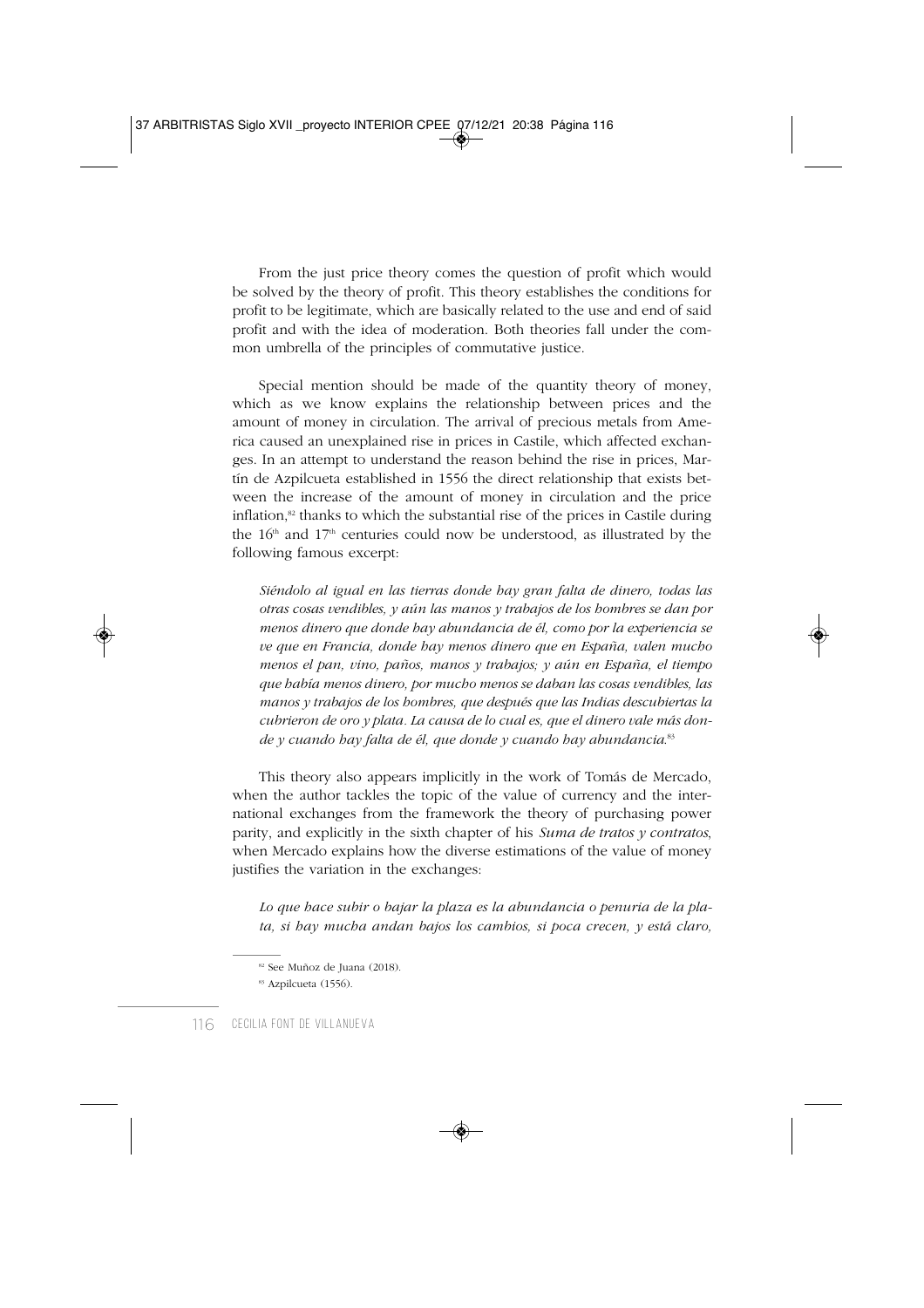*que la abundancia o falta causan se estime en mucho o se tenga en poco*. 84

With this reference to the quantity theory of money we have completed the main body of doctrine established by the scholastic doctors around the economic questions that were the object of interest for the matter at hand.<sup>85</sup>

#### OTHER INFLUENCES RECEIVED: LUIS ORTIZ

The School of Salamanca was not the only kind of thought that existed in the early modern period. Besides this group of authors, there were many others outside the realm of scholastics that also tackled economic issues during the  $16<sup>th</sup>$  and  $17<sup>th</sup>$  centuries. The aforementioned *arbitristas*, whom we have referenced in the second chapter of this text, fall within this group, and their influence can also be noticed in many monetary writings of the  $17<sup>th</sup>$  century.

Among these authors—besides the ones we already mentioned in the second chapter of this text—we would like to mention Luis Ortiz and Martín González de Cellórigo, whose writings would also be influential on the ideas of renowned *arbitristas* like Sancho de Moncada.

Luis Ortiz, famous accountant of Philip II and whom Larraz considers to be one of the first mercantilist economists, could be considered to be halfway between the scholastics and the *arbitristas*. Schumpeter (1954) considers the work of Ortiz to be "a well-reasoned program for industrial development"<sup>86</sup> that he included within a category he called "quasisystems". He credited Ortiz with being a representative example of an author that employed political arithmetic in the  $16<sup>th</sup>$  century, though he also considered that the accountant was not on the same level as the Italian Antonio Serra.<sup>87</sup> According to Lluch (2020), his ideas start off from a highly

<sup>&</sup>lt;sup>84</sup> Mercado (1569).

<sup>&</sup>lt;sup>85</sup> This body of doctrine would be complete with a study on the nature of interest and of usury, also in the matter of the search of what is fair in the realm of economics.

<sup>86</sup> TN: Quote transcribed directly from the referenced text, originally in English (in Spanish in the original).

<sup>87</sup> See Schumpeter (1954), footnotes 24 and 51.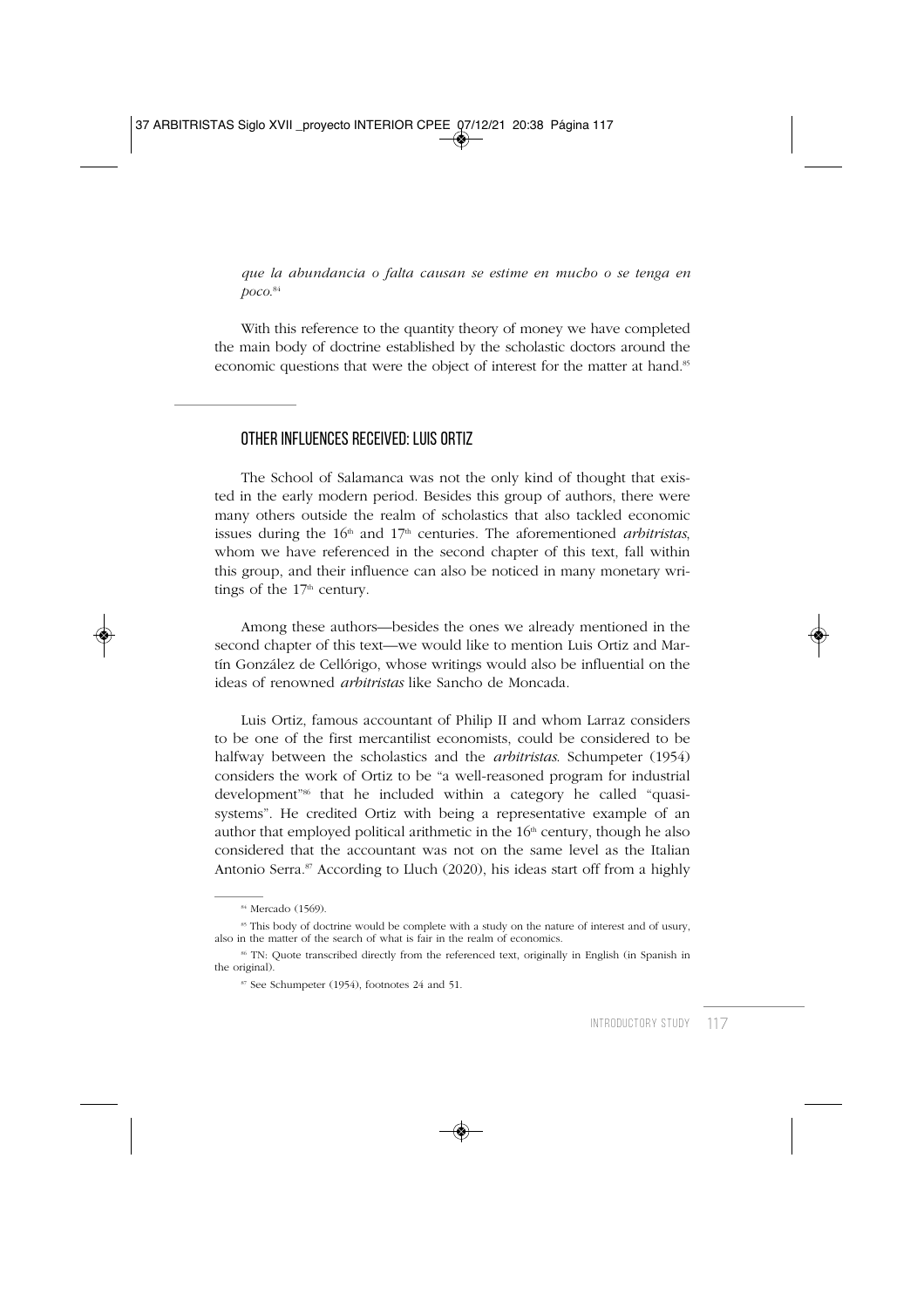optimistic vision of the economy of Castile. Written in 1558, his main work, *Memorial al Rey para que no salgan dineros de estos reinos de España*, 88 proposes a complete development program for the advancement of the Castilian economy in which he tackles questions of production—such as the establishment of a domestic market—and anti-inflationary measures such as reducing the transport costs by making rivers navigable. Ortiz understood that the true wealth of the kingdom involved promoting domestic work, and he also noted the imbalance that the arrival of precious metals from America caused—although he was not able to establish a correlation between this and the increase in prices. Let's not forget that he wrote this work in 1558, only two years after Azpilcueta formulated the quantity theory of money that Ortiz was not able to understand.

We can observe a clear influence of Ortiz's work in Sancho de Moncada, an author we included in the prohibitionist group mentioned earlier. Besides the prohibitionist arguments that we have already mentioned, we would also like to highlight his arguments to regenerate the economic activity by favouring work, which coincide with those espoused by Ortiz. And just like Ortiz, Moncada was not able to comprehend the effects of the quantity theory of money either.

<sup>88</sup> Published in this very collection, with an introductory study written by Ernest Lluch, *in memoriam* edition (Lluch, 2020). According to Schumpeter (1954), we must not forget that the title does not reflect the content of the work at all, and that the work should not be brought "under ban on the score of 'mercantilism.'" [TN: Quote transcribed directly from the referenced text, originally in English (in Spanish in the original).]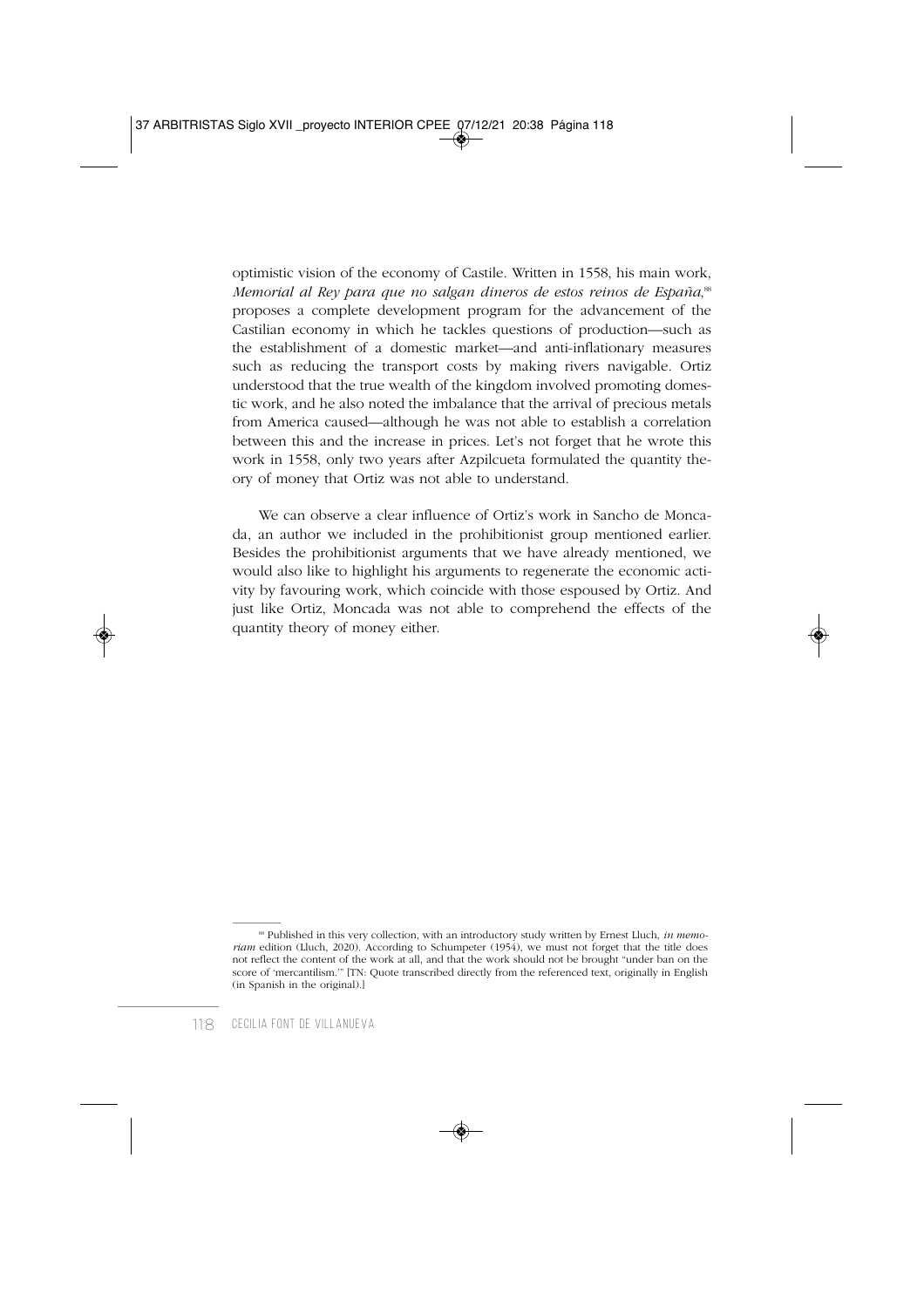### 5. MONETARY WRITINGS FROM THE TIMES OF THE REFORM

As we have seen previously, throughout the  $17<sup>th</sup>$  century there was an abundance of texts about economic topics that tackled monetary questions which, echoing the problems facing the economy and proposing various solutions to remedy the situation, were addressed either to the King directly or to some members of the government. As Vilar (1973) explains, knowing the monetary developments of the time that we have described in the third chapter allows us to comprehend the wealth of documents of this nature from the second half of the  $17<sup>th</sup>$  century that are kept in the Spanish archives.

Despite the considerable quantity of documents of this nature, we need to mention that this question was not the only one; there are documents from that time tackling economic issues centred around other topics—as well as documents tackling other points of view, of course. As we have described, the phenomenon of *arbitrismo* exceeds the economic sphere, and the subjects of the memorials are varied and extensive.<sup>89</sup>

In regard to the monetary papers, we have to point out that the arguments are not exclusively about the monetary. The authors understood the complexity of the economic situation, and therefore their economic arguments about monetary questions were often accompanied of political ideas or descriptions of history; this makes their writings very interesting and useful to comprehend not just the scale of the monetary problem, but the economic environment of the early modern era.

As we have mentioned when we talked about the phenomenon of *arbitrismo* in general, we must stress that the purpose of these writings is

<sup>&</sup>lt;sup>89</sup> Among the economic papers that tackle other topics besides the monetary one, we think the fiscal writings by Juan de Arizmendi, Manuel Mayers, Antonio Contreras, Francisco Centani, Gaví y Cataneo and the Marquis of Varinas are worth mentioning. All of these authors criticise the high taxes and propose different solutions to alleviate the tax burden. After 1686, the works of Álvarez Osorio y Redín are worth mentioning: his writings from this time period tackle economic questions without any mention whatsoever of the imbalance of monetary values.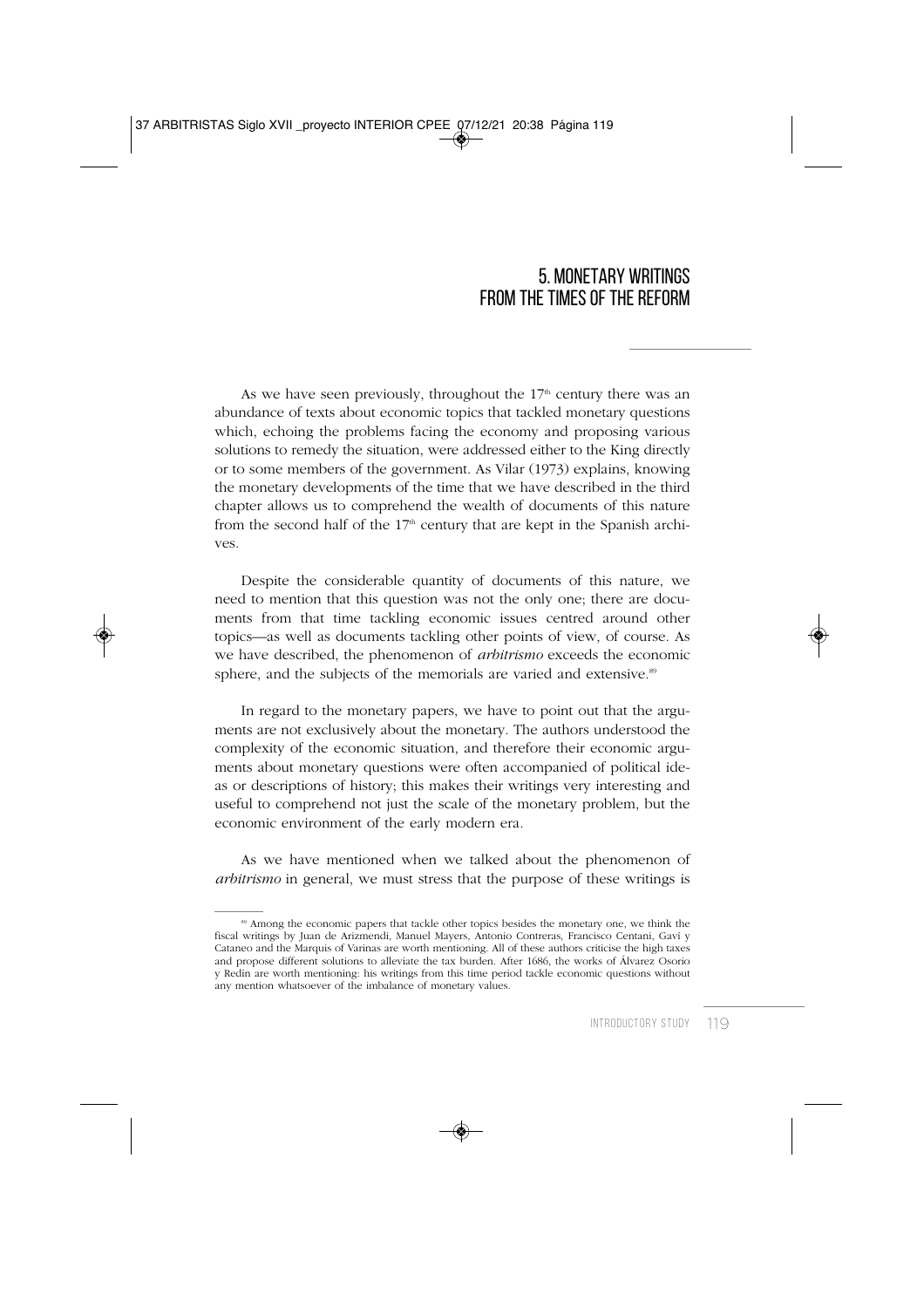not theoretical in any case. All of these texts had a mainly practical goal, and they often were accompanied by specific proposals to remedy the ills that they analysed.

During the reign of Charles II, the situation repeated, and the texts of the *arbitristas* once again played an important role. They maintained the pessimistic tone they had for the rest of the century about the situation of the kingdom. During the first years of the reign of the last king of the House of Austria, all of the monetary proposals advocated for the reform of the monetary system. The main complaints focus either on the precious metal situation or the billon situation. With regards to the gold and metal coins, all the authors deemed it necessary to increase their nominal value in order to make them comparable to the values these metals had abroad and therefore prevent their exit from the country. With regards to the small coins, however, they proposed their values be adjusted again in other to increase their value in circulation and reduce the premio.<sup>90</sup> However, despite the pressure, the Crown baulked at the reform: the political instability and the fiscal pressure forced the Crown to wait until 1680 to carry it out.

| Metal                               | Denomination                       | Weight in<br>$grams^{92}$ | Equivalence<br>en Maravedís |
|-------------------------------------|------------------------------------|---------------------------|-----------------------------|
| Gold                                | Escudo                             | 3,38                      | 510                         |
| Silver                              | Piece of eight                     | 27,44                     | 272                         |
| Real                                | 3.43                               | 34                        |                             |
| Milled billon<br>$\text{coin}^{93}$ | Carilla of 16 nominal<br>maravedís | 4,51                      | 8                           |
|                                     | Carilla of 2 nominal<br>maravedís  | 0.56                      |                             |

FIGURE 2. CASTILIAN MONETARY SYSTEM IN PLACE IN 1680 $^{91}$ 

*Source*: *Novísima recopilación de las leyes de España*. Font (2008).

<sup>90</sup> According to the references of Cosme Micón compiled by Serrano Mangas (1996), the rate of this *premio* reached 134.75% in February 1668 and 275% in 1680, in accordance with Hamilton (1947).

<sup>91</sup> The monetary system in place in 1680 had the silver real, with a value of 34 *maravedís* (which remained constant since the *Pragmática de Medina del Campo*), and the gold escudo as reference currencies. Multiples of both currencies were minted, and smaller coins of half a *real* were minted for the silver coins as well. With regards to fractional coins, the legal tender was the silver-rich billon,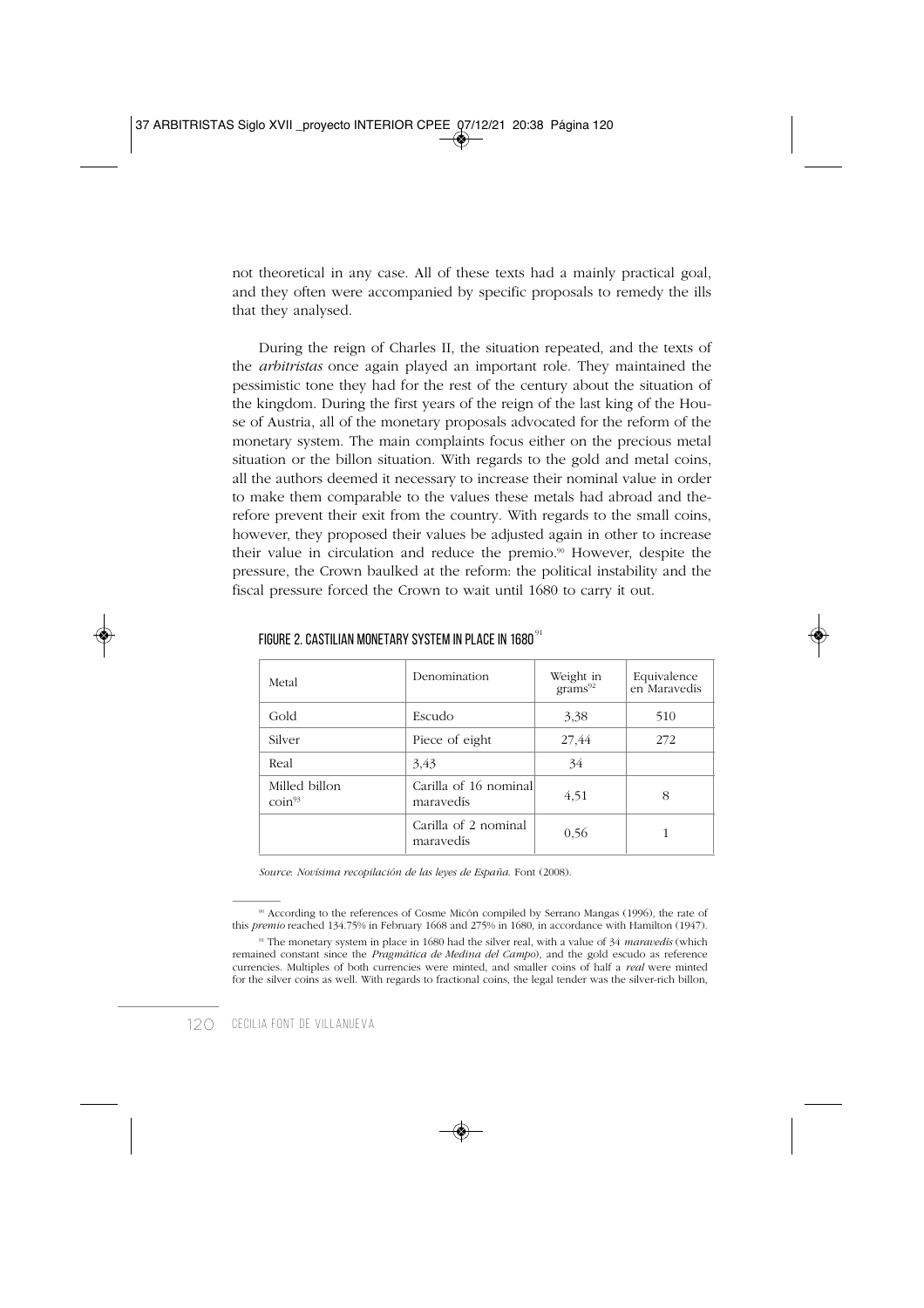Among the great variety of texts that follow along these lines, which echo the situation and advocate for a monetary reform,<sup>94</sup> we have selected five monetary texts dated between 1668 and 1683. The first of these was addressed to Queen Mother Mariana of Austria,95 the second one to John Joseph of Austria, the third one to the Duke of Medinaceli and the other two to Charles II himself. The selected sample is representative of this type of literature, valid to show the content of this type of text and broad enough to appreciate its category. Even though all the selected papers refer to monetary questions and identify the state of the billon coin as one of the main culprits of the decadence facing Castile, the implicit arguments in each of the texts are different, as we will see shortly.

In regard to the authors, we have to admit that we know very little about them beyond what is presented in their texts. Among them there is a licentiate, a captain, an assayer from the Royal Mint and a cleric and lawyer of the Royal Council and the Secret of the Holy Office of the Inquisition in trials of faith. The only thing we can say for sure is that every one of these authors felt it was very urgent to address their monetary opinions to the government, and these feelings of wanting to help are what motivate their writings.

What follows is a chronological order that shows the evolution of the monetary policy adopted.<sup>96</sup>

which contained 20 *granos* of fine silver in the alloy. The silver-rich billon was first minted in 1660, though it was in circulation for half of its face value due to the devaluing ordered in 1664—which also forbade the circulation of the so-called "thick billon coins" and the small coins.

 $92$ <sup>92</sup> The theoretical weight in grams of the coins is calculated by the number of coins to be minted per mark  $(1 \text{ mark} = 230 \text{ grams})$ .

<sup>93</sup> A mark of milled silver-alloyed billon coins had a value of 12 *reales*.

<sup>94</sup> Monetary *arbitrismo* during the reign of Charles II has already been analysed, as can be seen in Sánchez Belén (1992), García Guerra (2003), Sureda Carrión (1946), Garzón Pareja (1980) and Font (2008), among others.

<sup>95</sup> Mariana of Austria, second wife of Philip IV, was appointed regent from the death of her husband in 1665 until 1677, when Charles II took the throne properly.

<sup>96</sup> These memorials have been analysed in Font (2008). The analysis we present here is more exhaustive, since it delves deeper in the arguments by attempting to establish the existing connection between the ideas of the arbitristas and their foundations, therefore showing the scope of the influences these writings received from the economic thought developed by the authors of the School of Salamanca.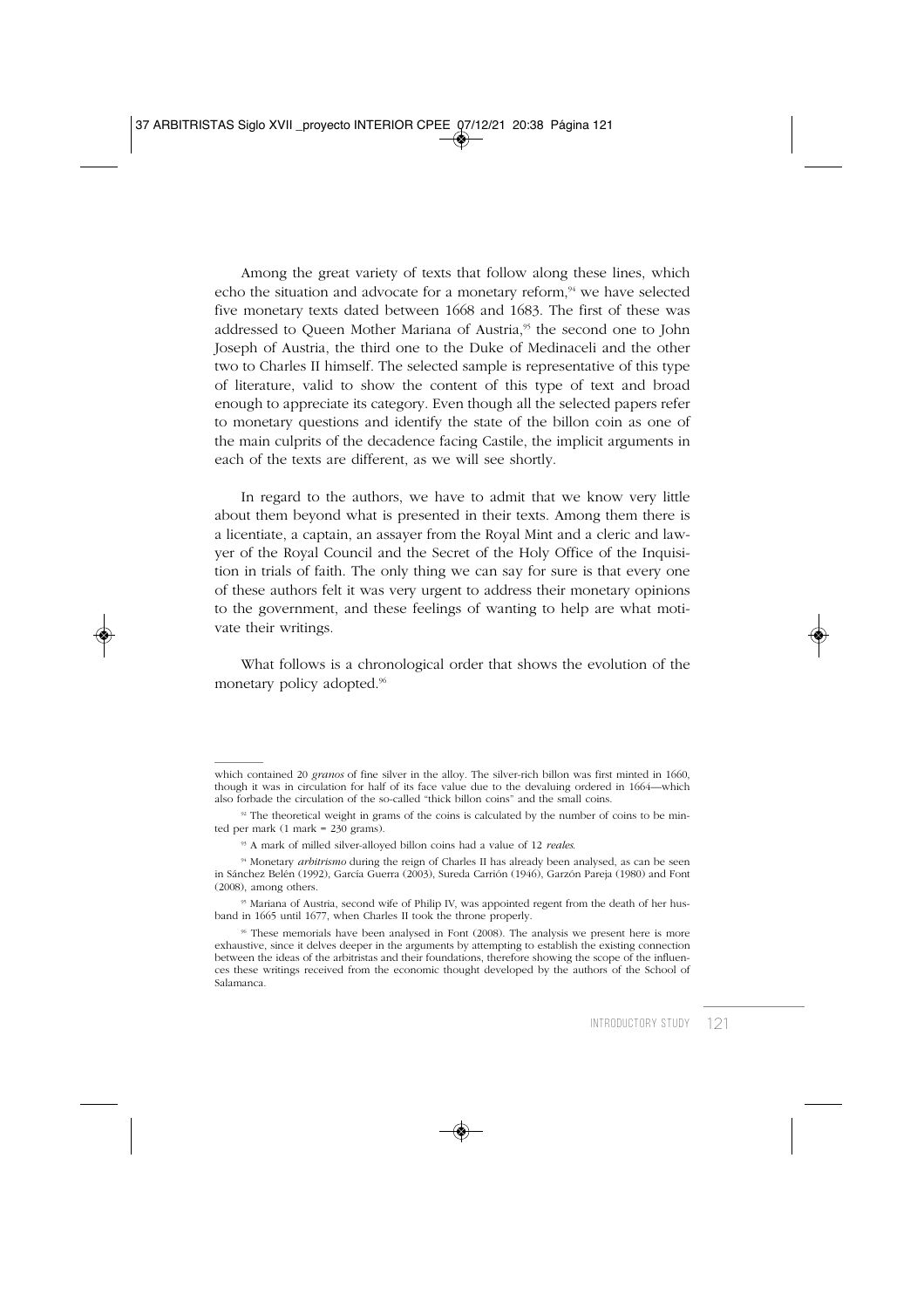### 1. SEBASTIÁN MUÑOZ SUÁREZ, 1668 (UNCLEAR)

The memorial by Sebastián Muñoz Suárez is a printed document; it was written at an unknown date, but it was addressed to the regent Mariana of Austria, which confirms it was dated before 1677.97 The Biblioteca Nacional de España currently preserves two copies with the call numbers R/24032(13) and VE 210/13.

It is a short but thought-provoking document, in which the author, in line with the reformist tone of memorials, focused his analysis on studying the factors that he considers responsible for the decadence of Spain with the goal of finding a solution for it. Specifically, he noted the existence of three factors that he pointed to as the causes of the situation: the state of the currency at the time due to "the lack of natural value in copper and alloy coins and the subsequent increase in value of gold and silver coins"; the high prices due to "the excessive cost of shipping", and the taxes. In his opinion, the first of the three was the main factor, and he focused on that the most in his text. From his analysis we can appreciate the solid theoretical foundation of his ideas, both in the economic and the institutional aspects, which translates into practical, well-structured proposals.

When tackling the study of monetary manipulations, the author shared the spirit of the scholastic arguments developed by Juan de Mariana around the principle of ownership and the nature of money. Just like the Jesuit, he considered that both the question of the authority to carry out monetary alterations and the basic principles that have to rule a monetary system were established on the basis of the principle of the adjustment of monetary values, which had to correspond with the metal content of the coins. Muñoz Suárez reviewed the reality of fractional currency and observed that the imbalance in the values of coins not only caused serious problems for the economic activity, but it also facilitated counterfeiting.

He also pointed out the direct relationship between the imbalance of the monetary values and the increase of the *premio* of silver—and the in

<sup>97</sup> The Biblioteca Nacional catalogue dates it from 1668, whereas Sánchez Belén (1992) dates it from 1669.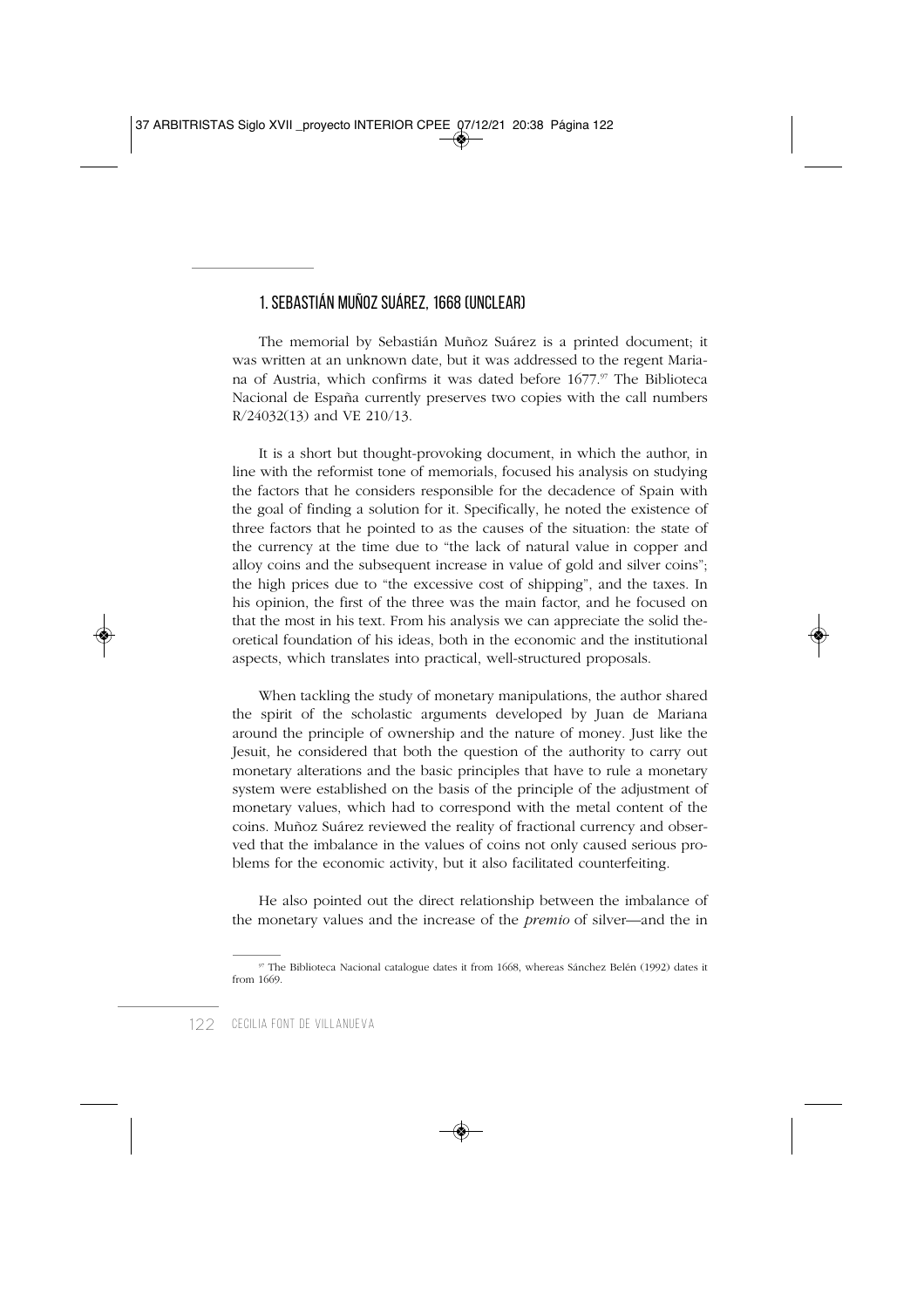crease in prices that came with it. Just like Aristotle—and later Juan de Mariana himself—did before him, Muñoz Suárez considered that currency constituted the foundation of trade. He pointed out the relevance of the matter, since the stability of the economic activity depended on the situation of currency, as transpires from the beginning of his memorial:

*Es la moneda en el cuerpo de la República lo que el aire en el cuerpo humano; que a un mismo tiempo o vivifica o mortifica todas sus partes, pues a un mismo tiempo o conserva en igualdad o altera en desproporciones todo el comercio humano*. 98

From this principle, Muñoz Suárez deduced (in line with the tenets of monetary theory presented by Mariana) that the monetary values needed to be correctly adjusted, and he demanded the King commit to re-establish them. Clearly in tune with the scholastic arguments, he considered that "instituting coins with intrinsic value is a matter of the law of nations".99

In regard to the question of royal authority and their power to carry out the monetary policy, we have to point out that Muñoz Suárez's analysis is very accurate. In line with Mariana's postulates when he applied the bases of ownership to monetary alterations, Muñoz considered that there was no good reason that justified the imbalance of monetary values at that moment, referencing the reasons of war that had motivated the devaluations in the past, and he called for a return to stability that had to extend to the values of gold and silver coins too, in order to put an end to the *saca*:

*(…) después de ajustadas las monedas Vuestra Merced se ha de servir mandar que el real de a ocho corra en doce reales y el doblón en cuarenta y cinco para excusar la saca de plata por este motivo*. 100

Muñoz Suárez also made explicit mention of the general lack of confidence the people had in currency at the time, and he pointed out the res-

100 Fol. 1v.

<sup>98</sup> Muñoz Suárez, fol. 1.

<sup>99</sup> According to scholastic doctrine, the law of nations, unlike natural law, regulates all aspects of civil life that need to be regulated according to rationally determined human statutes; it is therefore a positive law. Francisco de Vitoria corroborated the classification that Thomas Aquinas elaborated in this regard, according to which instituting currency is a matter of the law of nations. For more information on this subject, see Cendejas (2018) and Cruz (2008).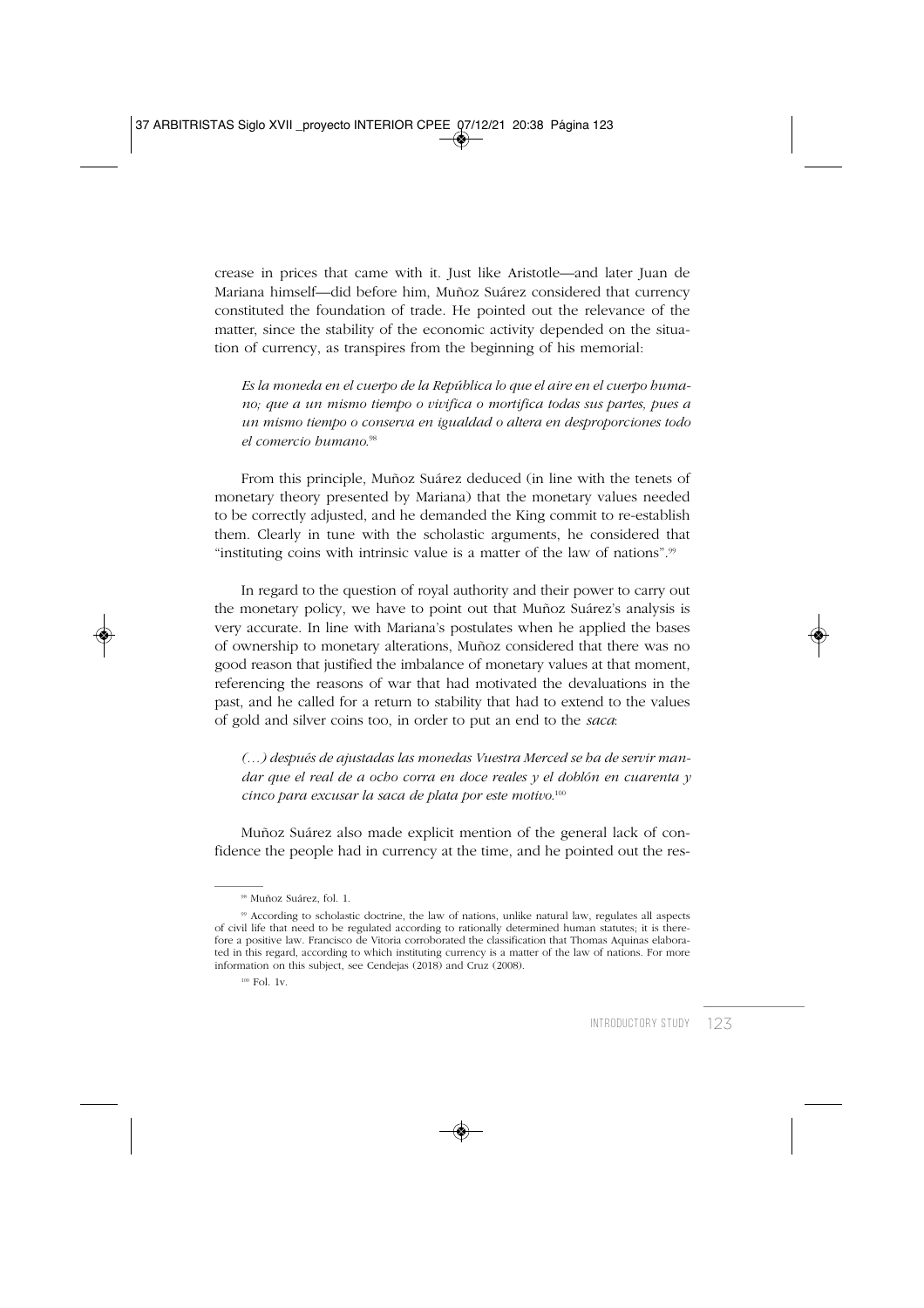ponsibility of the King in this matter. This matter had great importance in the institutional sphere; Muñoz noticed the importance that public trust in the institutions has on the smooth functioning of the economic activity, and he dared to question the monetary policy of the time when he observed that the reasons that motivated the imbalance had disappeared, and therefore there was no reason to keep the currency in that state. In regard to this, Muñoz Suárez claimed that the King is a guarantor of public faith, and therefore he had the duty to adjust the values of coins to their natural state. This argument is clearly similar to that of Locke, who immediately after the Glorious Revolution warned the danger that carrying out monetary alterations would entail for the prestige of the institutions: "It will weaken, if not totally destroy the public faith".101 Therefore, the explicit mention of public confidence and faith, in reference to the need to create institutional guarantees to facilitate order in the economic activity, is quite relevant.

Besides these aspects, which constitute the very core of his text, the author reviews in his work the then-current situation of the billon coin, present the difficulties that the proliferation of counterfeit currency poses for commerce and proposes different possibilities for carrying out the adjustment of the monetary values, detailing the losses that the adjustment would cause to each sector of the population.

Also of note are the mention of the fiscal necessities as the cause that kickstarted the monetary manipulations and the reference to the issue of lack of currency due to hoarding, itself caused by the imbalance in monetary values.

Once the monetary matter had been reviewed, Muñoz Suárez completed his analysis with a reference to two other factors that he also considered to be responsible for the situation: the high prices and the taxes, both of which were issues that the scholastic authors had discussed.

With regards to the prices, Muñoz considered that the high cost of shipping drove up the price of all the goods. He proposed limiting the unnecessary use of mules as a means of transportation as an anti-inflationary measure, in tune with the arguments espoused by Luis Ortiz.102 Muñoz

<sup>101</sup> John Locke, *The Works of John Locke in Nine Volumes*, (London: Rivington, 1824 12th ed.). Vol. 4. 6/5/2020. https://oll.libertyfund.org/titles/763#Locke\_0128-04\_353 [TN: In English in the original.]

<sup>102</sup> See the introductory study by Lluch (2020) for the Memorial del Contador Luis Ortiz a Felipe II.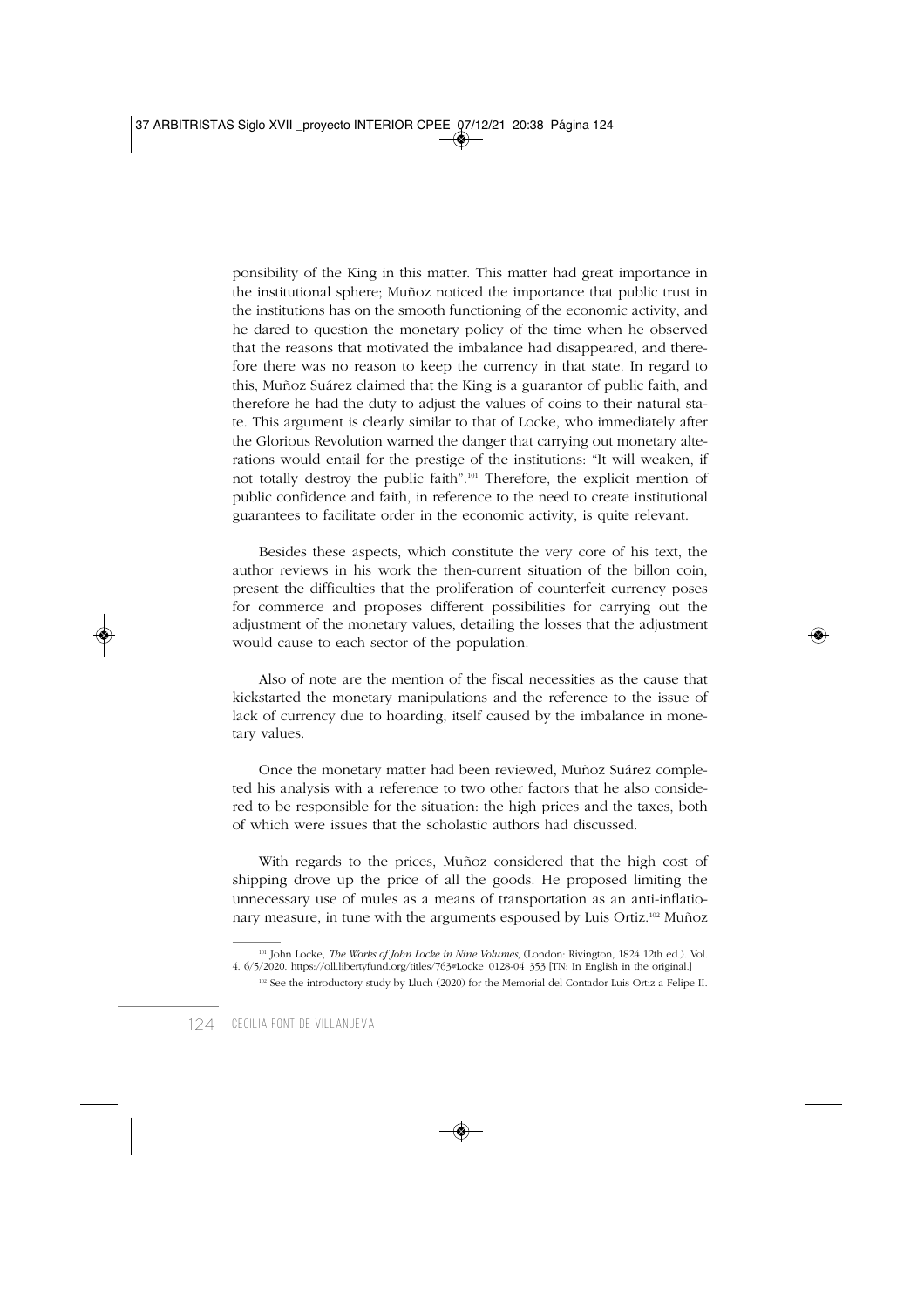echoes the accountant's complaint about the lack of navigable rivers, and that, as a result of this, all transportation "*trajine a lomo*" (lit.: "be carried on the back of a mule").103 We could see a hint of scholastic principles as well when Muñoz considers that prices are formulated according to demand, and so, if the demand for mules went down, the resulting prices would be lower, and this decrease in shipping costs would affect the prices in general.

Lastly, Muñoz Suárez also tackled the fiscal question, and in line with the tradition of the *arbitristas*, he advocated for moderating the taxes. In his opinion, "the goal can only be achieved by reducing the current taxes"; therefore, according to Perdices de Blas (1996), we can see that the argument does not criticise the tax itself, but how high the tax burden is.

We can conclude that Muñoz Suárez's text is an excellent evaluation of the monetary situation, as all the relevant topics were reviewed. Ultimately, this text is an excellent starting point for the analysis of the monetary writings from the times of the reform. It is a very well-rounded text, in which the currency situation is presented and the main ills facing the kingdom are tackled systematically and with solid theoretical foundations. The author studied the situation and presented his proposals to solve the problems in tune with the scholastic principles that govern exchange and determine the nature of money and in accordance with the nature of the *arbitrista* literature. His arguments are flawless.

#### 2. ANTONIO SOMOZA Y QUIROGA, 1677

Captain Antonio Somoza y Quiroga holds a significant position among the monetary *arbitristas* of the second half of the 17<sup>th</sup> century. Somoza was a prolific author, having addressed over 20 memorials to the government between 1677 and 1686 with the goal of helping solve the problems of the kingdom.104

<sup>103</sup> Muñoz Suárez, fol. 5.

<sup>104</sup> Of the 22 texts that the author claims to have written, García Guerra counts nine; see García Guerra (2003), note 427. The most famous of these texts is the one entitled *Único desengaño y perfecto remedio de los menoscabos de la Corona de Castilla y de general alivio de todos sus vasallos*, which was reedited in *Semanario Erudito*, book XI, Madrid, 1787, p. 252-256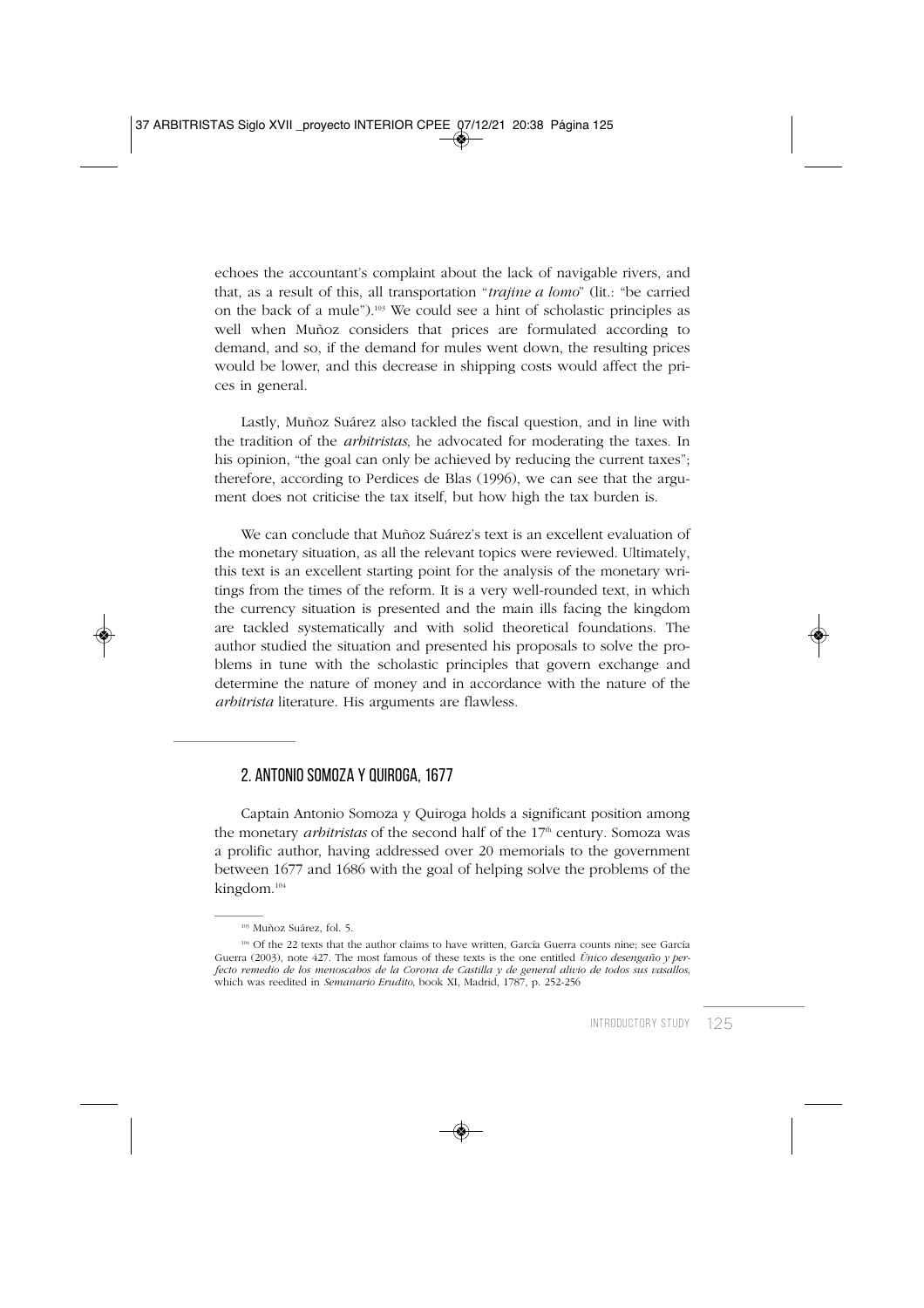From among these papers, we have selected a printed memorial entitled *Discurso del Capitán Antonio Somoza y Quiroga, tocante a la estabilidad de medios y dificultades que se consideran en la moneda de esta Corona de Castilla*, written in October 1677. This document is a good sample of the author's body of work because of the review of arguments and the description of the monetary situation it includes. The Biblioteca Nacional de España also preserves a copy, with the call number VE/17/25.

In his writings, Somoza advocated for a monetary reform that adjusted the values of gold and silver coins in proportion to the value of these metals abroad. As described in his *Discurso*, Somoza considered that the main ills facing the currency boiled down to three aspects, namely: the proliferation of counterfeit coin, the high price of silver and the question of the *saca*.

With regards to the analysis of the monetary difficulties facing the kingdom, the arguments espoused by Somoza accords with those of Muñoz Suárez and the rest of the *arbitristas*. All of these writers knew about the imbalance of the monetary values, criticised this practice for being against the nature of money and denounced the problems it caused for the system. They also noted how the precarious situation facing the money in circulation facilitated coin counterfeiting.

Somoza's texts also had practical implications. The solutions that Somoza proposed contemplated the removal of all currency from circulation and the later issuance of new coins with the metal that was gathered—which, while still a coherent solution, should be considered utopian at best: the possibility of leaving the kingdom bereft of fractional currency could not be considered feasible at any point. Somoza's observation of the fiscal use of the monetary policy—as Muñoz Suárez had also done—is also of note, as is his remark that the Royal Treasury would see some relief after the monetary reform.

The main arguments espoused by the captain revolve around the question of the *saca*. In this regard, he strongly reclaims the proposals made by Cardona and Carranza in favour of raising the values of silver, as reflected in his text since the very first paragraph—in which Somoza considered the "high price of silver nowadays" to be the main culprit of the hardships that the Royal Treasury suffered.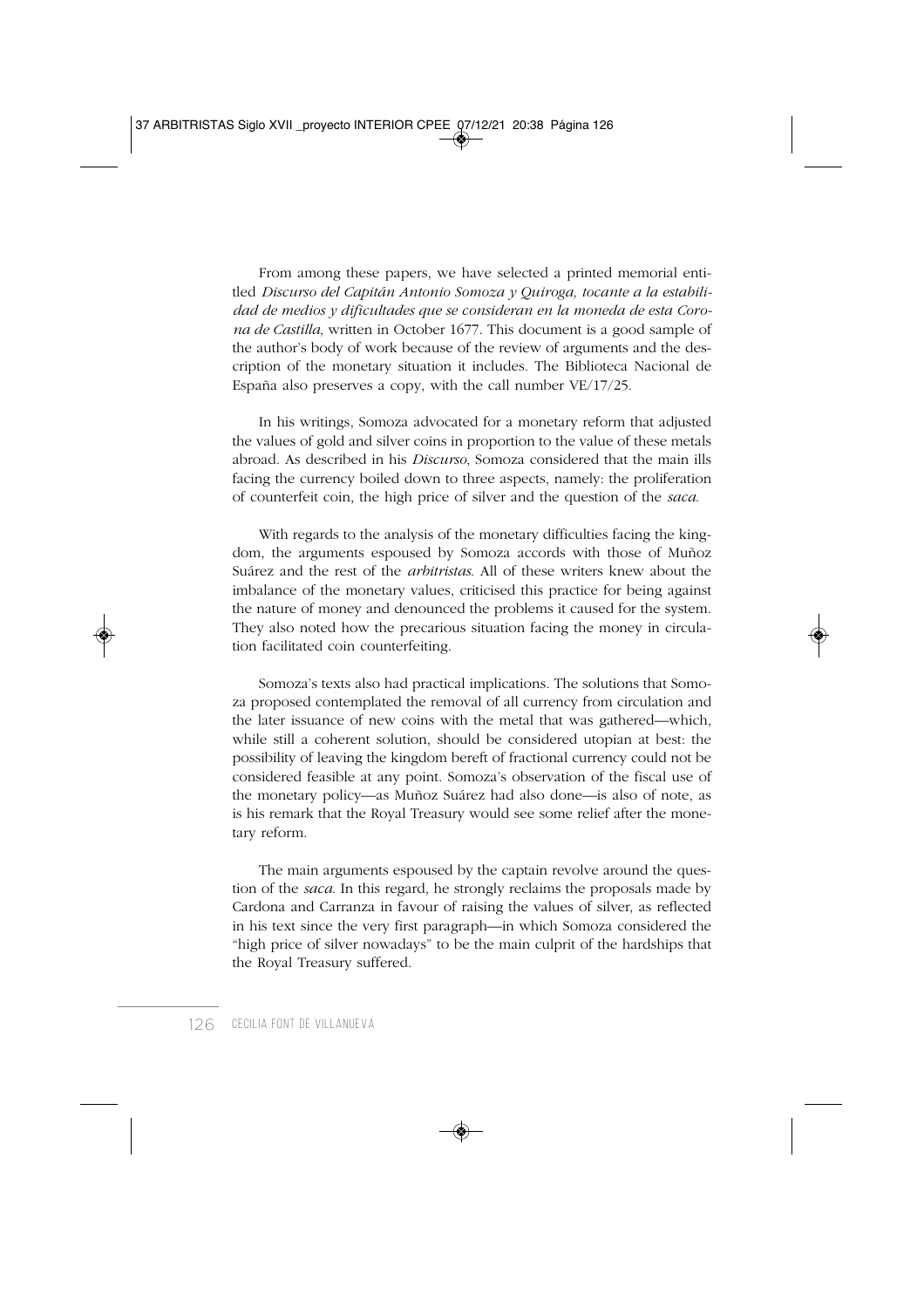From his documents, aside from his proposals, we would like to highlight the accurate description of the causes of the decadence—among which he emphasised the monetary question—and his comprehensive review of the currency situation and the possibilities the Crown had to improve it. The captain's experience with regards to monetary matters shines through; there is no doubt at all that he knew the situation perfectly.

#### 3. AN ANONYMOUS AUTHOR

The third text is an anonymous document entitled Quejas justas del oro y la plata, único fruto de España and dated the  $21<sup>st</sup>$  of March  $1680$ ,<sup>105</sup> one month after the issuing of the first ordinance that kickstarted the 1680- 1686 reform. This memorial is a handwritten document found within Mss.  $6731$  of the catalogue of the Biblioteca Nacional de España,<sup>106</sup> a compilation volume of different writings about monetary matters dating from the 16<sup>th</sup> and 17<sup>th</sup> centuries.

This document provides a different point of view from those presented by Muñoz Suárez and Somoza: like them, the author considered the monetary matter to be the main protagonist of the ills facing the Crown, but the foundations of their analyses differ.

In this text, the author denounces the negative effects that the massive arrival of precious metals from America entailed for the Crown, considering that the citizens of Spain abandoned their work because of it:

*Es el sudor de la frente y a este se debe llamar elemento único en que consisten las desviaciones de los reinos y, donde faltare ese metal, no pueden tener permanencia los de oro y plata; porque sólo el sudor de cada particular es moneda universal del mundo y con tal sello que se le puso y llamó*

<sup>&</sup>lt;sup>105</sup> I analysed this text as well in Font (2008), though I erroneously dated it to the year 1684. Thanks to María Alférez, who has helped me with the edition of this manuscript, I was able to correct this mistake. Analysing this text with the correct date in mind allows for a better appreciation of the quality of the text. The solutions proposed by the author were eventually put into practice, so keeping in mind the fact that this text actually predates the reforms allows for an adequate evaluation of the author.

<sup>106</sup> Specifically, fol. 4-13 of the volume.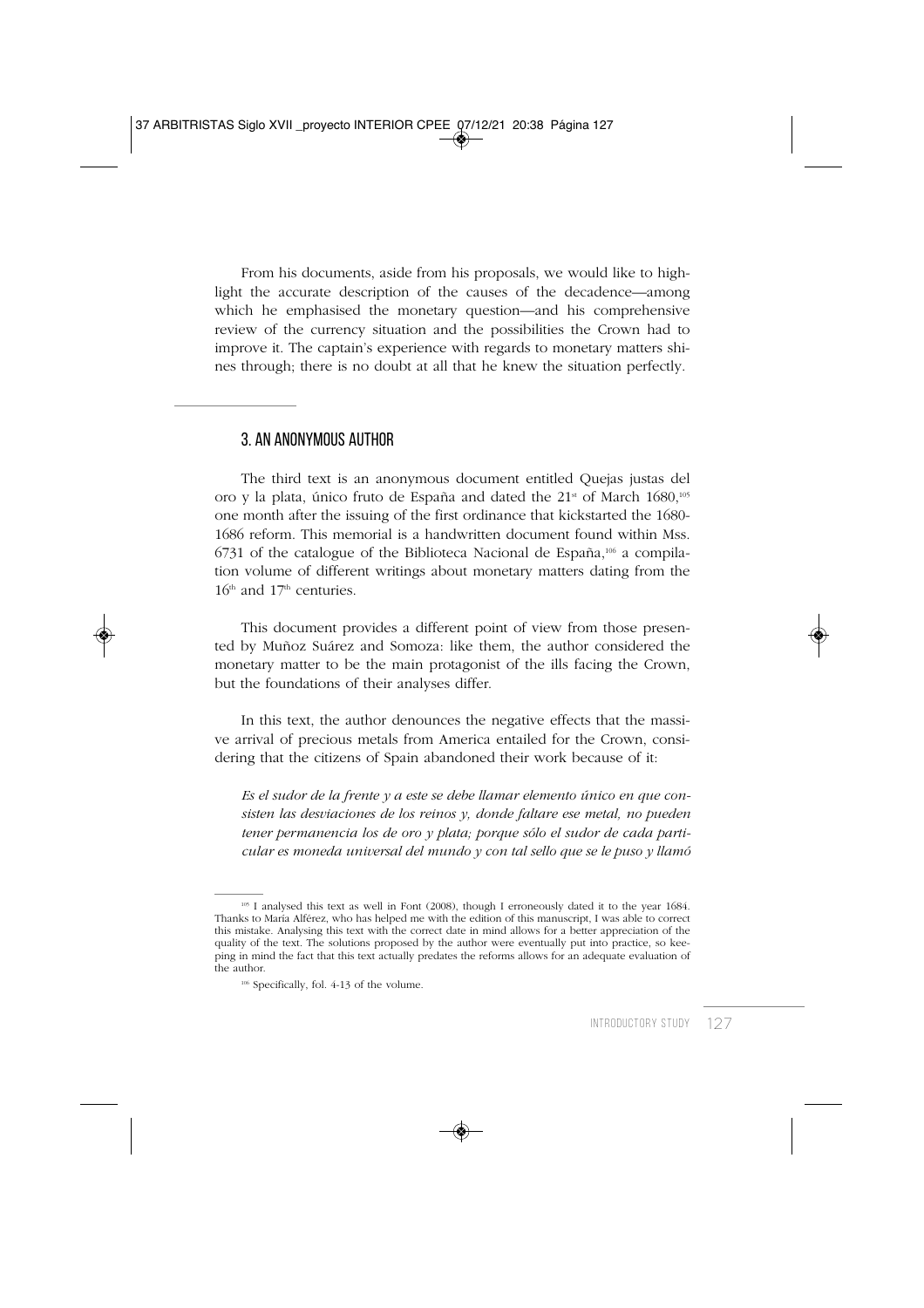*el mismo Dios. Esta moneda preciosa del sudor ha muchos días que corre su extinción en este reino*. 107

In essence, Moncada's criticism of idleness and Ortiz's advocacy for the development of production activity are implicit in this argument. Delving deeper into the monetary aspect, we can also consider that the anonymous author's thesis stems from the effects of the quantity theory of money presented by Martín de Azpilcueta in 1556. In accordance with this theory, the author recognised the loss of competitiveness that the Spanish products suffer: "*Siendo los frutos de este reino de corta estimación, según el valor de los que nos introducen, sacan de él los metales de plata y oro que producen las Indias*."108

The nuance introduced in this text is relevant: it is true that the author complains about the *saca* of the precious metals, but unlike Muñoz Suárez and other authors (who complained about the foreigners "stealing"), the anonymous author was able to note that the reason of the exit of precious metals from the kingdom was based on estimation (in line with Azpilcueta's theory), and therefore they<sup>109</sup> considered that adjusting the monetary values was not enough, and the economic activity had to be increased in order to offset the amount of money in circulation—in line with the rudiments of the quantity theory of money. It is at this point that the author introduces the question of the billon coin: they observe that "the counterstamping and continuous devaluations have imbalanced the trade in Spain and bolstered it in the neighbouring countries", therefore making the effects of the inflation worse.

Three other aspects of this text are noteworthy: firstly, the analysis the author made of the monetary policy when they described the abusive fiscal use made of it and noted how these practices had only affected the billon coin and as a result foreign trade was spared this disarray "because all of that trade is made using gold and silver"—which confirms the theory presented by Álvarez Nogal (2020) that the monetary policy was used as a guarantee of foreign credit. Secondly, the direct criticism of the bullionists

<sup>107</sup> Anonymous, fol. 2.

<sup>&</sup>lt;sup>108</sup> Ibidem, fol. 4.

<sup>&</sup>lt;sup>109</sup> TN: I have chosen to use singular *they* to refer to the author (despite the high likelihood of them being a man) due to their identity being currently unknown.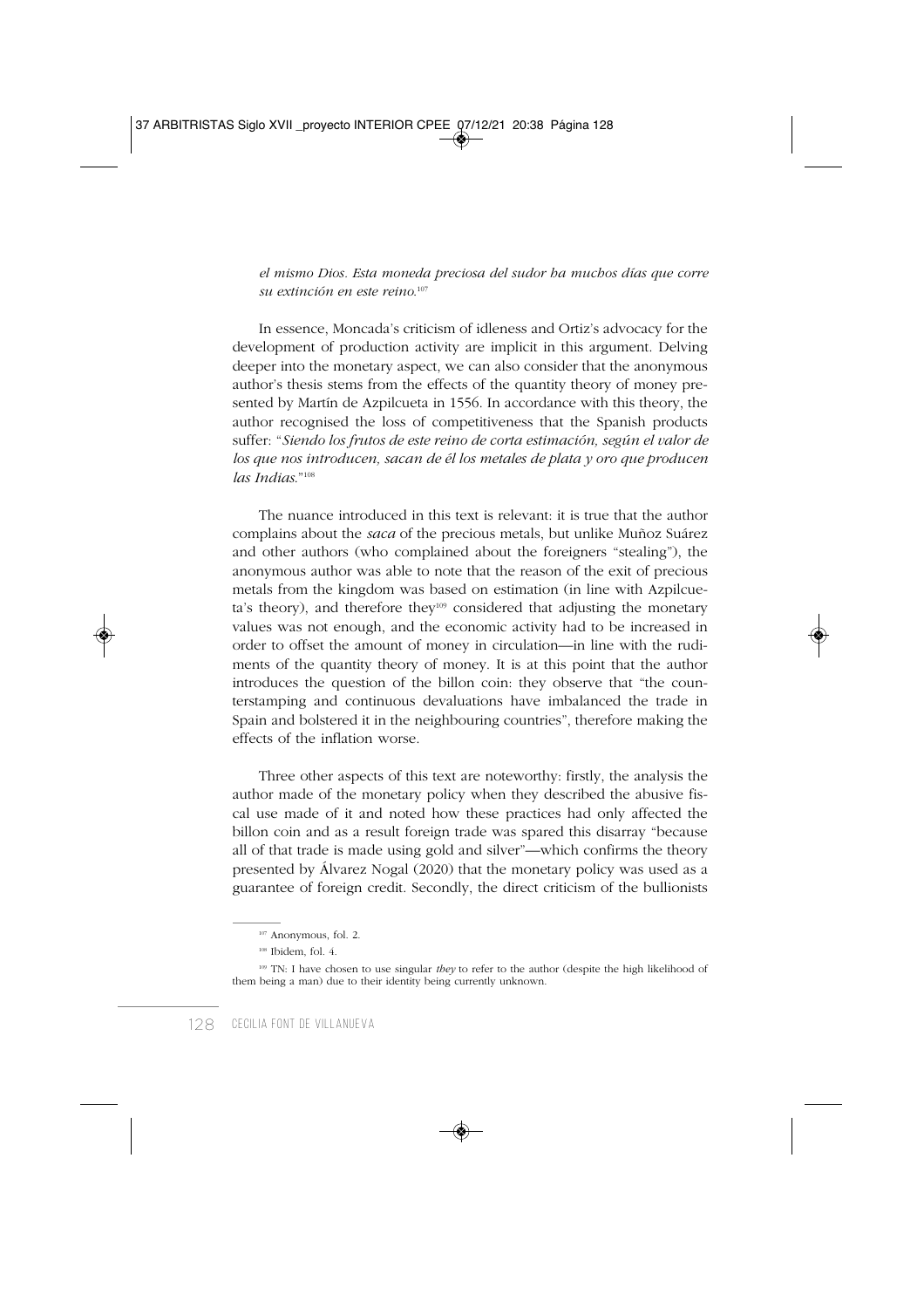who equate the wealth of the nations with the ownership of precious metals:

*Siguen algunos políticos la opinión de llamar poderosos los reinos que abundan de metales; otros siguen la contraria poniendo por feliz la monarquía que se mantiene sin ellos y los cuerdos exclaman con razón dando por infelices los reinos donde se reducen los caudales a oro y platas por ser estos géneros los que vician los vasallos, enfermedad que arruinó al Imperio Romano.*<sup>110</sup>

And lastly, the author's understanding of why the Crown had resorted to monetary manipulations as a solution to fiscal necessities: "when kingdoms look for solutions to some lack of Treasury wealth".

The text is also full of specific descriptions of the effects of the policy in place at the moment that help us understand the economic situation of the time period. It includes interesting references to the confusion and the litigation that monetary manipulations generated, as well as the effects thereof on the *premio* and the fixed price of wheat.

When it comes to solutions, the text is equally accurate: the author proposed two specific, feasible solutions that eventually would be carried out. Firstly, the author advocated for increasing the values of silver and gold, as would be ordered in the October 1686 ordinance; secondly, they advocated for encouraging the economic activity through the creation of a Universal Trade Company, which would effectively be approved in 1683 when competences were given to the Royal Board of Commerce with the goal of promoting commercial activity in Castile. Essentially, appropriate and realistic solutions.

This memorial is, therefore, an excellent example of accurate judgement of the situation, and its main quality lies in the author's solid knowledge of both the rudiments of economic theory as they were established in the latter half of the  $17<sup>th</sup>$  century and the complete macroeconomic situation—which implies an intuition of the role that the necessities of foreign credit played in the development of the monetary policy.

 $110$  Ibidem, fol. 4.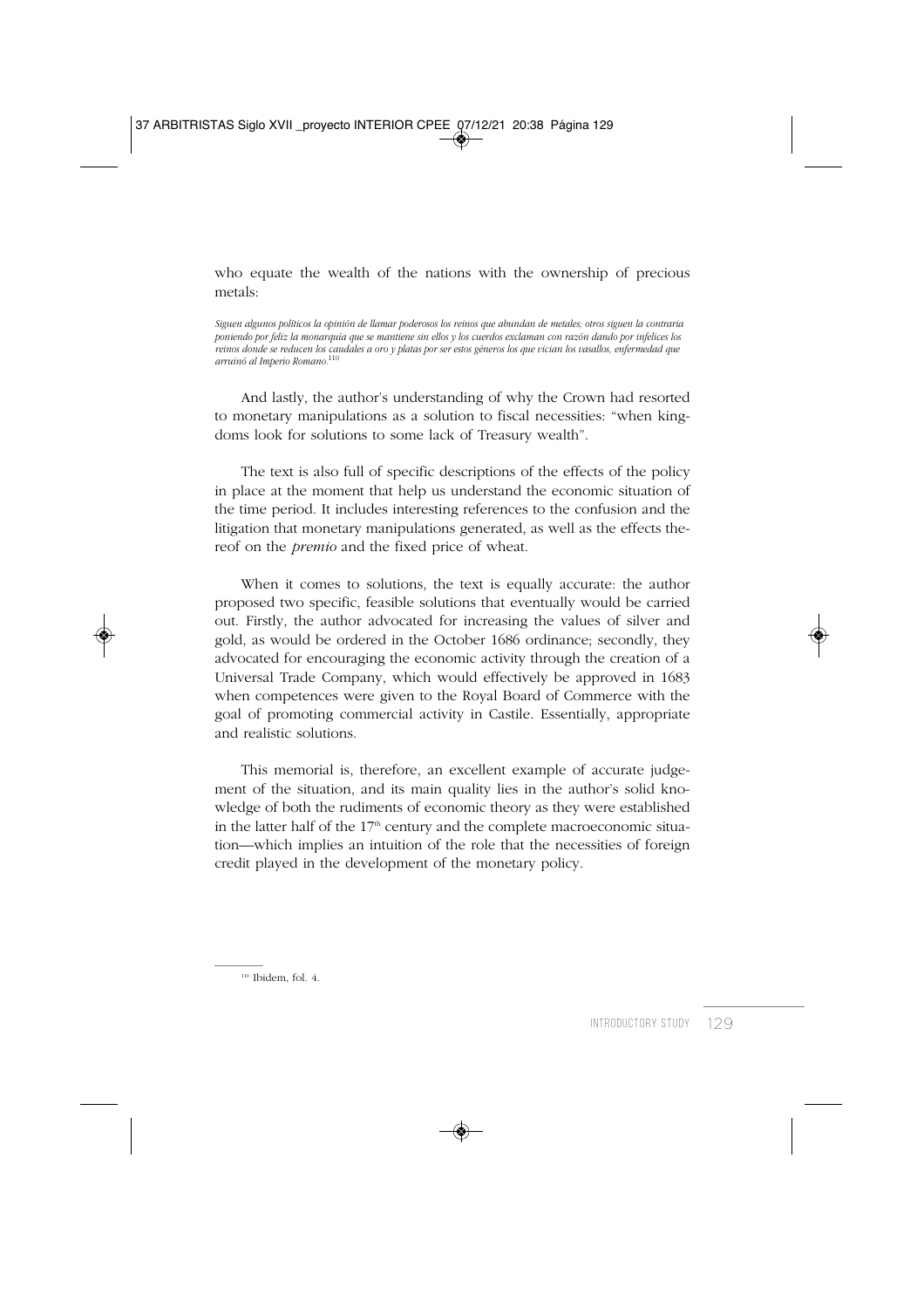### 4. SALVADOR ANTONIO DE TEJADA, 1680

The fourth text, entitled *Político arbitrio sobre la baja de la moneda*, is also a manuscript found in the Mss. 6731 of the catalogue of the Biblioteca Nacional de España. It is dated the  $13<sup>th</sup>$  of August 1680 in Seville, and signed by Salvador Antonio de Tejada, chief assayer of the Royal Mint of Seville. The document is not a typical memorial, but it is nevertheless a great example of the effects of the monetary policy in effect.

This brief document is especially interesting, not so much because of the analysis of the situation or the arguments employed, but because of the information it provides about the proceedings followed in the cities after each new measure of monetary policy was issued. The comment about individuals who tried to delay the implementation of the measures is notable: "as it is notorious in this city, everybody made the procedures difficult".111

In this text, the author gave an account of the profit collected up until that point thanks to "the separation of the silver from the billon alloy in the milled coin" and considered that the profit generated by the collection of coins in other mints can be estimated from this information. The author referencing the costs of minting coins—in this case the cost of separating the silver from the alloy, which are two *reales* and nineteen *maravedís* per mark—is also relevant.

### 5. JUAN SÁNCHEZ DE URIBE Y SALAZAR, 1683

Lastly, we refer to the text written by Juan Sánchez de Uribe y Salazar, dated the 28th of March 1683. According to Sánchez Belén (1992), the number of texts written that year went up notably, a fact that was probably motivated by the crisis stemming from the lack of currency caused by the enforcement of the ordinances. The memorial is a lengthy printed document, of which there are several copies at the Biblioteca Nacional de Espa-

<sup>&</sup>lt;sup>111</sup> Anonymous, fol. 1.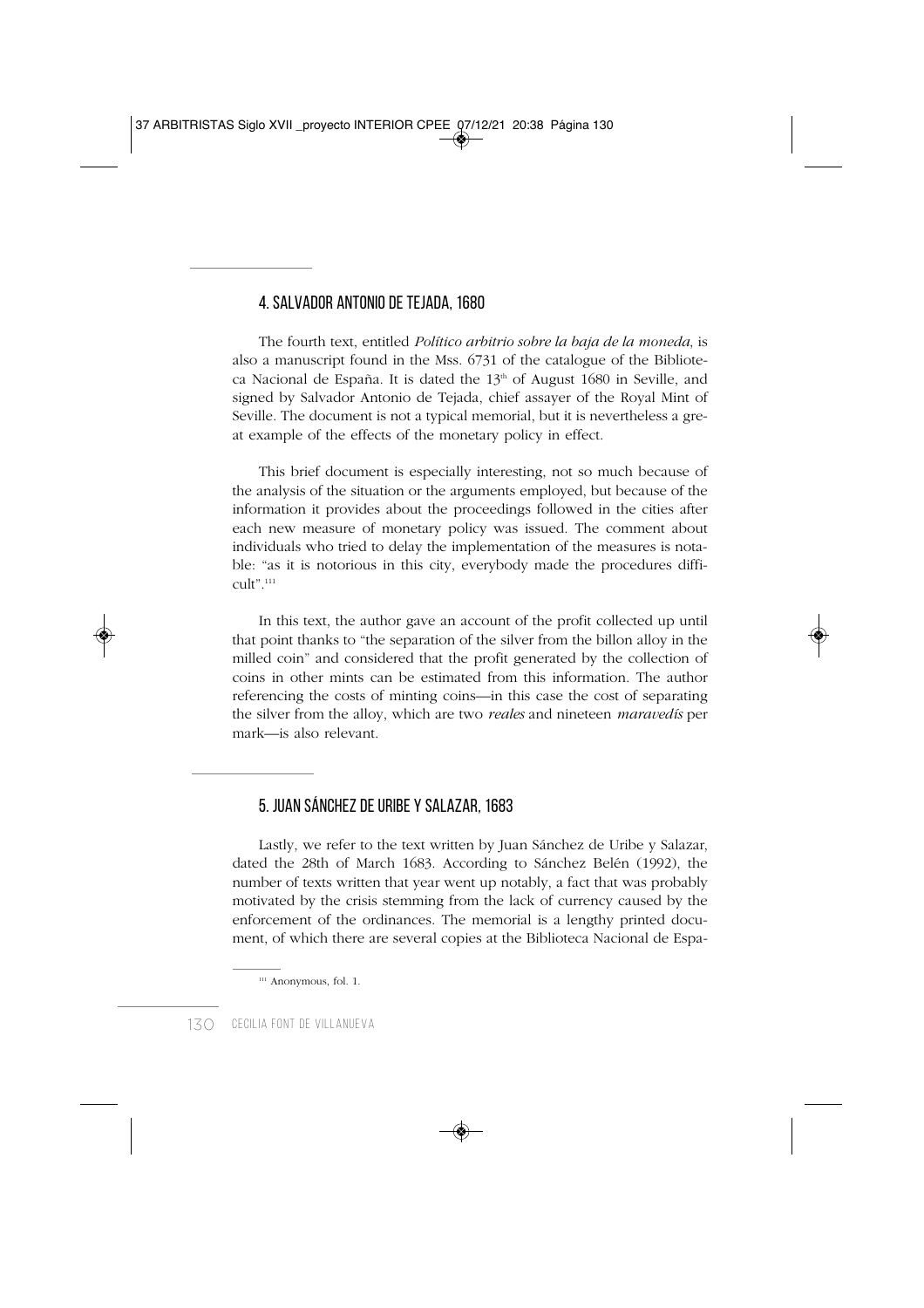ña and at the library of the Bank of Spain; it was addressed to the Duke of Medinaceli and entitled *Memorial y discurso politico de la moneda*.

This text is full of references to classic authors like Plato, Tertullian, Polybius, Tacitus and Horace, and also to modern authors like Saavedra Fajardo, Antonio Pérez, Diego de Covarrubias or Carranza. His text, albeit very repetitive, is well organised and easy to read, its reasoning is systematic and its argumentation well structured. After a detailed analysis of the situation, solutions are proposed.

The author begins the text by justifying the royal authority on monetary matters. In tune with the ideas of Juan de Mariana, he claims that the Spanish monarchs are "the exclusive lords of gold and silver in the world and have the authority to determine the fineness and weight of these metals, both in coin form and unwrought".112

The style and the argumentation in this text evoke Mariana's *Tratado*. Uribe treats the monetary matter in accordance with the double perspective employed by the Jesuit, attempting to determine the royal authority to impose the monetary policy and questioning the nature of this very fact. On the topic of the nature of money, he claimed that "the security of commerce and common utility revolves around it",113 and part of his text is dedicated to reviewing the precautions to bear in mind to procure the kingdom with good coin. In this regard he also referred to the minting methods, advocating for the use of machines to guarantee the quality of the coins and prevent counterfeiting (something he considered to be detrimental and alarming at the time). On the subject of preventing counterfeiting, he was also opposed to alloyed coins, as he considered that the alloy could make it difficult to identify the quality of the coins.

His forceful advocacy for the adjustment of the monetary values as a guarantee of the system is also of note, as he claimed that "the extrinsic value must correspond the natural value".<sup>114</sup>

 $112$  Uribe, fol. 3.

<sup>113</sup> Uribe, fol. 13v.

<sup>114</sup> Uribe, fol. 18.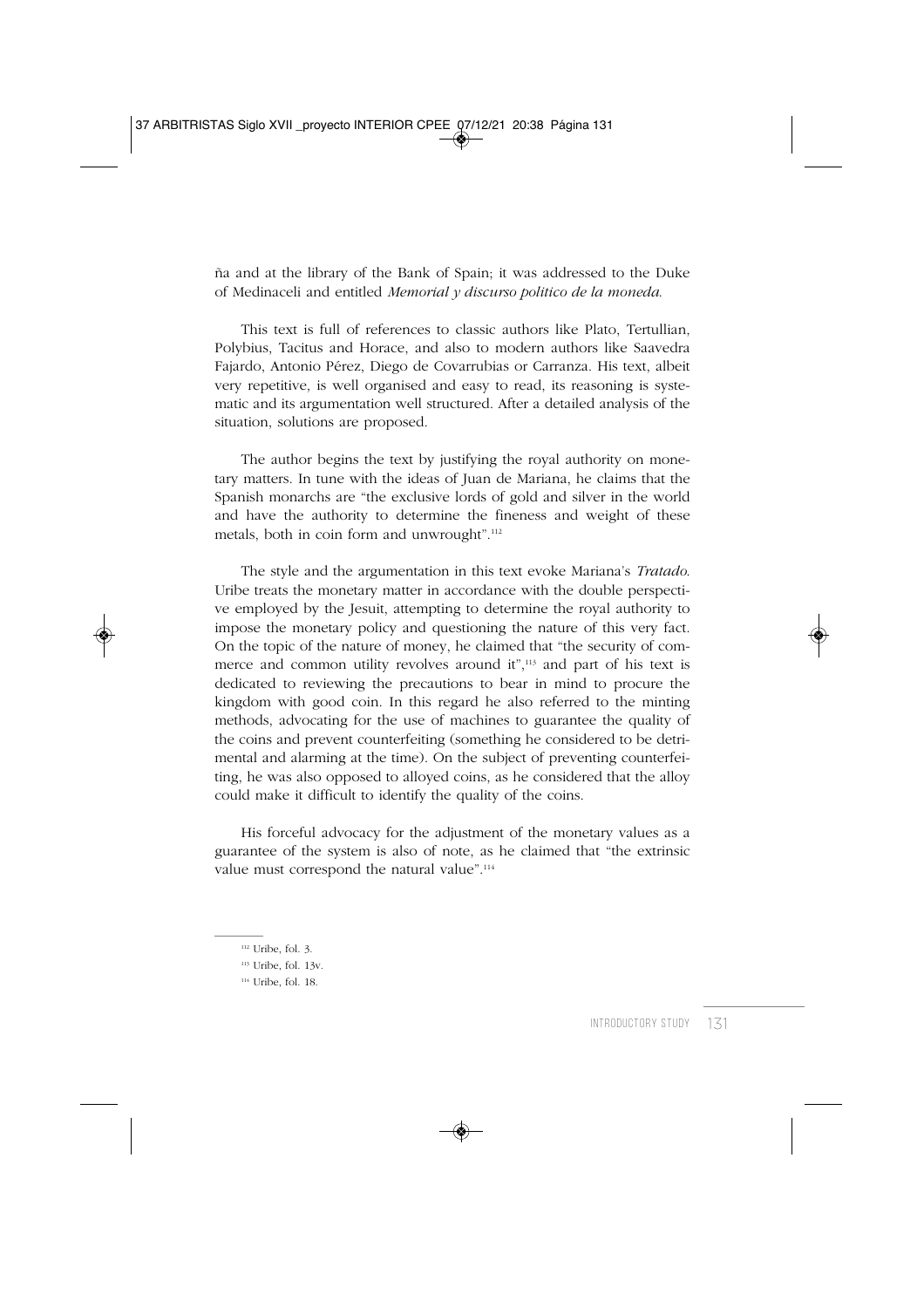Uribe agreed with Carranza's arguments in favour of increasing the value of silver; he also made reference to the trade situation and reused the old argument of blaming the scarcity of silver in circulation on the luxuries of the subjects. His continuous and accurate references to the legislation are also of note.

In the chapter of solutions, we have to consider that Uribe was aware of the difficulties the kingdom was going through. Even though he proposed the minting of new small silver coin that had its fineness and weight adjusted to those of the coins from abroad, he was aware of the limitations and difficulty involved in carrying out his proposals of minting unalloyed coin due to the scarcity of metals at the time.

In essence, Uribe was a systematic author with well-structured ideas who advocated for adjusting the monetary values in order to end the instability of the economic situation and promote the natural order of commerce and—in the style of Juan de Mariana—built his arguments on the foundation of a solid knowledge of monetary matters rooted in the nature of money. He also understood that monetary stability would bring greater security to the kingdom, as it would curtail the legal uncertainties stemming from monetary conflicts.

Uribe's memorial has one additional merit rooted in a more modern conception of the state. His work shows a broader comprehension of the monetary problem, which he believed was a key element of the institutional framework. Uribe did not tackle this problem as a strictly economic matter, but rather, in line with the ideas of Aristotle and Plato, he thought of it as a political issue that affect the general order of the kingdom; this is why he considered monetary stability to be a key element in achieving the development of a nation.

There is one other thing of note in Uribe's text: the lack of any direct references to Juan de Mariana. Uribe cites a significant number of authors, which leads us to assume that he must have known of Mariana's texts—as his ideas are, in fact, implicit in Uribe's text. We suppose, however, that the fact that Mariana's work had been banned after the Duke of Lerma had ordered his incarceration may have prevented people from reading it during the 17<sup>th</sup> century.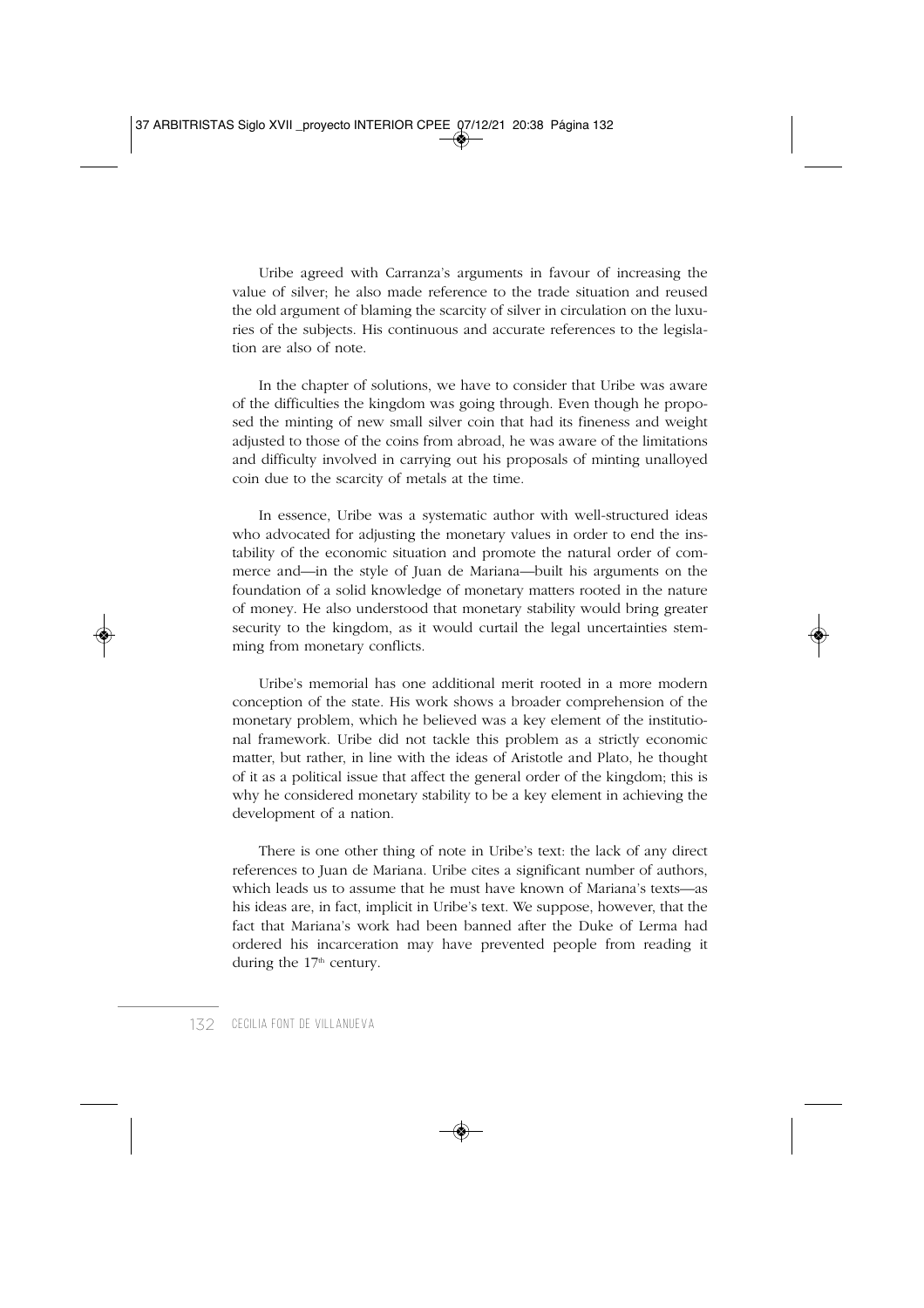### 6. CLOSING REMARKS

This literary journey has allowed us to experience the extensive variety and richness of monetary *arbitrismo* during the reign of Charles II firsthand. In this regard, it is of note that, on the basis of advocating for a monetary system adjusted according to the intrinsic values of metals, the different texts have allowed us to experience the richness and variety of the arguments, largely built upon the foundations of scholastic reasoning.

Thus, Muñoz Suárez analysed the situation of fractional currency in accordance with scholastic postulates about the nature of money and the principle of ownership that question the legality of monetary manipulations. An anonymous author writing in 1680 explained the crisis in Castile in accordance with the decadence suffered by the economic activity as a result of the loss of competitiveness experienced by the Spanish production—itself caused by the effects of the quantity theory of money, which in turn were caused by the mass arrival of precious metals from America. In his text, Captain Somoza y Quiroga (1677) presented a proposal advocating for the adjustment of the value of silver harking back to the arguments found in the *Proposición Cardona-Carranza*, based on adjusting the monetary values of the coins in accordance with the nature of money. In his lengthy 1683 text, Juan Sánchez de Uribe y Salazar described and delved deep into the situation of currency, framing it within the institutional context as a key element for the stability and progress of the economic activity in accordance with the exact correspondence between the extrinsic and natural values of the pieces. And lastly, the text written by Salvador Antonio de Tejada in 1680 showed the profits that the Royal Treasury made from the withdrawal of billon coins ordered in February of that year and described the popular hesitance when the measure came into force.

The writings we analysed allow us to confirm the outreach that the scholastic ideas had and their influence in the informed opinion of the time period, and to appreciate that the scholastic principles can be found in the foundations of every monetary reasoning in these texts; these principles, in accordance with Aristotelian criteria, form the theoretical core of the economic ideas developed by the authors of the School of Salamanca.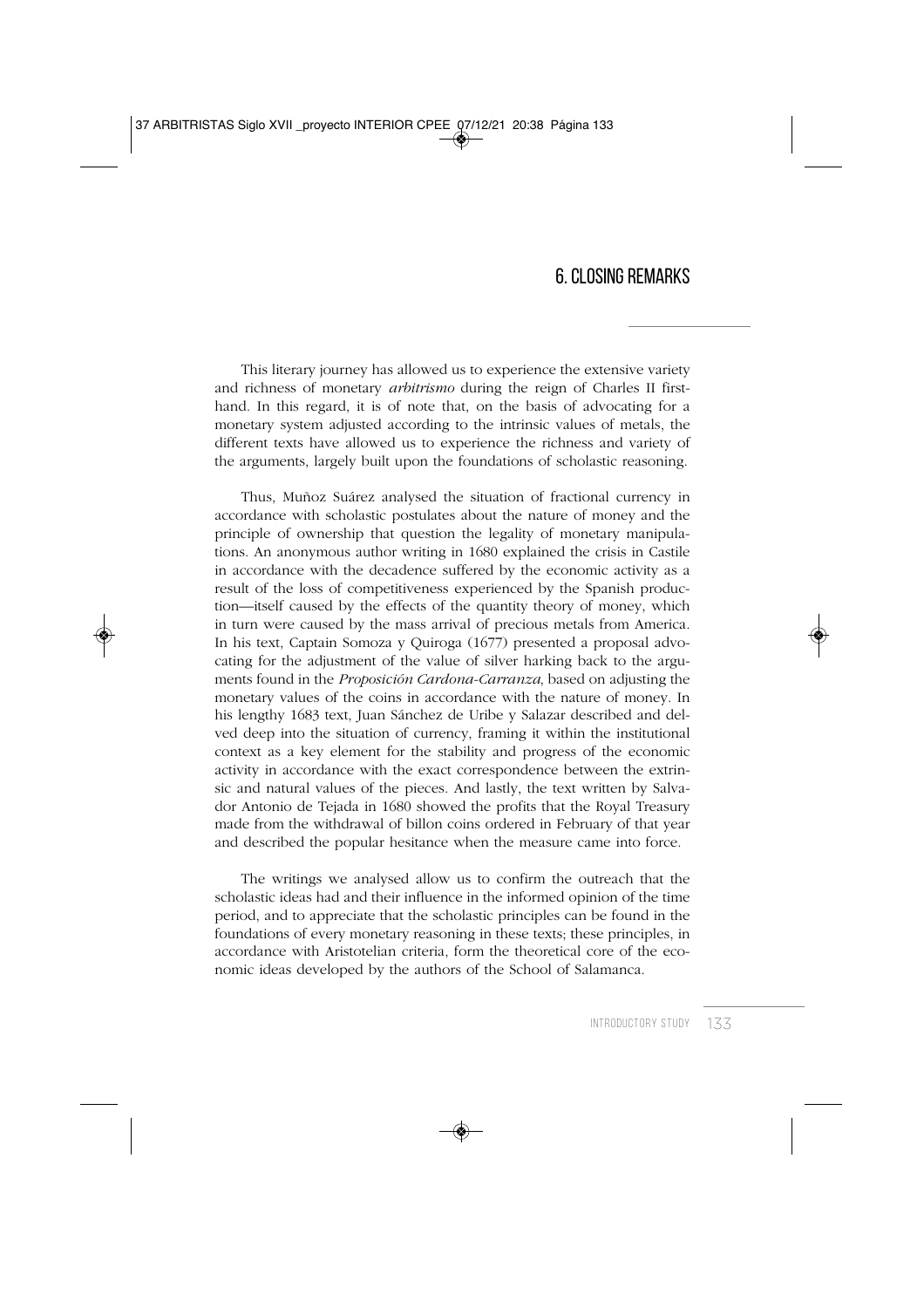# 7. THIS EDITION

The memorials contained hereafter have been ordered chronologically. Three of them were printed, the remaining two being manuscripts. A scanned copy of each manuscript is included at the end of this volume.

The orthography and punctuation have been modernised in the transcriptions in order to facilitate their reading, respecting the style and syntax of the time period wherever possible and only correcting the grammar when it was strictly necessary to facilitate the reading experience. Unnecessary capitalisation has been replaced with lower-case letters.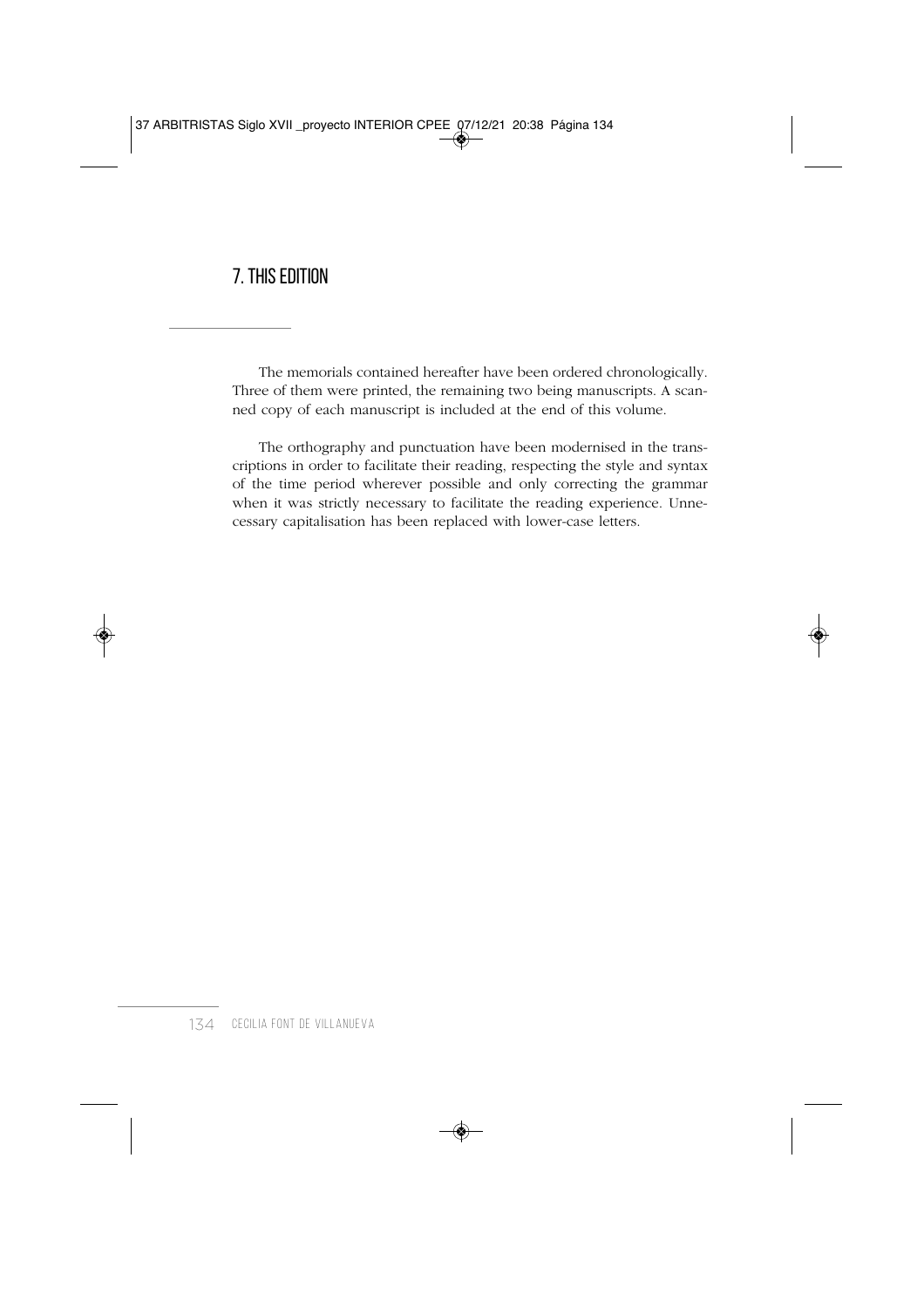BARRE, R. (1959), *Économie politique*, París.

- ACEMOGLU D., & ROBINSON, J. A. (2012). *Why nations fail: The origins of power, prosperity, and poverty*. Currency.
- ALBIÑANA, S. (1994). *Notas sobre decadencia y arbitrismo. Estudios*. Revista de Historia moderna, 9-28.
- ALVAR EZQUERRA, A. (1994). *Arbitrismo y nobleza*. Torre de los Lujanes: Boletín de la Real Sociedad Económica Matritense de Amigos del País, (28), 89- 118.
- ——(1998). *Dar ideas, informar y conocer para el rey: el arbitrismo en tiempos de Felipe II*. Torre de los Lujanes: Boletín de la Real Sociedad Económica Matritense de Amigos del País, (35), 87-108.
- ÁLVAREZ NOGAL, C. (2000). *La estrategia de la Real Hacienda en la negociación del crédito de los Austrias. In Dinero, moneda y crédito en la monarquía hispánica: actas del Simposio Internacional*."Dinero, moneda y crédito: de la monarquía hispánica a la integración monetaria europea" Madrid, 4-7 de mayo de 1999 (pp. 439-456). Fundación ICO.
- ——(2020). "*Plata doble" y el dilema monetario de la monarquía hispánica en el siglo XVII. In Fisco y moneda: el uso del dinero en las economías de los reinos hispanos, siglos XIII-XVIII* (pp. 305-336). Editorial de la Universidad de Cantabria.
- ANDRÉS UCENDO, J. I. A. (1999). *La moneda de plata en Castilla durante la primera mitad del siglo XVII*. Hispania, 59(202), 533-545.
- ——(2006). Finanzas y fiscalidad en Castilla en el siglo XVII: una nota sobre la inflación del vellón. In *Banca, crédito y capital: la Monarquía Hispánica y los antiguos Países Bajos (1505-1700)* (pp. 377-398). Fundación Carlos de Amberes.
- ANES ÁLVAREZ, G. (1970). *Las crisis agrarias en la España moderna*, Madrid.
- BAECK, L. (1994), *The Mediterranean Tradition in Economic Thought*, Routledge, Londres.
- BARRIENTOS, J. (1985). *Un siglo de moral económica en Salamanca (1526-1629)*. Ediciones Universidad de Salamanca.
- ——(2001), "Los tratados 'De Legibus' y 'De Iustitia el iure' en la Escuela de Salamanca de los siglos XVI y XVII", Salamanca: *Revista de estudios*, nº 47, pp. 371-415.
- ——(2005), "Aproximación histórica al concepto 'Escuela de Salamanca'", *Salmanticensis*, nº 52, pp. 69-119.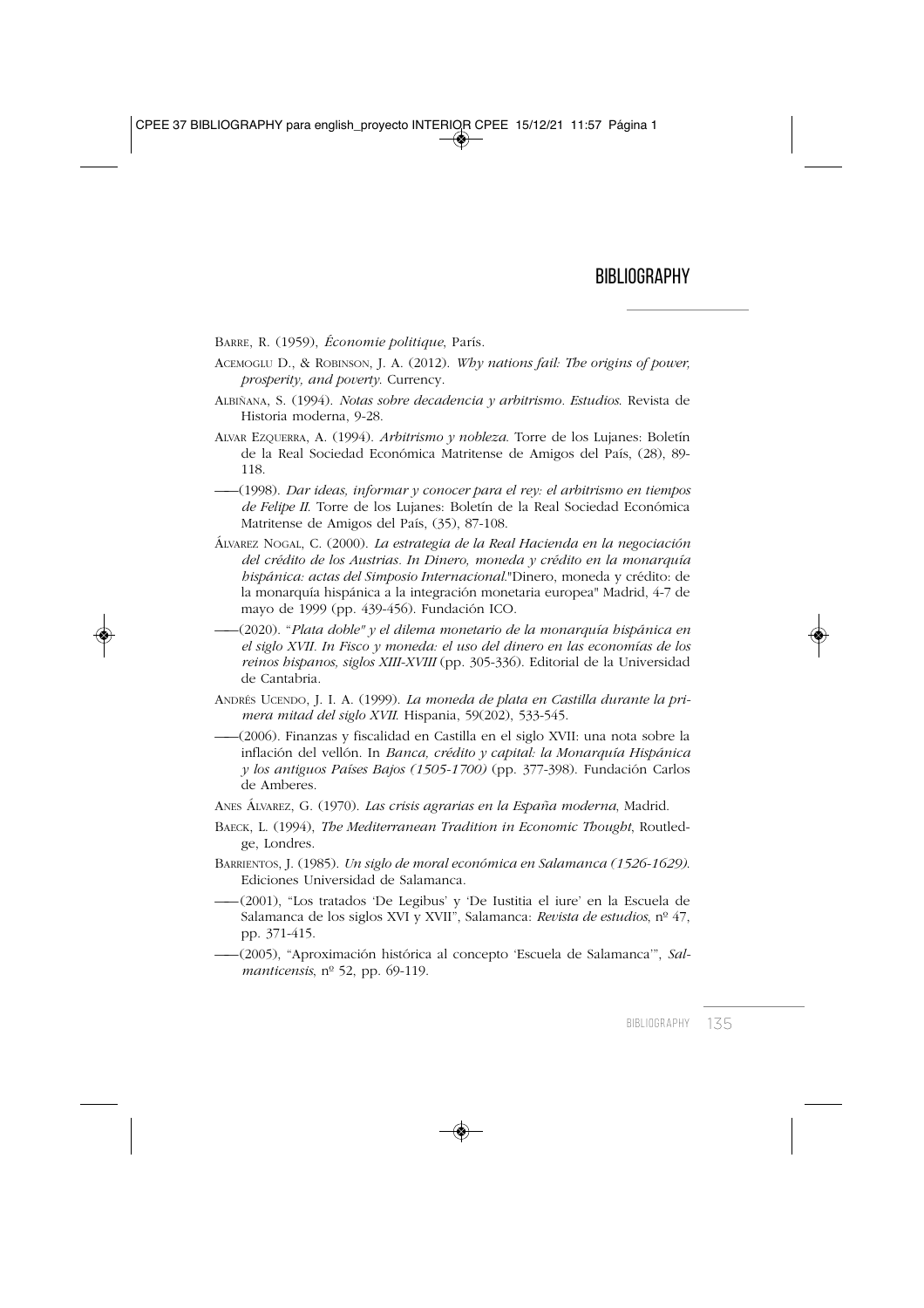——(2011), *Repertorio de moral económica (1526-1670). La Escuela de Salamanca y su proyección*, Eunsa, Pamplona.

- BELDA PLANS, J. (2000), *La Escuela de Salamanca y la renovación de la teología en el siglo XVI*, Biblioteca de Autores Cristianos, Madrid.
- BRENNER, Y.S. (1962) "The inflation of prices in England, 1551-1650," *The Economic History Review,* 15.2: 266-284.
- CARANDE, R. (1949) *El crédito de Castilla en el Precio de la Política Imperial.* Madrid, Real Academia de la Historia.

——(1967) *Carlos V y sus banqueros* (Barcelona: Crítica)

- CENDEJAS BUENO, J. L. y C. Font (2015). "Convergence of inflation with a common cycle: estimating and modelling Spanish historical inflation from the 16th to the 18th centuries". *Empirical Economics*, v. 48, n. 4, pp. 1643-1665
- ——(2018). "Justicia, mercado y precio en Francisco de Vitoria". *Revista Empresa y Humanismo,* 9-38.
- ——(2020). "Derecho subjetivo, naturaleza y dominio en Francisco de Vitoria". *Cauriensia: Revista Anual de Ciencias Eclesiásticas*, 15.
- CHAFUEN, A. A. (1988). "Justicia distributiva en la escolástica tardía". *Acta Académica*, 3 (Octubre), 67-76.
- COLMEIRO PENIDO, M. (2005). *Biblioteca de los economistas españoles de los siglos XVI, XVII y XVIII [1861]*. Madrid, Real Academia de Ciencias Morales-Instituto de Estudios Fiscales-Fundación ICO.
- CORREA CALDERÓN, E. (1981). *Registro de Arbitristas, Economistas y Reformadores Españoles, 1500-1936* Cátalogo de Impresos y Manuscritos.
- CRUZ, J. (2017), *El dominio de las cosas según Vitoria*, Editorial Universidad Francisco de Vitoria, Pozuelo de Alarcón.
- DE LOZANNE JEFFERIES, C., Blanc, J., & Desmedt, L. (2013). *Monetary theory and monetary policy in Castile during the first half of the 17th century. Les pensées monétaires dans l'histoire, 1517-1776*.
- DE LOZANNE JEFFERIES, Claudia de (2013). *Sources and Studies on Spanish 17th c*. Monetary History.
- DE ROOVER, R., (1958) "The Concept of the Just Price: Theory and Economic Policy" en *Journal of Economic History*, vol.18, n 4, diciembre, pp. 418- 434
- DIGÓN, C. & LEONETTI, J. E. (2006). *Domingo de Soto, los impuestos y la acepción de personas*.
- DOMÍNGUEZ ORTIZ, A. D. (1960). *Política y hacienda de Felipe IV* (Vol. 1). Editorial de derecho financiero.
- DUBET, A. (2000). "El arbitrismo como práctica política: el caso de Luis Valle de la Cerda (¿1552?-1606)". *Cuadernos de historia moderna*, 24, 11-34.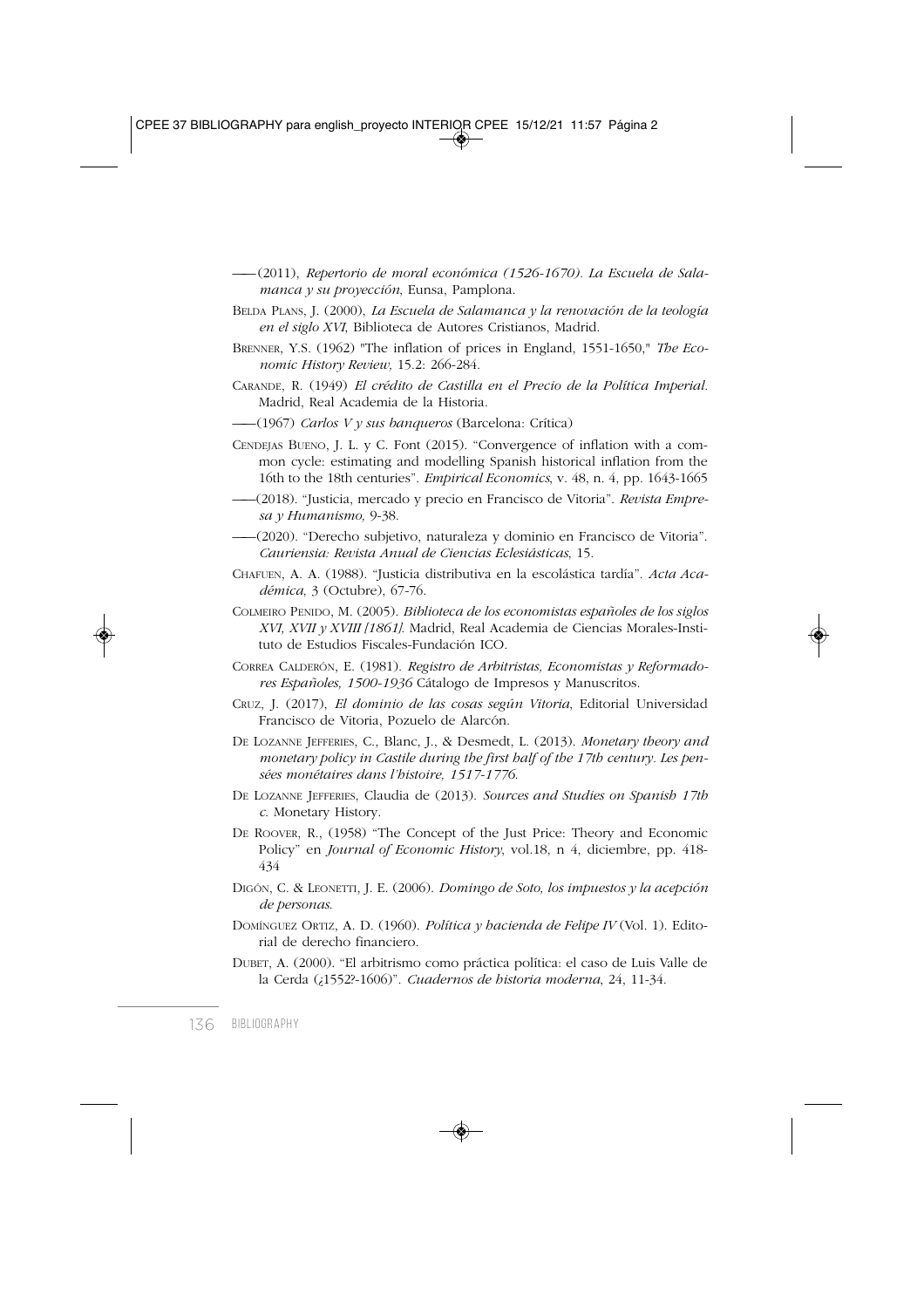- ——(2003). "Los arbitristas entre el discurso y la acción política: propuestas para un análisis de la negociación política". *Revista electrónica de Historia Moderna*, 4 (9).
- FERNÁNDEZ DELGADO, R. (2004). "Filosofía política y teoría monetaria en el siglo XVII: El principio de soberanía y la teoría de la inflación del Padre Mariana." *La Ilustración liberal: revista española y americana* 21: 175-201.
- FISHER, D. (1989). "The price revolution: a monetary interpretation," *Journal of Economic History* 49, no 4: 883-902.
- FLYNN, D. O. (1978). "A new perspective on the Spanish Price Revolution: The monetary approach to the balance of payments," *Explorations in Economic History* 15.4: 388-406.
- FOLGADO AVELINO (1959), "Los tratados De Legibus y De Iustitia et Iure en los autores españoles de los siglos XVI y XVII", *La Ciudad de Dios*, nº 172, pp. 275-302.
- FONT DE VILLANUEVA, C. (2005). "Política monetaria y política fiscal en Castilla en el siglo XVII: un siglo de inestabilidades". *Revista de Historia Economica-Journal of Iberian and Latin American Economic History* 23, S1: 329-347.
- ——(2006). "La racionalidad económica en la Escuela de Salamanca: Francisco de Vitoria y Luis de Molina". *Mediterráneo Económico*, n. 9, pp. 151-161.
- ——(2008). "La estabilización monetaria de 1680-1686: pensamiento y política económica". *Estudios de historia económica*, Banco de España, 52.
- ——(2010). "The school of Salamanca: some thoughts on the subject of justice". En *Humanism and Religion in the History of Economic Thought*, ed. Franco Angeli, pp. 96-112.
- ——(2018). "Juan de Mariana, economista: Una referencia teórica a las alteraciones monetarias". En *Rafael Rubio de Urquía: Ampliando los límites de la teoría económica* (pp. 231-248). Universidad Francisco de Vitoria.
- FORTEA PÉREZ, J. I. (1998). *Economía," arbitrismo" y política en la Monarquía hispánica a fines del siglo XVI*.
- GARCÍA DE PASO, J. I. (1999). "La economía monetaria del Padre Juan de Mariana." *Moneda y crédito* 209: 13-44.
- ——(2000). "La estabilización monetaria en Castilla bajo Carlos II," *Revista de Historia Economica-Journal of Iberian and Latin American Economic History* 18.1: 49-77.
- ——(2003). "La política monetaria castellana de los siglos XVI y XVII," in *La moneda en Europa: de Carlos V al euro*, ed. M. Valera y J.J. Durán (Madrid: Pirámide) 101-136.
- GARCÍA GUERRA, E. M. (1998). *La moneda de vellón: un instrumento al servicio de la fiscalidad del Estado moderno castellano*. Un foro de oposición: Las Cortes.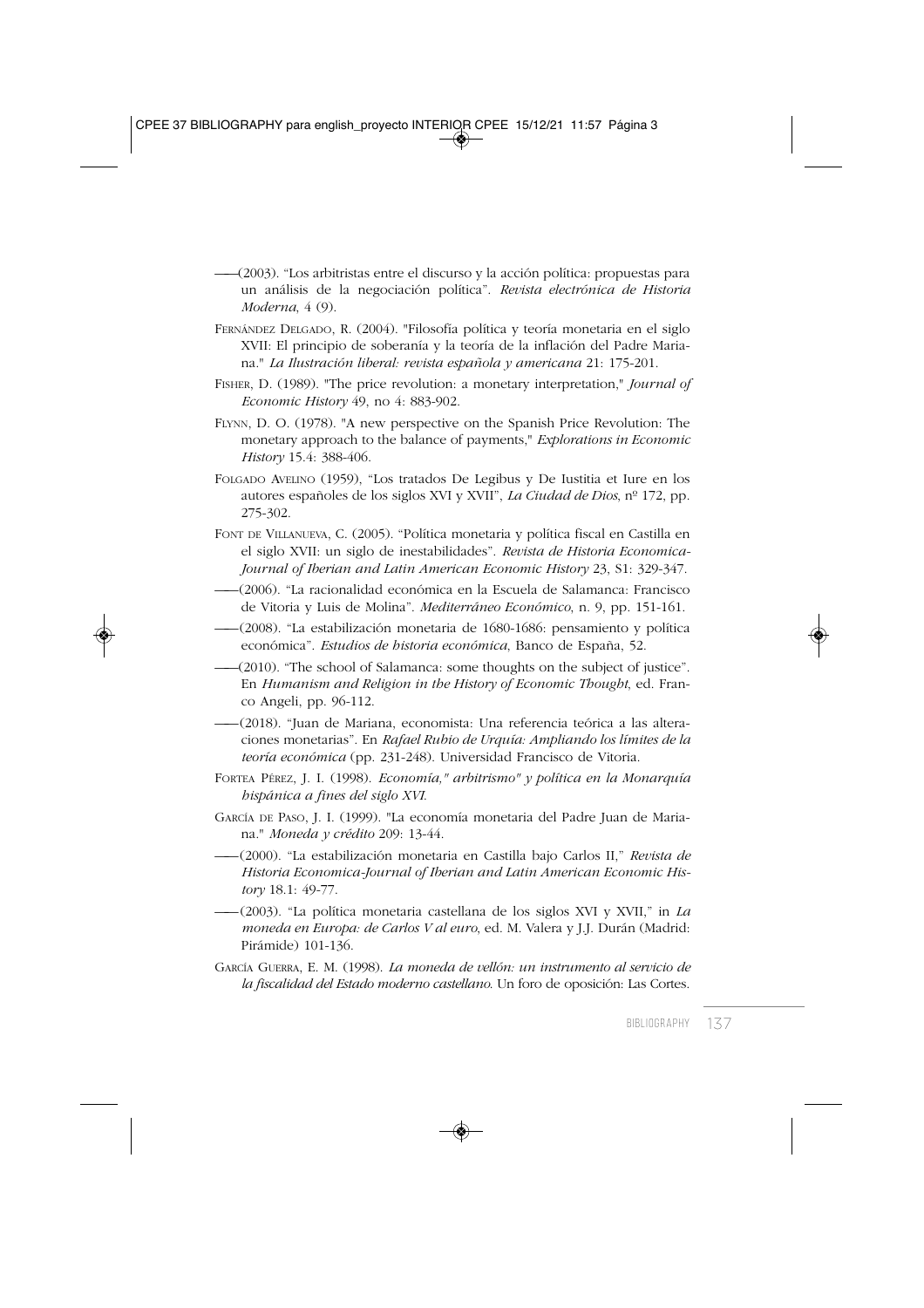- ——(2000). *Las alteraciones monetarias en Europa durante la Edad Moderna*. Madrid: Consejo Superior de Investigaciones Científicas.
- ——(2003). *Moneda y arbitrios: consideraciones del siglo XVII* (Vol. 56). Editorial CSIC-CSIC Press.
- GARCÍA SANZ, A. (1999). *La evolución de la economía española en el siglo XVII*, 1000-1018.
- GARZÓN PAREJA, M. (1980). *La hacienda de Carlos II*. Madrid, IEF.
- GÓMEZ CAMACHO, Francisco (ed.) (1981), *Luis de Molina. La teoría del justo precio*, Editora Nacional, Madrid.
- GÓMEZ RIVAS, L. (2005a), "La Escuela de Salamanca, Hugo Grocio y el liberalismo", *Torre de los Lujanes*, nº 55, pp. 217-228.
- ——(2005b), "Economía y guerra: el pensamiento económico y jurídico desde Vitoria a Grocio (y después)", *Studia historica. Historia moderna*, nº 27, pp. 135-159.
- GONZÁLEZ, M. J. y DEL HOYO J. (1983), "Dinero y precios en la España del siglo XVI. Una confirmación de la tesis de Hamilton", *Moneda y Crédito*, n. 166. pp. 15-46.
- GONZÁLEZ, M. J. (2004). "La ética económica de la Escuela de Salamanca". En *Responsabilidad social corporativa* (pp. 21-37). Universidad Pontificia de Salamanca.
- GOROSQUIETA, J. (1972) "El sistema de ideas tributarias de los teólogos y moralistas principales de la Escuela de Salamanca". *Hacienda pública española* 17: 131-150.
- GRICE-HUTCHINSON, M. (1978). *Early Economic Thought in Spain, 1177-1740*. Londres: Allen & Unwin. Traducción: *El pensamiento económico en España, 1177-1740*. Barcelona: Crítica.
- ——(1989). "El concepto de Escuela de Salamanca: sus orígenes y desarrollo". *Revista de Historia Económica*, v. VII, n. 2, pp. 21-26.
- GUTIÉRREZ NIETO, J. I. (1993). *El pensamiento económico, político y social de los arbitristas. En El siglo del Quijote (1580-1680)* (pp. 331-465). Espasa Calpe. Earl Hamilton, E. J. (1929). *American treasure and the rise of capitalism (1500-1700). Economica*, (27), 338-357.
- HAMILTON, E.J. (1934). *American Treasure and the Price Revolution in Spain, 1501- 1650*. Nueva York: Octagon Books.
- ——(1947). *War and Prices in Spain, 1651-1800*. Vol. 81. Cambridge, Harvard Univ, 1947.
- HIGUERA, G. (1963). "Impuestos y moral en los siglos XVI y XVII". Miscelánea Comillas: *Revista de Ciencias Humanas y Sociales*, 21(40), 5-50.
- LANGELLA, S. (2011), "Teología y ley natural, estudio sobre las lecciones de Francisco de Vitoria", *Biblioteca de Autores Cristianos*, Madrid.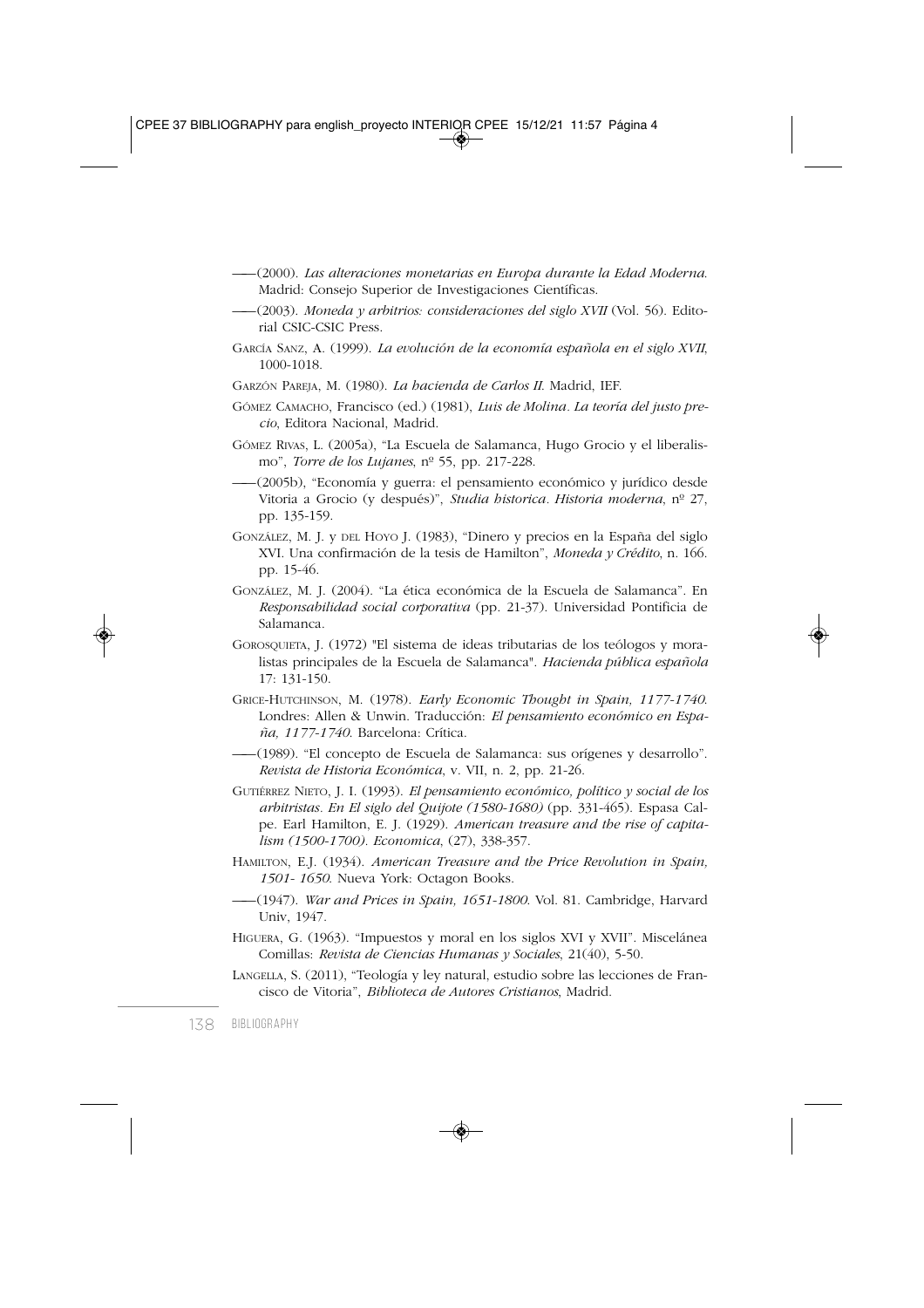- LARRAZ, J. (1943). "La época del mercantilismo en Castilla, 1500-1700". Discurso de recepción del Académico de Número Excmo. Sr. D. José Larraz López, sesión del 5 de abril de 1943, Real Academia de Ciencias Morales y Políticas. Madrid. Reimpreso por ed. Aguilar, 1963
- MARTÍN, V. (2000). "Análisis económico y Economía Aplicada en el pensamiento económico español de los siglos XVI y XVII". *Cuadernos de Ciencias económicas y empresariales*, (37), 33-49.
- MARTÍN ACEÑA, P. "Los precios en Europa durante los siglos XVI y XVII: estudio comparativo." *Revista de Historia Económica, Journal of Iberian and Latin American Economic History* 10, no. 3 (1992): 359-395
- MOTOMURA, A. (1994). "The best and worst of currencies: seigniorage and currency policy in Spain, 1597–1650," *The Journal of Economic History* 54 no. 1: 104-127.
- MUNRO, J. H. (2003). *The Monetary Origins of the 'Price Revolution': South German Silver Mining, Merchant Banking, and Venetian Commerce, 1470–1540*.
- ——(2007). Review of Earl J. Hamilton, American treasure and the price revolution in Spain, 1501–1650. EH.Net Economic History Services *http://eh.net/book\_reviews/american-treasure-and-the-price-revolution-inspain-1501- 1650/*
- MUÑOZ DE JUANA, R. (2018). "La teología moral escolástica y los orígenes de la ciencia económica. El pensamiento de Martín de Azpilcueta". Disputatio. *Philosophical Research Bulletin*, 7(8), a030-a030.
- NADAL, J. (1959). "La revolución de los precios españoles en el siglo XVI", Hispania, XIX, n. 76. 503-29.
- PERDICES DE BLAS, L. (1996). *La economía política de la decadencia de Castilla en el siglo XVII*. Síntesis, Madrid.
- —— (1992). *El florecimiento de la Economía Aplicada en España: arbitristas y proyectistas (siglos XVI, XVII y XVIII)* (No. 92-04). Universidad Complutense de Madrid, Facultad de Ciencias Económicas y Empresariales.
- PERDICES DE BLAS, L. & REVUELTA LÓPEZ, J. (2011). *Mercado y fiscalidad: los principios tributarios modernos y la Escuela de Salamanca*.
- RAMSEY, P. H. (1971). *The price revolution in sixteenth-century England*. Vol. 372. (London: Methuen)
- REEDER, J., & PERDICES DE BLAS, L. (2004). "Arbitrismo y economía en el Quijote". Clm. economía: *Revista económica de Castilla-La Mancha*, (5), 121-160.
- REY CASTELAO, O. (2004). "Los estudios sobre fiscalidad en la época moderna: ¿fenómeno historiográfico real o aparente?" *Ohm: Obradoiro de Historia Moderna*, (13).